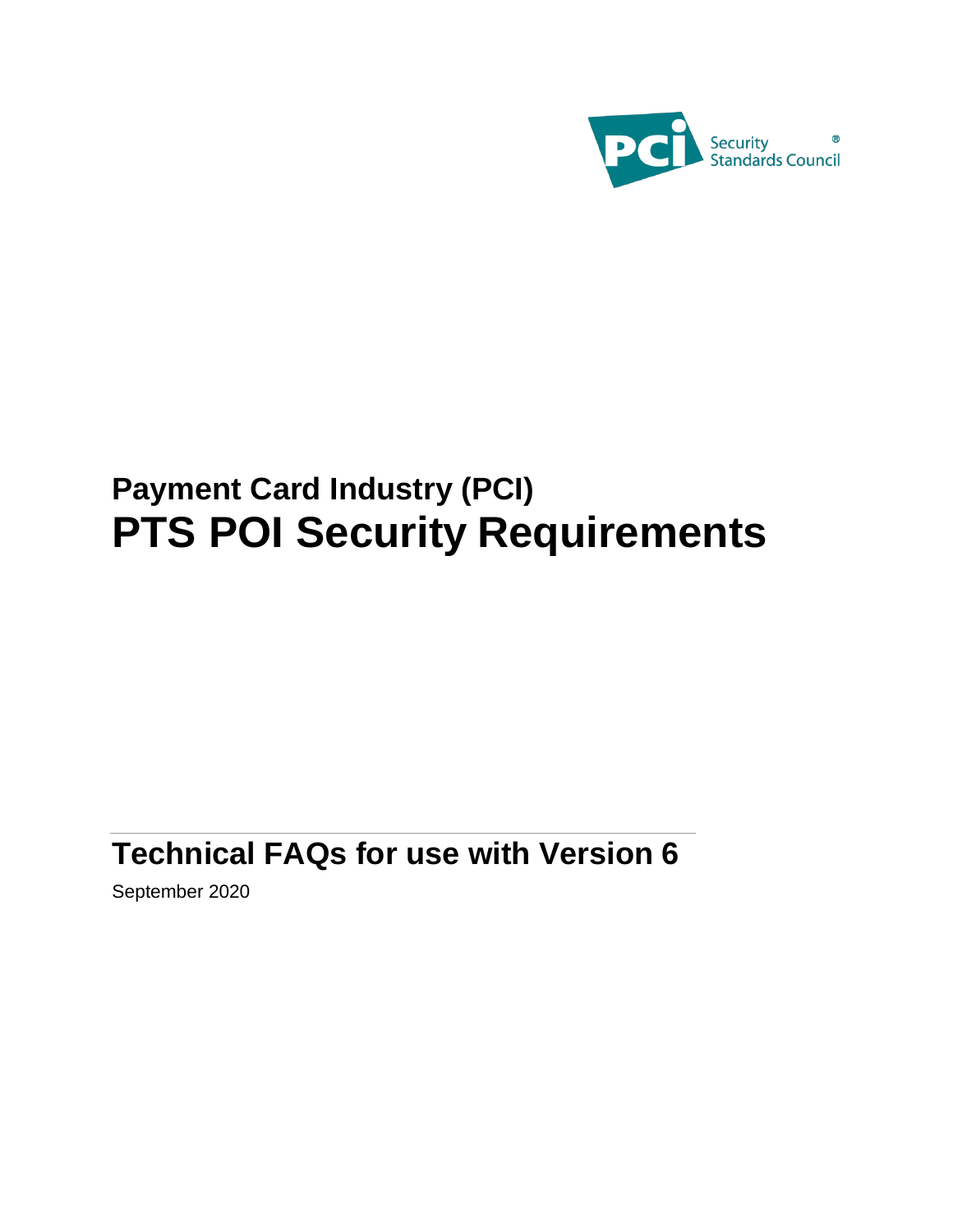

## **Contents**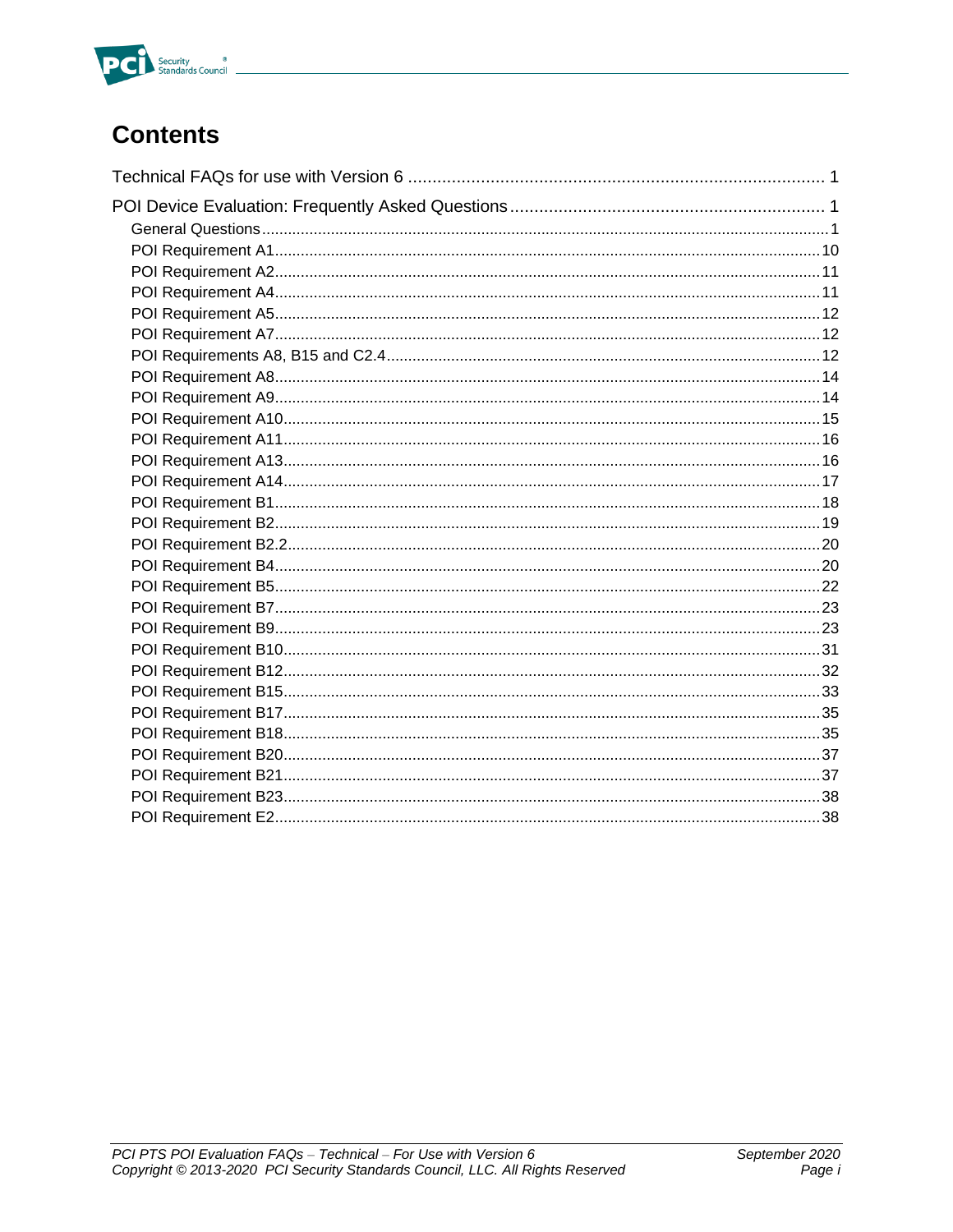

## <span id="page-2-0"></span>**POI Device Evaluation: Frequently Asked Questions**

These technical FAQs provide answers to questions regarding the application of PCI's (Payment Card Industry) physical and logical POI device security requirements as addressed in the *PCI PTS Point of Interaction Device Security Requirements* manual. These FAQs provide additional and timely clarifications to the application of the Security Requirements. The FAQs are an integral part of those requirements and shall be fully considered during the evaluation process.

**Updates:** New or questions modified for clarity are in **red.**

### <span id="page-2-1"></span>*General Questions*

- $Q<sub>1</sub>$ **If a device application includes prompts for non-PIN data and the device enforces PCI Requirement B15 compliant controls, can it be listed as an acquirer-controlled prompts device with the application excluded from the device identifiers?**
	- **A** *Yes, if an application cannot impact any of the functionality needed to comply with PCI*  requirements. Code within the device that does not provide and cannot impact security need not *be represented by the identifiers of the approved device.*
- $Q<sub>2</sub>$ **Is it assumed that the surface of the potted area is visible without disassembly of the device?**
	- **A** *No. The potted, security sensitive components of the device are within the device enclosure and are therefore unlikely to be visible without opening the enclosure.*

#### $Q<sub>3</sub>$ **Is it acceptable for a device to include removable components and add-ons provided by the vendor?**

**A** *Any removable components (privacy shields, docking stations, interface modules, etc.) must be evaluated by an approved laboratory to determine that they do not present any additional security risk. However, individual components will not receive a separate approval.* 

#### $Q_4$ **February (update) 2014: Does the use of protective keypad overlays impact the approval status of a device?**

**A** *Yes. In general, overlays are not supported by the device approval program due to the potential for keypad tapping or hiding tamper evidence. Overlays may be used where they do not cover any portion of the PIN entry area. For example, in a touchscreen device where the touchscreen is used for both signature capture and PIN entry, an overlay may be used to protect the signature area from excessive wear. In this example only the area used for signature capture may be protected. The material used must be transparent, and not merely translucent, so as not to obstruct the key-entry area when viewed from any angle.*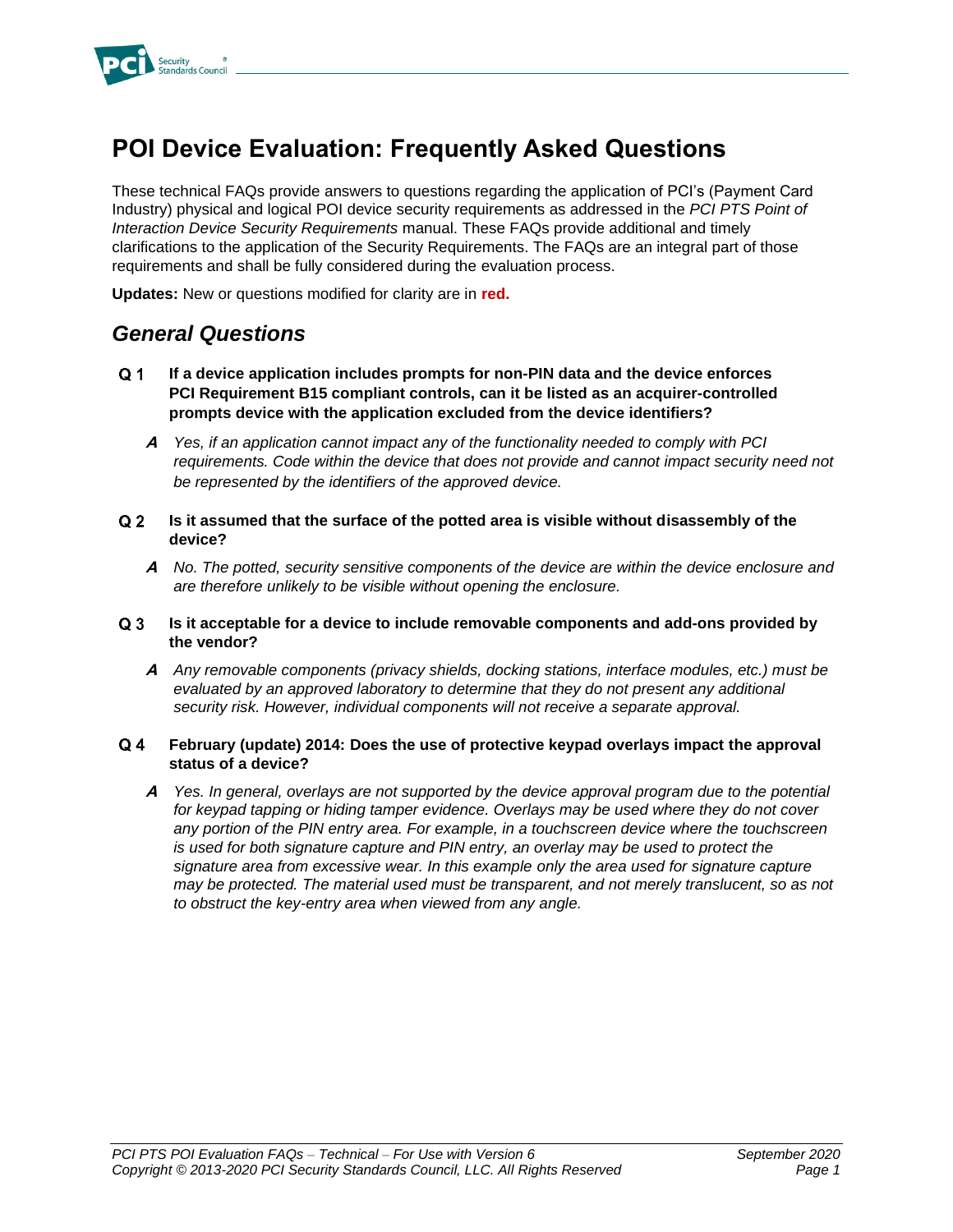

#### $Q<sub>5</sub>$ **December (update) 2017: Does the use of a protective case impact the approval status of a device?**

**A** *Yes. In general, cases are not supported by the device approval program due to the potential for hiding tamper evidence. Cases may be used where they do not cover any portion of the MSR or ICCR area. For example, a case used to protect a drop of a mobile device or the addition of a*  lanyard may not cover the ICCR or MSR. The interfaces must be clear and visible to the *consumer such that wires or tamper evidence cannot be hidden. The material used must be transparent, and not merely translucent. Overlays for the PIN input area must comply with the preceding FAQ. If the POI has been approved for use with a protective case, the security policy shall provide a picture of the approved protective case as properly installed and tested by the lab.* 

#### $Q<sub>6</sub>$ **May (update) 2018: Does the entry of the authentication code (e.g., password) that is used for settlement/balancing at an ATM require the use of the secure EPP, or may it use an alternate mechanism such as the keyboard at the back of the ATM?**

**A** *The entry of the authentication code used for settlement/balancing at the ATM does not need to be entered through the EPP, and may use the keyboard installed in the rear of the ATM. However, in all cases it is not permitted to use the key(s) used for encryption of cardholder PINs in connection with a financial transaction to encrypt this authentication code. The PIN-encryption keys used for protection of cardholder PINs must not be used for protecting the settlement authentication code, whether that value is entered from the rear or through the EPP. A separate data key would have to be used for any protection of the settlement authentication code.*

*Note that authentication codes entered to put the EPP into a sensitive state, such as those used to enable manual key loading, must be entered via a secure interface, i.e., through the EPP.* 

#### $Q<sub>7</sub>$ **Some devices ship with firmware that may be convertible into a compliant version but is not compliant as shipped. When is this acceptable?**

**A** *This is only acceptable where the conversion is one way and cannot be reversed. A device can only be converted to a compliant version. It shall not be capable of converting a compliant version to a non-compliant version. The conversion must be performed at the initial key loading of the acquiring entity's secret keys. The transformation must result in the zeroization of any previously existing acquiring entity secret keys. The compliant version of firmware must be clearly distinguishable from the non-compliant version. Merely appending a suffix (one or more characters) to an existing firmware version is not acceptable. Rather the conversion must result in a high order version number that is clearly distinguishable to purchasers of such devices. Only the compliant version shall be approved and listed.*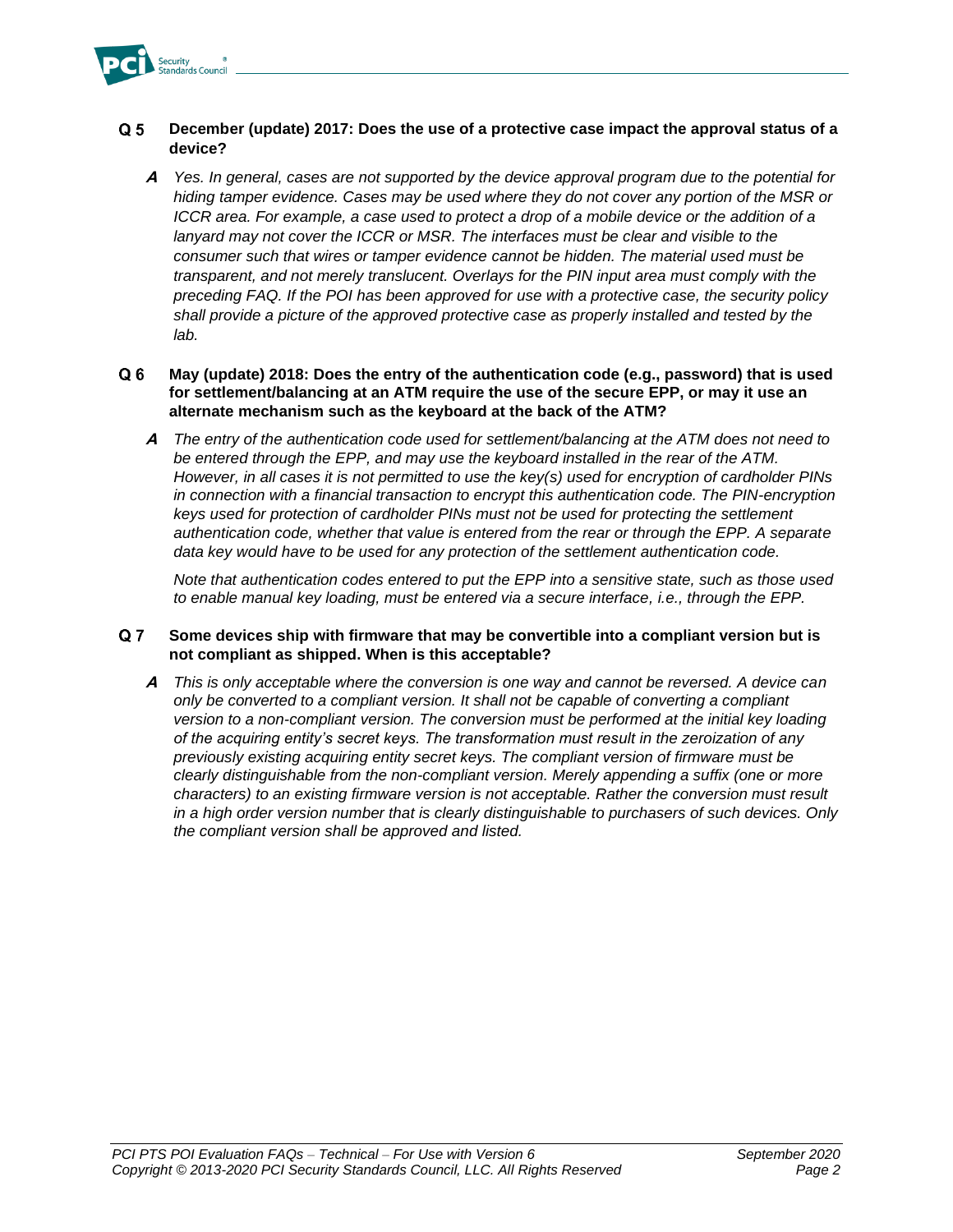

- $Q<sub>8</sub>$ **Some attacks are technically simple in that they do not require an extensive identification, like sniffing a communication on standard interfaces like USB/Ethernet between devices. How is the attack value calculation to be performed then?**
	- **A** *For technically simple attacks that do not require an extensive identification, like sniffing a communication on standard interfaces like USB/Ethernet between devices, all cost factors besides time and expertise should be disregarded. Also, attack time and expertise are to be considered only for the identification of the general device setup and the property to be attacked (e.g., the interface type).*

#### $Q<sub>9</sub>$ **UPT Version 1 was no longer available for new evaluations after April 2011. Under what conditions is a delta for a Version 1 approved UPT allowed?**

**A** *A vendor with an overall Version 1 UPT approval may get deltas on that device for changes that occur to the OEM components used, including replacement of any given OEM component with a different model—e.g., a separately approved OEM ICCR produced by one vendor is replaced in the final form factor UPT with a different model, even if from a different vendor. This applies as long as the vendor continues to have control over the final assembly and manufacture of the UPT.*

*Changes that occur in the final form factor itself (e.g., the housing) because of the complexity of integration must undergo testing as a new evaluation against a version of requirements that has not been retired from use for new evaluations.* 

*In all cases, though, any security requirements impacted will be assessed, including those not previously applicable—for example, if the new casing introduces additional cardholder-interface devices not present in the original evaluation.* 

- Q 10 **Does it make any difference if the OEM component vendor is also the vendor who gets the overall UPT approval, vs. a scenario where the OEM vendor sells its components/drop in module to other vendors such as kiosk or AFD vendors who then pursue an overall UPT approval?**
	- **A** *No. The OEM components can be manufactured by any vendor, even if that vendor is different than the UPT vendor. However, if the vendors are different, those components must have already been PCI approved or the OEM vendor must give permission to the UPT vendor to have those components evaluated as part of the overall UPT approval.*
- **June 2012: During an evaluation, it is determined that a new device includes the identical IP stack that was previously evaluated and approved under the most recent version of the Open Protocols Requirements module. Is it required to redo all Open Protocols testing?**
	- **A** *If the vendor is able to provide evidence that supports the assertion that the IP stack is 100% identical, including the same version of various components and identical IP Protocols, IP Services and IP Security Protocols, no new testing needs to be performed. The report should document how it was verified that the IP stack is identical and shall include the IP stack information including the component version, the IP Protocols, IP Services and IP Security Protocols supported.*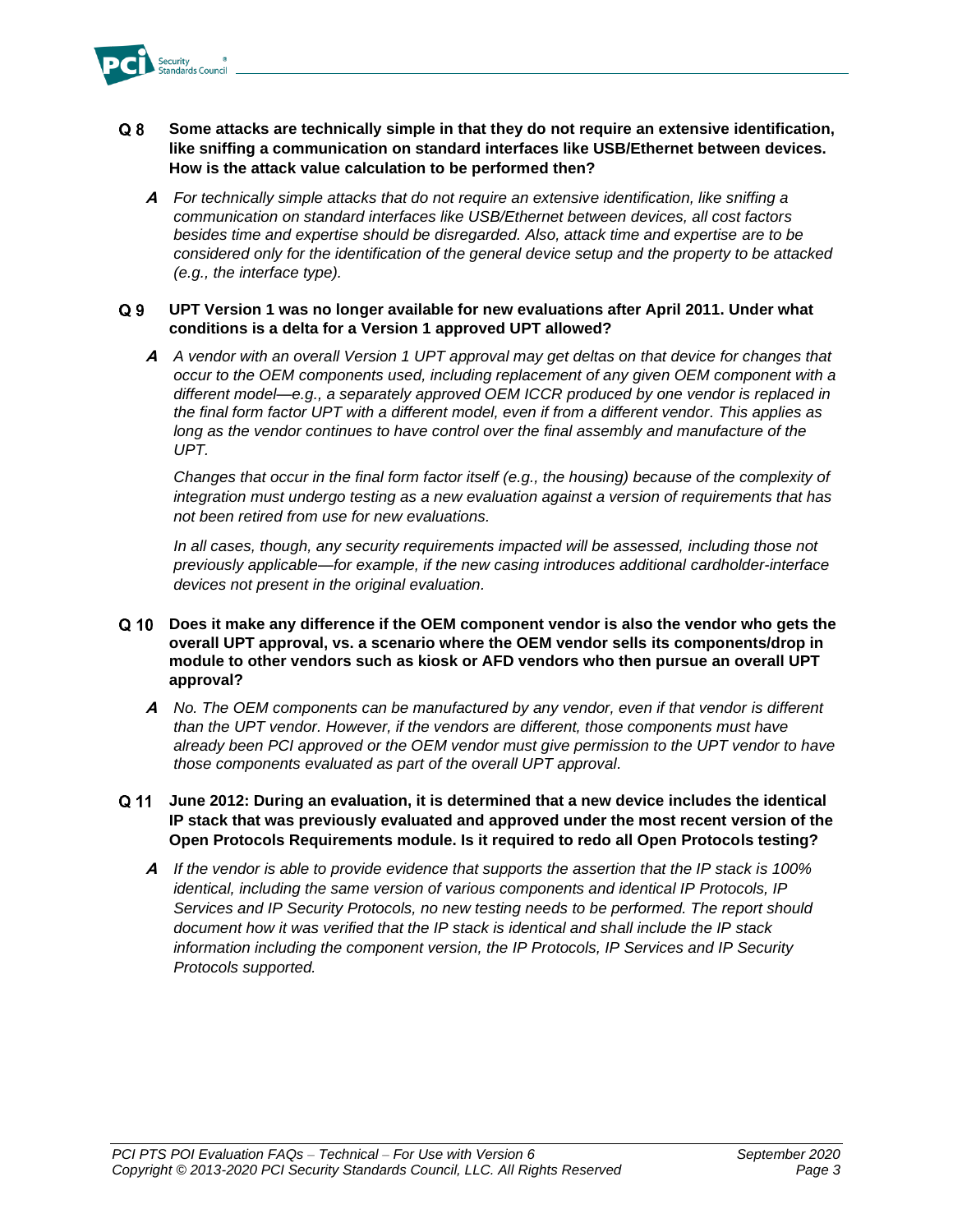

- **July 2014: POI devices may be approved with support for Open Protocols. Vendors provide a PCI prescribed security policy and other security guidance for the proper implementation of the Open Protocols that are part of the approval. If the entity deploying the device makes changes that are not in accordance with the security guidance necessary to deploy the device in compliance to the Open Protocols module, does it impact the approval? For example: adding additional services or protocols that were not listed in the guidance or using or otherwise replacing the IP stack with one imbedded in the application.**
	- **A** *Yes, this would invalidate the approval status of the device for any implementation making such changes. Any such change must result in the device successfully undergoing a delta evaluation in order to maintain approval.*

*The Open Protocols module is to ensure that open protocols and services in POI devices do not have vulnerabilities that can be remotely exploited and yield access to sensitive data or resources in the device. In that regard, it does not matter what type of network (public or private) the device is used with.*

*The vendor defines what protocols and services are supported by the device and provides guidance to their use. The protocols and services are evaluated by the lab. Adding or enabling additional services and protocols or failing to follow the issued security guidance after the evaluation would invalidate the approval status of that device for that implementation.*

### **January 2015: There are a number of FAQs on the use of wireless technologies, such as Bluetooth and Wi-Fi. What is the intent of these FAQs, and does PCI have any specific requirements for other types of communications technologies?**

- **A** *The intent of the FAQs on all wireless communications for POI devices is to ensure that the interfaces of the POI are protected such that:*
	- *Card data cannot be easily intercepted.*
	- *Command interfaces to the terminal cannot be easily accessed, intercepted for attack (such as MITM), or used as an attack vector into the device.*
	- *Compromise of the interface does not lead to, support, or facilitate further compromise of security assets of the POI.*

*PCI does not mandate or require the use of any specific communication technology, but any implementation must meet the above requirements through some aspect of the physical or logical layers of communication. Physical or direct wired communication often achieves this through the nature of its physical interface. Wireless communications cannot rely on this and therefore must rely instead on security at the link or application layers through use of a Security Protocol to establish a trusted path for all communications over the wireless link. This Security Protocol must have been tested and approved under the open-protocols module of the PCI PTS evaluation of that device, and examples of acceptable Security Protocol implementations include WPA2 (implemented at the link layer), or VPN encrypted tunnels (implemented at the application layer).*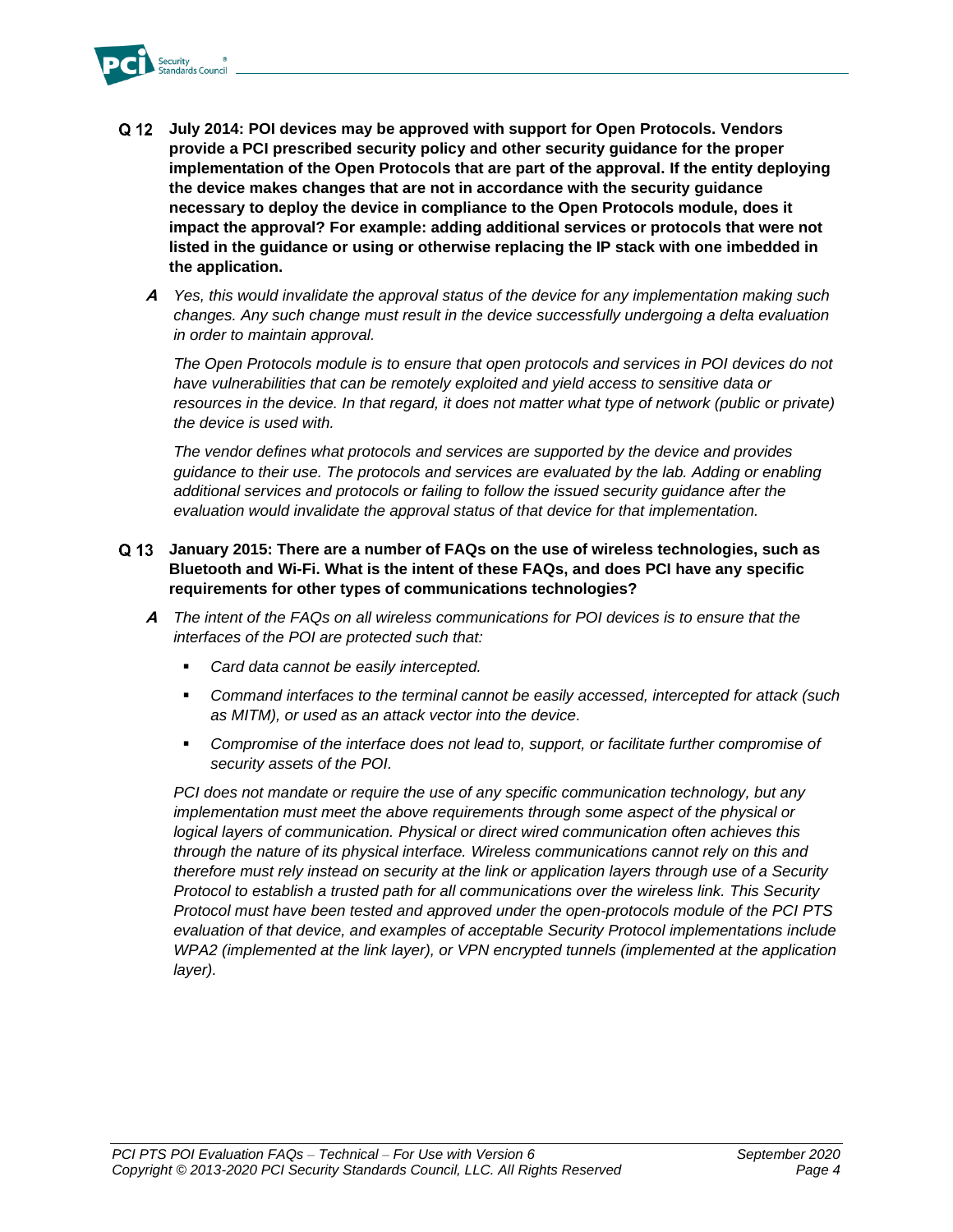

### **December (update) 2016: Can a PTS device be used as a beacon (iBeacon or BLE beacon) transmitter?**

- **A** *Beacons for any version of BLE (e.g., 4.0, 4.1) are allowed providing the following conditions exists and are validated by a PTS approved lab:*
	- The beacon is listed as a device interface in the PTS POI report.
	- *Over the Air (OTA) provisioning is not allowed at any time. Provisioning and updating of beacons must be consistent with existing PTS standards. (i.e., Section J, B4 or B4.1)*
	- *Must be referenced in the security policy.*
	- Beacons are transmit-only. The lab must validate that BLE communication cannot be used *to respond to any external requests, connect, pair, or otherwise provide two-way communication to any other device.*
	- The vendor provides documentation on the secure use and provisioning of the beacon and *that the documentation clearly states the beacon is used for transmit only, and that OTA provisioning is not allowed.*
	- The vendor will document the purpose of use of the beacon functionality—*i.e.*, its intended *use. The documentation must include what data is transmitted and ensure that no sensitive data can be transmitted.*
	- The PTS device is never allowed to receive beacon transmissions.

### **What requirements must a Secure Card Reader be validated against?**

**A** *SCRs must meet, as applicable, the ICCR and/or MSR requirements designated in Appendix B of the PCI PTS POI Security Requirements and all other requirements pertaining to the protection of account data as designated in Appendix B. Also, all of the non-designated account data protection requirements should be considered for applicability. In most cases they will not be applicable and will not require any assessment beyond that determination.*

*If the device is capable of communicating over an IP network or uses a public domain protocol (such as but not limited to Wi-Fi or Bluetooth), requirements specified in the Open Protocols Module must also be met. Other requirements, such as B1, self-tests, and B7, random numbers, may apply depending on device functionality. In all cases, if a security requirement is impacted, the device must be assessed against it.*

### **February 2014: Can an SCR be used for offline PIN acceptance?**

**A** *SCRs or other POI devices that include an ICCR or hybrid reader must have "Offline" designated under PIN Support in order to be used for offline PIN acceptance.*

### **February 2014: If a SCR processes PINs—i.e., it supports offline PIN authentication via an ICCR component, or it formats and encrypts a PIN block to send online directly to the host—does it have to be evaluated with a specific PIN entry device?**

**A** Yes, it must be validated in conjunction with a specific PIN entry device—e.g., PED or EPP—to *validate the security of the interaction, including the establishment of the keying relationship. The PIN entry device must either be previously approved or obtain approval concurrent with the SCR in the same or a concurrent separate laboratory evaluation.*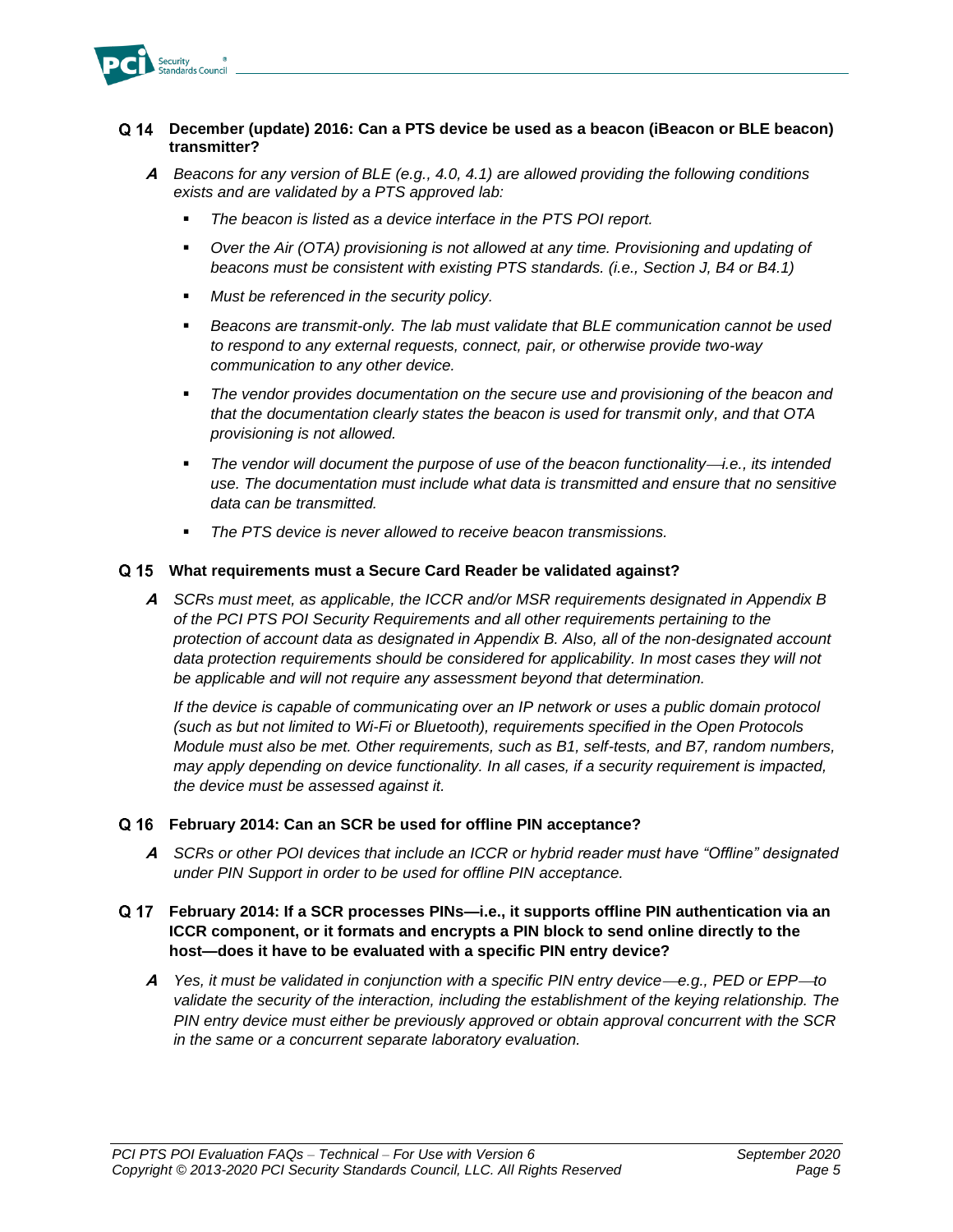

- **June 2012: The approval requirements for an SCR or Non-PIN device do not include PCI PTS DTR A1, which requires active tamper-response mechanisms. Is it possible to meet the physical security requirements of an SCR or Non-PIN device using only tamper resistance and tamper evident characteristics, if the attack costing can be shown to exceed the minimum levels required for each of the physical security testing requirements?**
	- **A** *No, it is a requirement that all devices implement active tamper detection mechanisms to meet the physical security requirements of PCI PTS. SCR and Non-PIN devices must have permanently active tamper detection mechanisms that monitor for intrusion and respond to such events with the immediate erasure of sensitive information within the device, rendering the device inoperative.*

*A device cannot meet PTS POI requirements without having an active tamper response mechanism to zeroize secret and private keys during a penetration attack regardless of which modules of the PTS POI standard the device is designed to comply with. Penetration of the device must cause the automatic and immediate erasure of any secret and private keys such that it becomes infeasible to recover the keying material. This is true of devices even if they do not accept customer PINs, or are not designed for the protection of customer PINs. Secret or private cryptographic keys that are never used to encrypt or decrypt data, or are not used for authentication, are excluded from this requirement as such keys would never be keys involved in protecting customer PINs or customer card data.*

### **July 2013: Can a device with an ICCR be approved for online PIN only if it supports any offline PIN entry method (i.e., the device supports enciphered and/or plaintext PIN)?**

**A** *Devices with an ICCR that are not evaluated against the ICCR requirements for offline cannot*  have the approved version of the firmware support any offline PIN acceptance. Furthermore, devices that support online PIN must be evaluated for online PIN, or the approved version of *firmware must have online PIN acceptance disabled.*

### **June 2012: If a device supports multiple IP enabled interfaces, does testing need to be performed on all IP enabled interfaces by the laboratory during the evaluation?**

**A** *If a device supports multiple IP enabled interfaces and the IP stack (including all IP Protocols, IP Services and IP Security Protocols) are identical for all interfaces, testing is only required to be performed on one of the IP enabled interfaces.*

### **December 2013: The PCI PTS requirements do not dictate any specific form factor for devices. Is there any restriction to the types of systems or devices that can be approved under the PCI PTS program?**

**A** *PCI PTS does not dictate device form factors to allow for vendors to develop innovative solutions to address market needs. However, PTS approval can only be obtained by devices that are designed for direct interaction with customers. Sub-components, such as microprocessors, magnetic card reader 'cans', ICC acceptors, and others that are designed for integration into another device which would prevent direct sight and interaction of the approved system by the cardholder cannot be approved under the PCI PTS requirements.*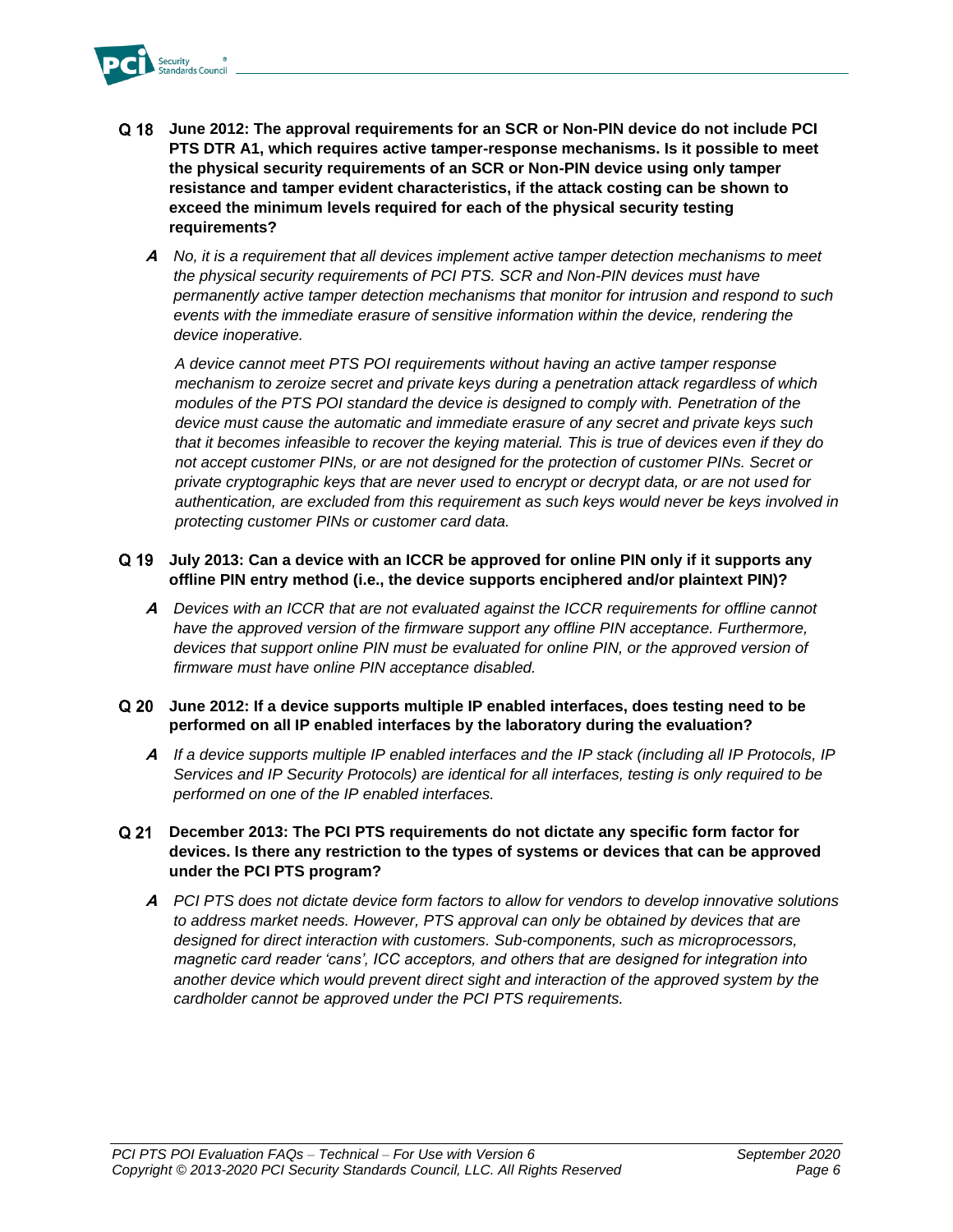

- **July (update) 2014: POS PIN pads without card interfaces can be approved for offline operation when validated for compliance with a PTS approved external card reader (this may be a PTS approved PED acting as external card reader or a secure card reader). What details need to be listed for such a configuration?**
	- **A** *Under the listing the POS PIN pad shall be detailed with which specific PTS approved PED or SCR the PIN pad is able to perform offline PIN validation. A hyperlink to the approved PED or*  SCR will be included as an approved component. Where there are multiple devices with which it *is possible to operate, all shall be listed. The use of the device with a non-listed reader invalidates the offline approval.*

### **October (update) 2018: In light of the discovery of the Padding Oracle on Downgraded Legacy Encryption (POODLE) attack, is SSL still an allowed protocol.**

**A** *SSL may continue to be supported, but the vendor must document (for version 4 and higher devices this includes the Security Policy published on the PCI website) that it is inherently weak and should be removed unless required on an interim basis to facilitate interoperability as part of a migration plan. For SSL 3, or older versions of TLS, if supported, all cipher suites using single DES or RC4 must be removed. Both of these objectives may be achieved by modifying the source code to remove support for SSL and non-allowed cipher suites and/or by modifications to the configuration file. In either case, the version information of the code, including where applicable the modified configuration file, shall be identifiable as part of the approved firmware.*

*Furthermore, for all new POI evaluations using the Internet Protocol Suite, devices must support TLS 1.2 or higher. In addition, all delta evaluations for POI v3, v4, v5, or v6 devices where the open protocols module is impacted, must meet the same criteria.* 

*PCI requires that devices must only support Cipher Suites for use in TLS 1.2 or higher that provide at least 112 bits of security. Cipher suites that comprise AES and other NIST-approved algorithms are acceptable to use. Cipher suites that use TDEA (3DES) are no longer allowed due to the limited amounts of data that can be processed under a single key i.e., the 64-bit block size does not provide adequate protection in applications such as TLS where large amounts of data are encrypted under the same key.*

- **May (update) 2018: PIN entry devices may physically integrate in the same device other functionality, such as mobile phone, PDA capabilities or POS terminal. Handheld configurations of PIN entry devices may accommodate the attachment (e.g., via a sled, sleeve or audio jack) of a mobile phone, PDA or POS terminal, where the attached device communicates with the PED. Such a configuration appears as a single device, with separate interfaces for input by the clerk and cardholder. What considerations must be taken into account for either of these configurations?**
	- **A** *For any device where the cardholder is expected to use the same interface for PIN entry as the clerk would use for phone, PDA, payment application, etc. purposes, or where there are multiple interfaces in a single integrated device, the integrated device must be physically and logically hardened in accordance with the PTS POI security requirements.*

*In a handheld configuration with an attached device, there is a risk that the cardholder enters the*  PIN on the wrong interface. Furthermore, the communication interface between the PED and the *attached device may give the latter access to MSR functions without cryptographic controls, allowing skimming of card account data. In this integration model, then either:*

▪ *Both devices are assessed and validated as compliant to the PTS POI requirements, or*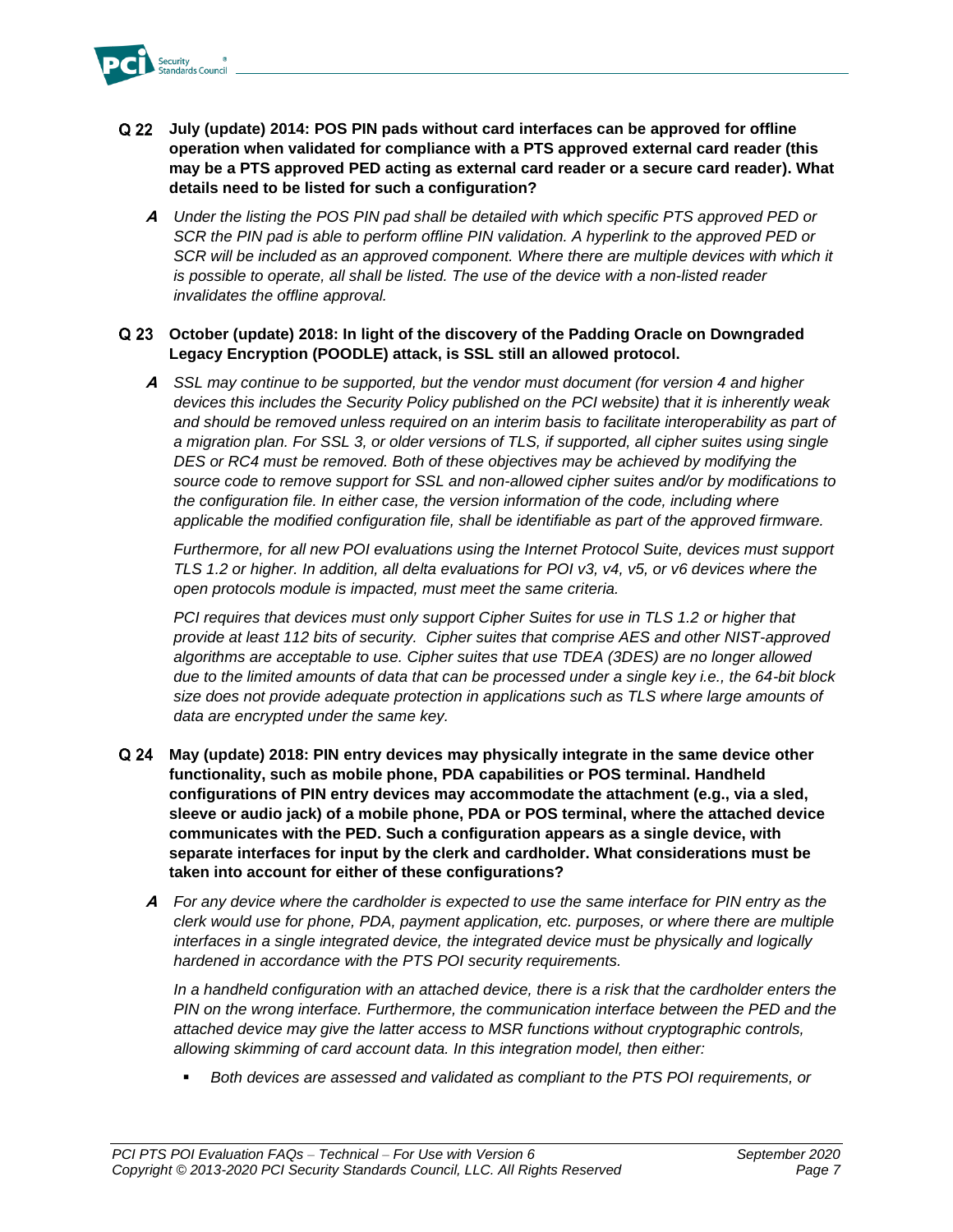

- The PED device, which must also control the card reader(s), must implement and be *validated against the PTS POI SRED module. The PED must enforce SRED functions for encryption of card data at all times. The PED is only allowed one state, and that is to encrypt all account data. It cannot be configured to enter a state where account data is not encrypted.*
- **July 2015: Handheld PEDs that attach to a mobile phone, PDA or POS terminal via a sled, sleeve or audio jack are required to support SRED. Does this apply to PEDs that connect via wireless technologies such as Bluetooth or Wi-Fi to mobile phones and tablets?**
	- **A** *Yes. Furthermore, for devices that do not implement SRED encryption, the Security Policy must clearly state that the system cannot be implemented to connect to a tablet or mobile phone, and any such use will violate the approval of the device. Systems that do have SRED approval must note that SRED functions must be enabled and enforced for such use cases to maintain their approval.*
- **May (update) 2018: PIN Entry Devices that attach to a mobile phone, PDA or POS terminal via a sled, sleeve, audio jack, or wireless connection are required to support SRED. Does this apply to PEDs that are integrated with other devices (such as a tablet or mobile phone) that appear as a single device?** 
	- **A** *Yes. An integrated device is one where two physically and electronically distinct devices (e.g., a PED and a commercial off the shelf (COTS) device such as a mobile phone) appear as a single device through the use of the plastics to mask the connectivity.*

*In such a configuration, there is a risk that the cardholder enters the PIN on the wrong interface. Furthermore, the communication interface between the PED and the integrated device may give the latter access to card reader functions without cryptographic controls, allowing skimming of card account data. In this integration model, then either:*

- *Both the PED and non-PED are assessed and validated as compliant to the PTS POI requirements, or*
- *The PED, which must also control the card reader(s), must implement and be validated against the PTS POI SRED module and be both physically and electronically distinct from the non-PED system (for example, it is not acceptable to have the PED firmware execute within the same processor as the non-PED firmware). The PED must enforce SRED functions for encryption of card data at all times. The PED is only allowed one state, and that is to encrypt all account data. It cannot be configured to enter a state where account data is not encrypted.*

*The Security Policy must also state that the non-PED has not been assessed under the PCI PTS program and security guidance is required to ensure the secure operation of the solution. An additional note will be added to the portal noting that the non-PED has not been assessed under the PTS program.*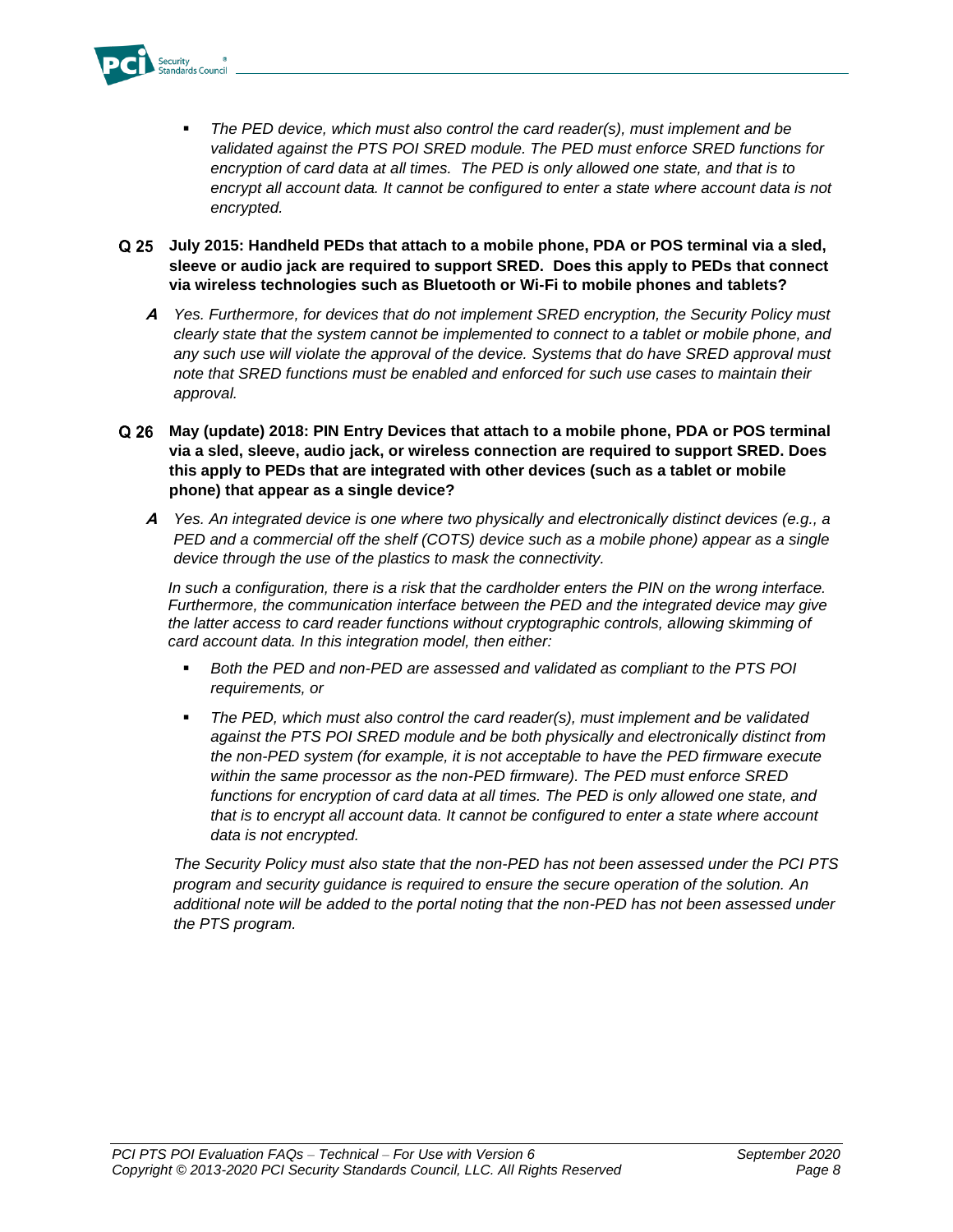

- **July 2017: For purposes of PCI acceptance, a draft standard is a document that either has been published as a draft for trial use (e.g., ISO FDIS) or has been published as a draft for public comment (e.g., NIST drafts).**
	- **A** *However, ANSI (X9) does neither of these; and further clarification must be made. For purposes of PCI acceptance, an ANSI (X9) draft standard is one that has been successfully balloted out of the assigned X9 working group (e.g., X9F1, X9F4, or X9F6). Prior to this point, working group procedures allow members to post documents in various stages of "draft" which may conflict with each other and may not reflect a consensus of the working group. A breach of the algorithm invalidates any standard*⎯*draft or final.*
- **May 2018: Is it acceptable for a terminal application to parse input data, which dynamically changes its execution behavior at runtime? E.g., can a web browser or e-mail client parse and display HTML5, Java, JavaScript or any other scripting language?**
	- **A** *Yes, as long as the data is being parsed, verified and displayed by the firmware.*
- **October 2018: Are there minimum requirements for the version of Android to be used within a PTS device?**
	- **A** *Yes, it is expected that the Android version is officially supported with security patches, at a minimum. Any reports, including deltas, where the Android version is not supported with regular security patches will be rejected. Where these patches are not provided by Google, evidence of security patches (implemented at least monthly) provided by the vendor must be documented in the report provided by PCI; evidence for this is expected to be validation of the update code by the laboratory for at least two previous patches, as well as validation by the laboratory that these patches have remediated existing known vulnerabilities in the version of Android used.*

*Vendors should note that this means that consideration for the future patch status of any Android version used must be made during the initial design stages of the device, to prevent unexpected rejection of devices after an Android version becomes unsupported during the development of a solution.*

- **October 2018: DTRs state, "Evidence-based reporting, demonstrating device compliance through robust testing, is the fundamental basis for achieving device approval." What are the minimum expectations for testing/test evidence for any device resistance to attacks involving physical penetration/modification?**
	- **A** *Although evidence of cutting and/or drilling into the device (exterior case, interior parts) is a primary test activity in most evaluations, cutting and/or drilling alone is rarely sufficient to demonstrate satisfactory resistance to all/any Security Requirements where a viable attack path has elements of physical penetration/modification. It is necessary for the evaluating lab to show, additionally, robust evidence of the device's resistance to physical attacks attempting to circumvent, for example (but not restricted to), tamper switches, meshes, PCBs, tamper circuits, keyboards, screens, card readers, boards, etc., and these device parts' components and/or components connecting these.*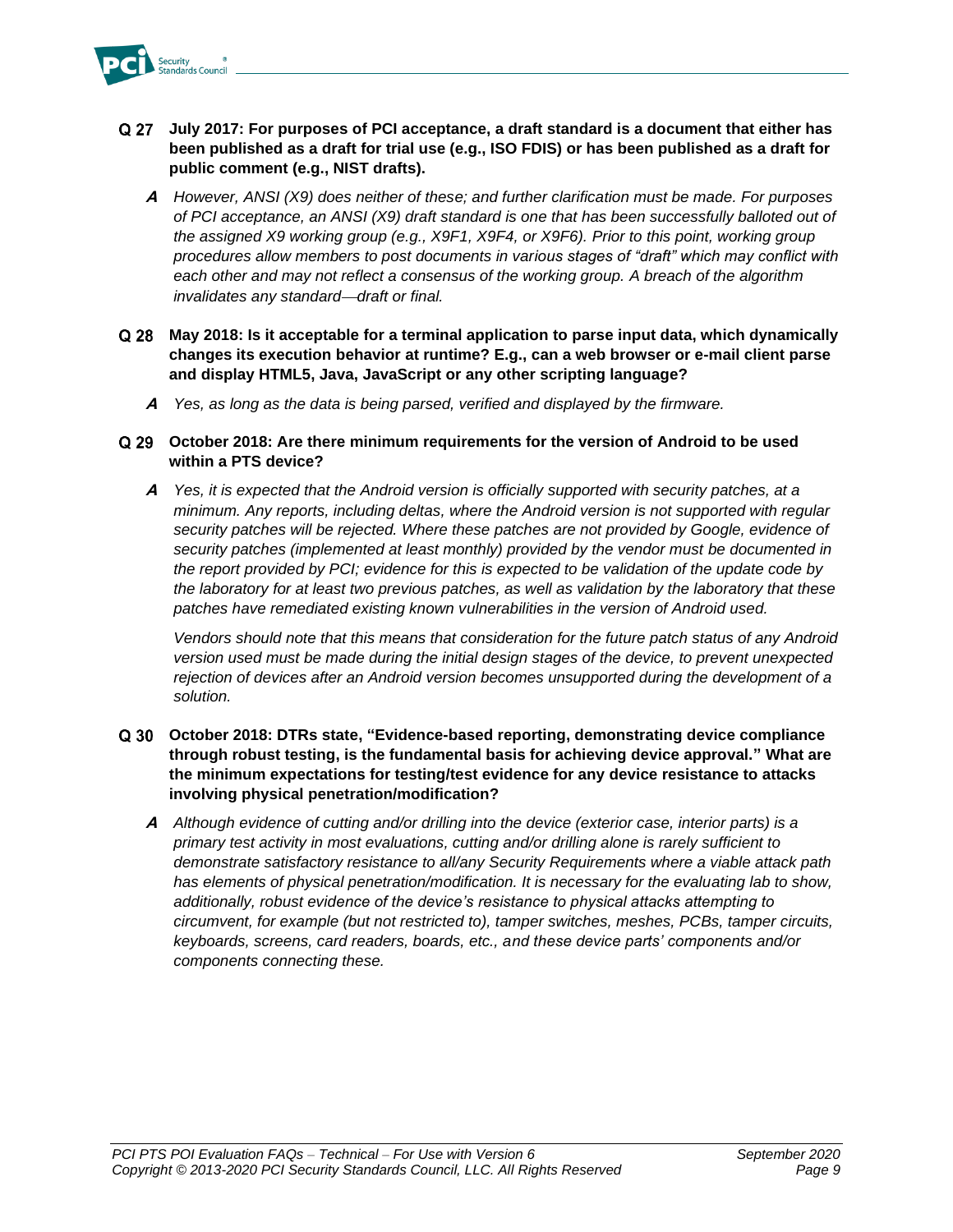

#### <span id="page-11-0"></span> $Q<sub>1</sub>$ **What vulnerabilities must be taken into account for a touchscreen?**

**A** *If the sides are accessible, an overlay attack utilizing a second, clear touchscreen could be a problem. The connection/path from the touchscreen to the processor (and any devices used for decoding the signals in between) needs to be verified to be secure. Bezels around the touchscreen are especially dangerous because they can conceal access to areas of concern that are described above.* 

*The API for firmware and applications (if applicable) needs to be looked at carefully to determine the conditions under which plain-text data entry is allowed. Example: It should not be possible unless under acquirer display prompt-controlled devices, for a third party to display an image (JPEG) that states "press enter when ready for PIN entry" and then have a plain-text keypad pop up on the next screen. The extra caution is warranted for touchscreen devices because of the desire to make touchscreen devices user-friendly and to run many different, unauthenticated, uncontrolled applications. This is especially true for the devices that are intended to be held because of the tendency to regard them as a PDA that can perform debit transactions.*

- $Q<sub>2</sub>$ **In the event of tamper, the device must become immediately inoperable and result in the automatic and immediate erasure of any secret information that may be stored in the device, such that it becomes infeasible to recover the secret information. Guidance notes provide that secret or private keys do not need to be zeroized if either or both of the following conditions exist:**
	- If any of these keys are not zeroized, then other mechanisms must exist to disable **the device, and these keys must be protected in accordance with Requirement A6.**
	- The keys are never used to encrypt or decrypt data, or are not used for **authentication.**

### **Do any other conditions apply?**

- **A** *The keys (secret or private) are never used to encrypt or decrypt other keys. Keys that can be used to download other keys to make the device operable must either be zeroized or rendered inoperable for use in downloading new keys. E.g., both symmetric KEKs used for key loading using symmetric techniques and private keys associated with key loading using asymmetric techniques. The device must enforce that tampered devices require withdrawal from use for inspection, key reloading, and re-commissioning. It is not sufficient to rely upon procedural controls for this.*
- $Q_3$ **A device uses a key that is randomly generated internally in the secure processor to protect other keys. This key is stored in the clear and protected within a register in the same secure processor. The secure processor resides within a secure area of the device. This key is used to encrypt other keys, which are stored encrypted outside the secure processor—e.g., in flash memory that also resides within the secure area of the device. Upon tamper, the device erases this internally generated key but leaves intact the other keys encrypted by this key, which can no longer be used because the device cannot decrypt them. Under A1, must the device also zeroize these encrypted keys upon tamper?**
	- **A** *The device need not zeroize these encrypted keys provided that they are encrypted using appropriate algorithms and key sizes as defined in Requirement B9.*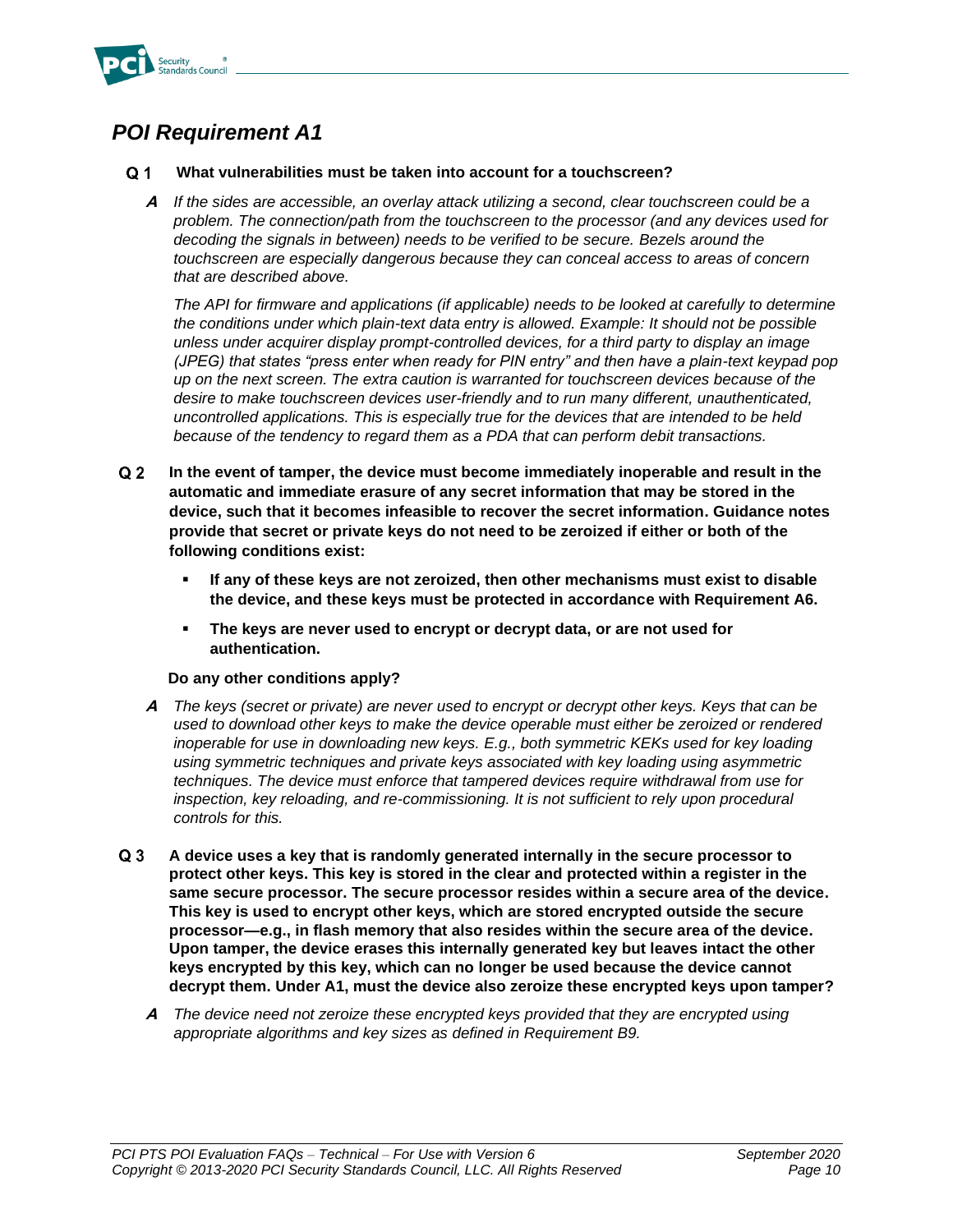

- $Q<sub>4</sub>$ **May (update) 2018: Requirement A1 states that a device uses tamper-detection and response mechanisms that cause it to become immediately inoperable. If the device is tampered, can it still be used to process non-PIN based payment card transactions?**
	- **A** *A PIN-acceptance device that is tampered must immediately cease processing all PIN based payment card transactions. If implemented only one reset shall be supported unless the device is removed for inspection and repair. Any intervention enabling transactions, must require an onsite presence which validates there was NO tamper of the device and is subject to the following conditions:*
		- Use of dual-control techniques;
		- *Provide accountability and traceability including logging of user IDs, date and time stamp, and actions performed;*
		- Sensitive information required for the authorization (e.g., passwords/authentication codes) *is initialized or used in a way that prevents replay at the same or a different device.*

### <span id="page-12-0"></span>**What vulnerabilities must be taken into account for a touchscreen?**

**A** *If the sides are accessible, an overlay attack utilizing a second, clear touchscreen could be a problem. The connection/path from the touchscreen to the processor (and any devices used for decoding the signals in between) needs to be verified to be secure. Bezels around the touchscreen are especially dangerous because they can conceal access to areas of concern that are described above.* 

*The API for firmware and applications (if applicable) needs to be looked at carefully to determine the conditions under which plain-text data entry is allowed. Example: it should not be possible unless under acquirer display prompt-controlled devices, for a third party to display an image (JPEG) that states "press enter when ready for PIN entry" and then have a plain-text keypad pop up on the next screen. The extra caution is warranted for touchscreen devices because of the desire to make touchscreen devices user-friendly and to run many different, unauthenticated, uncontrolled applications. This is especially true for the devices that are intended to be held because of the tendency to regard them as a PDA that can perform debit transactions.*

### <span id="page-12-1"></span>*POI Requirement A4*

#### Q 1 **December 2011: What requirements exist for the security of public keys and key management functions on SCR approval class devices?**

**A** *Public keys must be protected against change within the device, to prevent attacks to compromise the security of the system through this attack vector. Devices designed for compliance to the SCR approval classes, and which rely on public keys to provide security or authentication to functions such as firmware updates, must be assessed by the PCI PTS laboratory to Requirement A4.*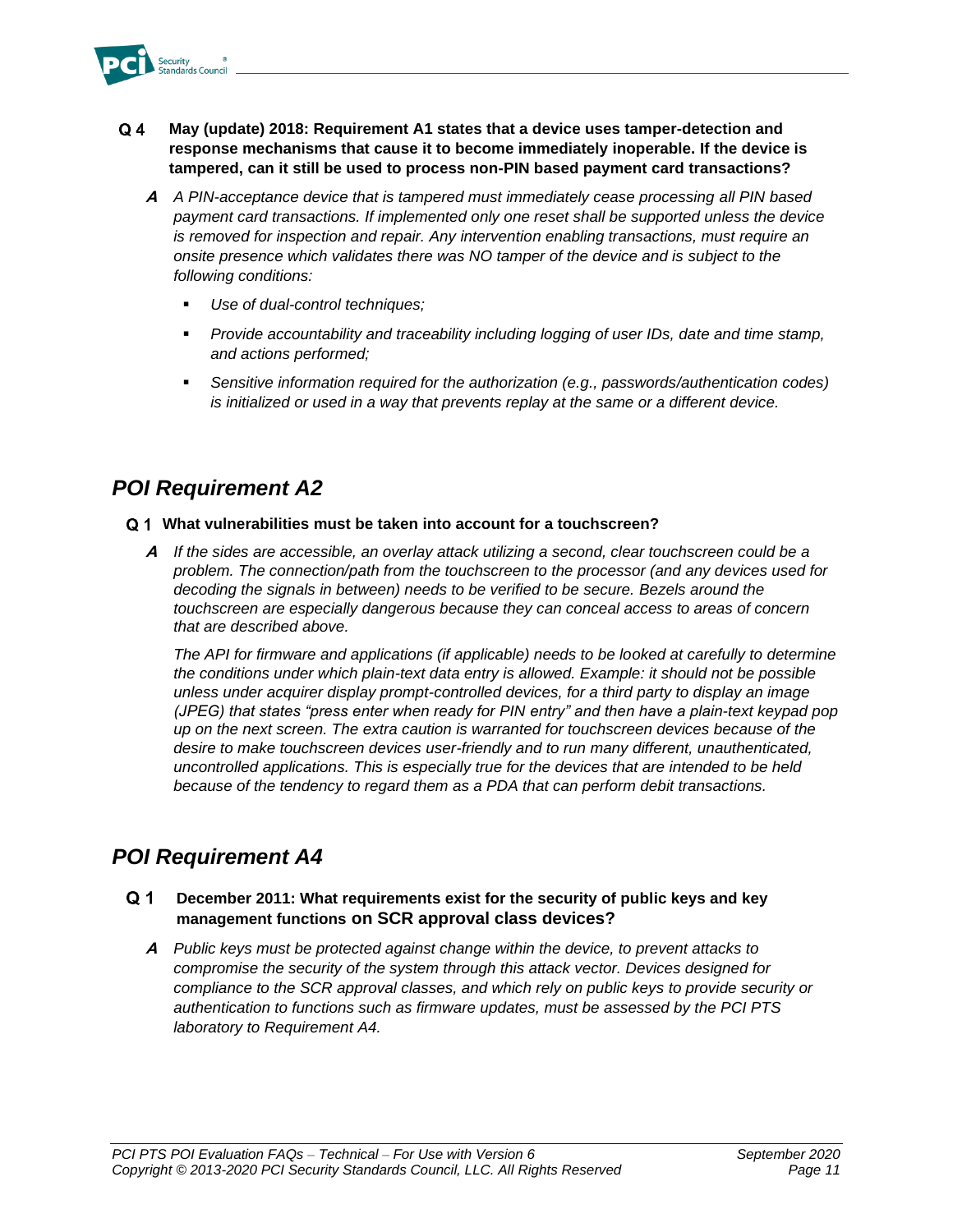

#### <span id="page-13-0"></span> $Q<sub>1</sub>$ **What standards and methods are used for measuring "electro-magnetic emissions"?**

**A** *Vendors must take into account that EM emissions can be a risk to PIN data, and must design devices to address this risk. There are many methods for shielding and minimizing EM emissions. The vendor must describe to the laboratory in writing how EM emissions are addressed by the device design. The laboratory will examine evidence provided by the vendor to determine if the evidence supports the vendor's assertion. Evidence can include the device itself, design documents, third-party test results and approvals. Testing will be performed as necessary.*

#### $Q<sub>2</sub>$ **May 2017: Are there any situations where the evaluation report does not have to provide an attack costing.**

**A** *Yes, for A5 (Monitoring During PIN Entry), where testing of any external characteristic available*  for monitoring demonstrably satisfying the applicable DTR test steps has not found any leakage, *then it must be explained why any attack scenario cannot be feasible for less than 26 points, with a minimum of 13 for initial exploitation. In such a situation no formal attack calculation needs to be presented.*

### <span id="page-13-1"></span>*POI Requirement A7*

- $Q<sub>1</sub>$ **July 2017: Evaluators typically use both source code review and testing of the implementation to verify that side channel protection methods are implemented. How must the evaluator proceed where protections are in code created by the chip vendor and this is only provided to the POI vendor as a library and not source code?**
	- **A** *The evaluator must treat the device as a black box and extend testing beyond what would otherwise be required if the source code was available in order to determine that the device is resistant to attack. The Side-Channel Analysis Standards for PCI-PTS Evaluations appendix in the Derived Test Requirements provides guidance.*

*The report must clearly stipulate what materials were provided for the evaluation and what specifically was tested, details of counter-measures put in place and implemented, including what code was reviewed. If the materials are not provided it must be treated as a black box evaluation as delineated in the prior paragraph and reported as such.*

### <span id="page-13-2"></span>*POI Requirements A8, B15 and C2.4*

- $Q<sub>1</sub>$ **The intent of A8, B15, and C2.4 is to eliminate the possibility that PIN values will be entered at an improper time and handled by the device in a non-secure manner. One way for a vendor to address A8, B15, or C2.4 is to allow for the entry of PIN values only. Would it be acceptable to allow the input of numerical data if the numerical data is three characters or less and therefore could not represent a PIN value?**
	- **A** *This would be acceptable if there is no way for a device to accept the input of a PIN value at an inappropriate time. For instance, it must not be possible for a device to allow the entry of three characters, automatically change states without the cardholder pressing "enter" or some other control key, and then accept the remainder of the PIN value.*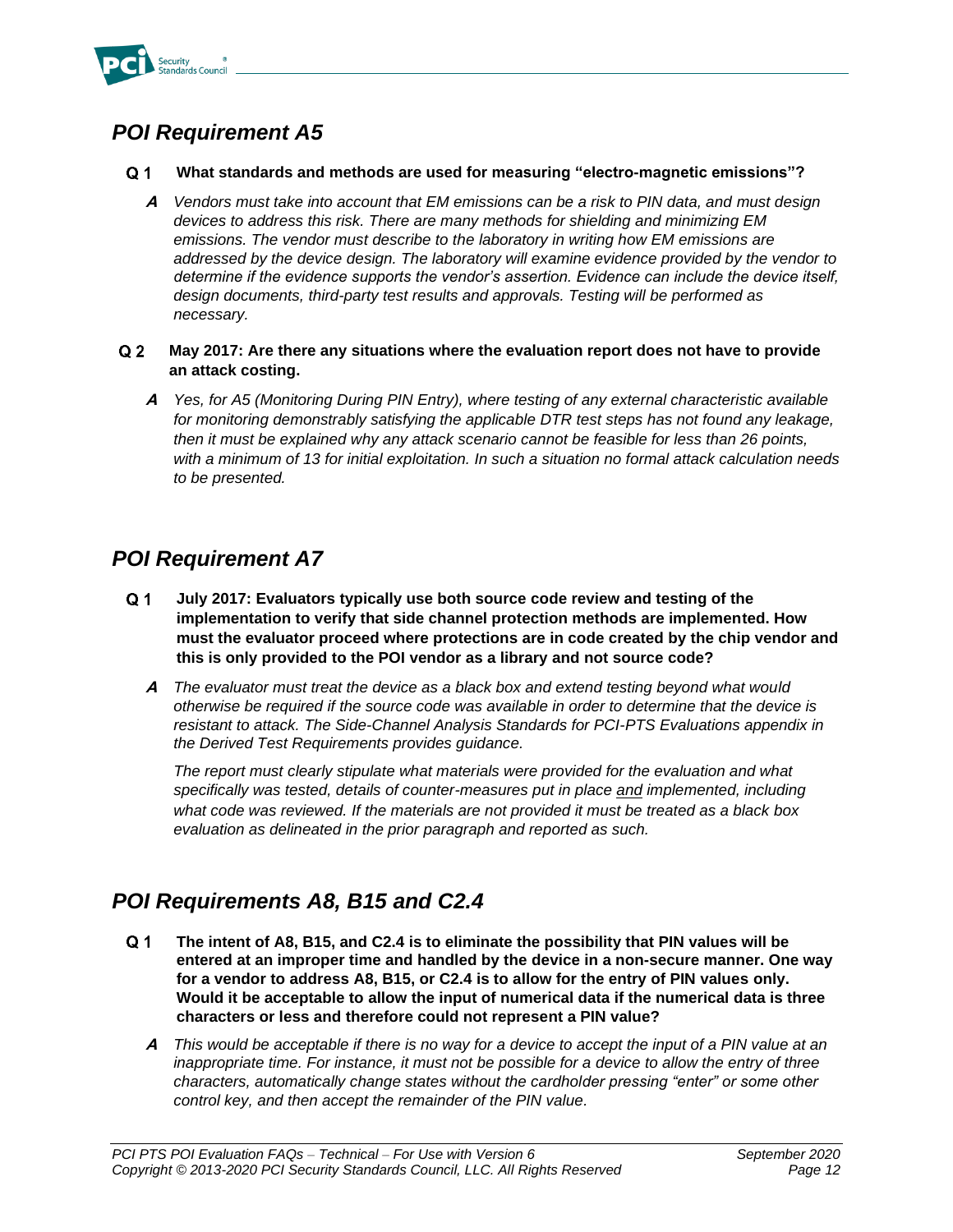

#### $Q<sub>2</sub>$ **What restrictions exist if a device can display uncontrolled messages and the keypad is used to enter non-PIN data?**

- **A** *The prompts for non-PIN data entry must be under the control of the cryptographic unit and must be specific such that a cardholder would not enter a PIN at an inappropriate time. An uncontrolled message followed by an ambiguous prompt for non-PIN data could lead to a cardholder entering their PIN at an inappropriate time. For example, if the device displayed the uncontrolled message "Ready for PIN" then prompted for plain-text data while displaying "Enter Data," the cardholder may enter their PIN at this non-PIN data prompt.*
- $Q3$ **Is it acceptable for uncontrolled messages to be displayed simultaneously with prompts for data entry?**
	- **A** *No. Any text, including images, other than numbers and punctuation, displayed along with a prompt is considered a prompt and must comply with all requirements governing prompts.*
- $Q_4$ **Some device designs fit either vendor-controlled or acquirer-controlled display prompts on who is given custody of cryptographic keys protecting prompt updates are managed. Does such a device need to have different identifiers?**
	- **A** *If the device is to be listed as both an acquirer-controlled and a vendor-controlled display prompts device, there must be a differentiation so customers can distinguish between the two (e.g., different hardware and/or firmware versions).*

#### $Q<sub>5</sub>$ **For devices that implement acquirer-controlled prompts, is it required to use a secure cryptographic device to implement the dual control required to manage those prompts?**

- **A** *Dual control must be enforced by an SCD. The SCD can be the PED itself or another device. If an SCD other than the PED enforces dual control, the vendor must either provide the SCD to third parties, or describe how an SCD must be used to comply with B15. The description must include an example of a specific, existing SCD that can be purchased and used to comply with B16. The PED must have an API that is compatible with the SCD. The complete solution must be fully developed. It is not acceptable to provide detailed instructions that require users to develop part of the solution.*
- $Q<sub>6</sub>$ **December (update) 2017: For PEDs designed with multiple data acceptance interfaces, where there is a hard keypad dedicated to PIN (and other sensitive data) entry, and the other interface is a touch interface not intended to accept any sensitive data entry, what controls are required for the second interface?**
	- **A** *In this type of design, the following controls on the "non-sensitive" interface must be enforced, in addition to the existing restriction that applications must not ask for input of sensitive data:*
		- *The firmware must be designed such that no sensitive data can be entered into the "nonsensitive" interface.*
		- **■** If the x/y touch coordinates are sent to the authenticated applications on the device, the *vendor must provide guidance to application developers to not ever send out touch coordinates. Additionally, the vendor also must review all applications and NOT sign/authenticate them if they are written to send out touch coordinates, thus not allowing them to be loaded; or*
		- If the PED authenticates the endpoint that receives the x/y coordinates and if the *communication link between those instances is securely encrypted (for instance using a TLS v1.2 tunnel) then the device can provide x/y touch coordinates only to applications or servers that have been authenticated by the device.*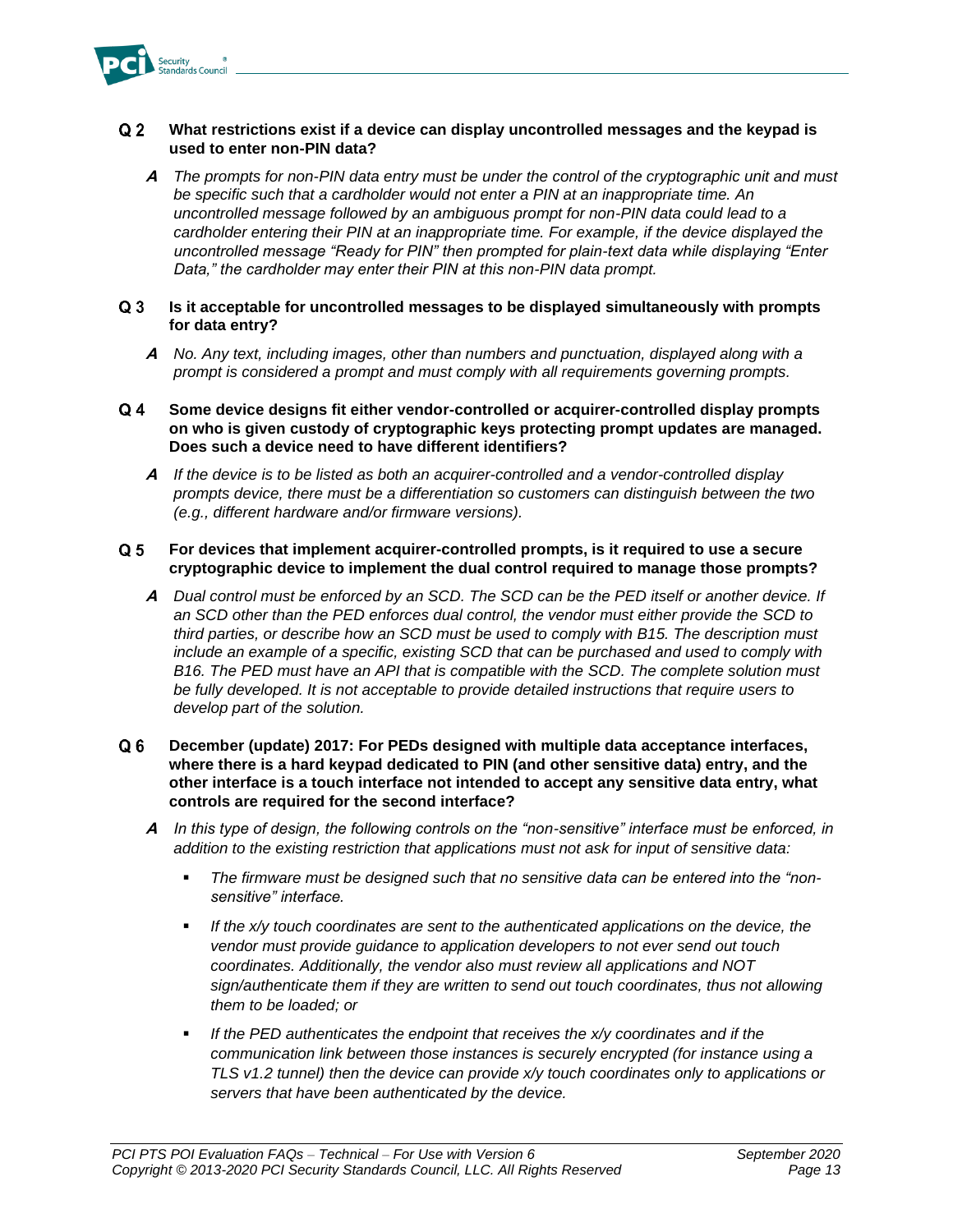

- <span id="page-15-0"></span> $Q<sub>1</sub>$ **Can the calculation for the attack potential of 18 per device include the cost of development kits that provide application programming information?**
	- **A** *No. The device must include protections that require an attacker to achieve an attack potential of at least 18 to order to defeat them. Administrative controls on application programming information are not adequate to meet this requirement.*
- $Q<sub>2</sub>$ **Touchscreen devices offer multiple possibilities for the data entry: traditional PIN pad layout, QWERTY layout, signature capture, handwriting recognition, etc. Does A6 apply to all of these methods of data entry, or only the traditional PIN pad?**
	- **A** *A6 applies to all methods of data entry that can be used by a cardholder to disclose their PIN, including QWERTY layout, signature capture, and handwriting recognition.*

### <span id="page-15-1"></span>*POI Requirement A9*

- $Q<sub>1</sub>$ **Requirement A9 stipulates that the device must provide a means to deter the visual observation of PIN values as they are being entered by the cardholder. What methods are acceptable?**
	- **A** *The POI Security Requirements provide for several options that may be used separately or in combination to provide privacy during PIN entry. These options are:*
		- *A physical (privacy)shielding barrier. Note that in case the privacy shield is detachable, a user's guide must accompany the device that states that the privacy shield must be used to comply with ISO 9564. Optionally, the user's guide can also reference PCI device requirements;*
		- *Designed so that the cardholder can shield it with his/her body to protect against observation of the PIN during PIN entry, e.g., a handheld device;*
		- Limited viewing angle (for example, a polarizing filter or recessed PIN pad);
		- *Housing that is part of the ATM or kiosk, cardholder's hand or body (applies to handheld devices only); and*
		- *The installed device's environment.*

#### $Q<sub>2</sub>$ **September (update) 2016: Is there any impact on the device's approval if the laboratory evaluated privacy method is not used?**

**A** *Frequently, the deployers of devices rationalize that privacy-protection mechanisms may be bulky or obtrusive, make it more difficult to see the device's screen, or, with less dexterous users, interfere with card payment and PIN entry. However, in order to maintain the device's approval, and any associated liability protection for compromise attributable to use of said device, it is required that the device meet the privacy-shield requirements as evaluated by the laboratory and upon which the approval was based. Devices deployed that do not use the privacy-shield requirements evaluated by the test laboratory are no longer considered approved devices. This must be disclosed in the security policy for the device.*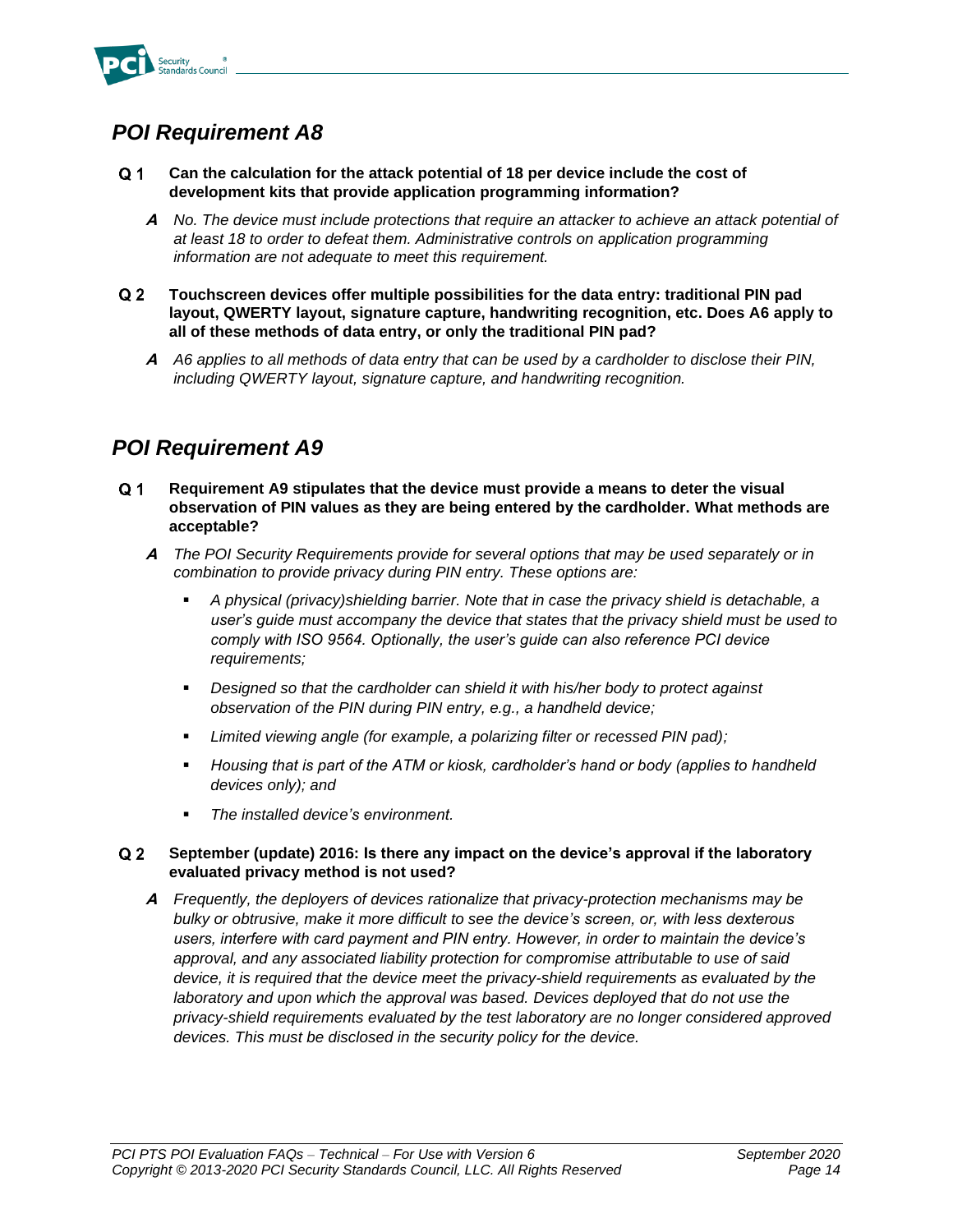

- $Q<sub>3</sub>$ **September 2016: Vendors must either provide a privacy shield providing privacy protections during PIN entry for the cardholder, or alternatively, the vendor may use less restrictive privacy-shield criteria provided that the vendor supplies rules and guidance as to how the visual observation is to be deterred by the environment in which the device is installed. Does this impact the security policy disclosure?**
	- **A** *Yes. The security policy must stipulate the rules and guidance under which the device was evaluated as to how the visual observation is to be deterred by the environment in which the device is installed. The policy must also disclose that deployment not using these considerations that were evaluated by the lab and upon which the approval was based will invalidate the device's approval.*

*If the device comes with a removable privacy shield, the security policy must disclose that deployment without the shield invalidates the approval unless the device is deployed in accordance with instructions in the security policy validated by the lab for deploying the device with protections provided by the environment in which it is installed. The policy must also disclose that deployment not using these considerations that were evaluated by the lab and upon which the approval was based will invalidate the device's approval.*

### <span id="page-16-0"></span>*POI Requirement A10*

- $Q<sub>1</sub>$ **September 2013: Can a device be validated to SRED if it receives account data that is entered on a non-integrated module or device—for example, where a device receives account data that is key-entered on another device?**
	- **A** *The external module or device where the account data is captured can receive SRED approval if evaluated in conjunction with the POI device. The SRED approval would be contingent on both devices meeting all applicable SRED requirements, including the protection of cryptographic keys. Account data (as defined in the glossary of the* PCI PTS POI Security Requirements*) traversing the communication path from the external point of capture must be encrypted in accordance with these requirements. Both devices would be part of the approval listing, and the substitution of the external device with another that is not validated to SRED invalidates the approval of SRED as a function provided.*

*If the external device cannot meet SRED requirements, the primary device—even though it otherwise protects account data in accordance with SRED—cannot receive the SRED*  designation where it is capable of receiving account data from such a device, regardless of *whether that data is received encrypted. In this situation, in order for the primary device to receive SRED approval, the firmware of the primary device must not support the receipt of the externally captured account data.*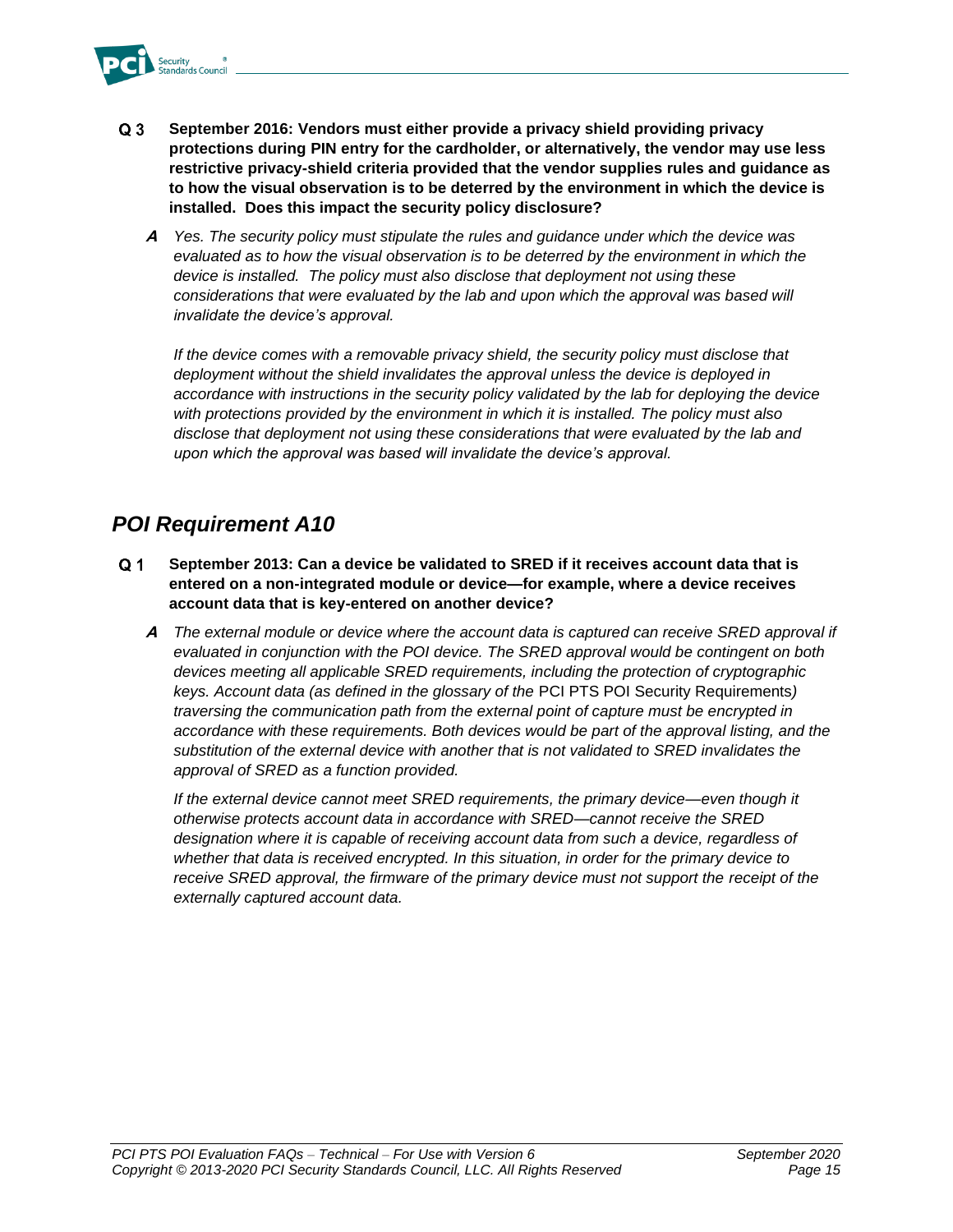

- <span id="page-17-0"></span> $Q<sub>1</sub>$ **November 2012: Where a whitelist is used to control whether PAN data exits the device in plaintext or ciphertext, does the whitelist updating have to be under the direct control of the vendor?**
	- **A** *No, the vendor may provide the mechanisms to the acquirer to directly control the updating of the whitelists in a manner consistent with acquirer-controlled display prompts—that is, the use of dual-control techniques and provisions for auditability and logging.*

*The vendor may alternately provide user documentation detailing the management of cryptographic keys following these principles and implementing the use of a secure cryptographic device for management of these keys. The process exists upstream of the device, but the device must still provide enforcement—e.g., validate the MAC or digital signature.*

### <span id="page-17-1"></span>*POI Requirement A13*

#### $Q<sub>1</sub>$ **What is meant by "sufficient space to hold a PIN-disclosing 'bug'"?**

**A** *Space accessible via the ICC card slot large enough to conceal a PIN-disclosing bug is not allowed. Such a bug could utilize ICC technology. Therefore, there must not be space accessible via the card slot large enough to conceal an ICC chip and small battery.*

#### $Q<sub>2</sub>$ **What volume of space is allowed under A13?**

- **A** *The objective of A13 is to guard against a PIN-disclosing bug being inserted into the device through the card slot. The volume of space accessible via the card slot that could be utilized by an attacker can vary with the geometry of the space and attack methods. For this reason, the requirement does not prohibit a specific volume. Rather, the feasibility of effective bug placement is to be considered when assessing A14 compliance. Examples of these considerations are:* 
	- Contact points must be present for the bug to connect to.
	- *The bug and wires must not obstruct normal operation.*
	- The placement of the bug must not cause tamper evidence that would be noticed by a *typical cardholder.*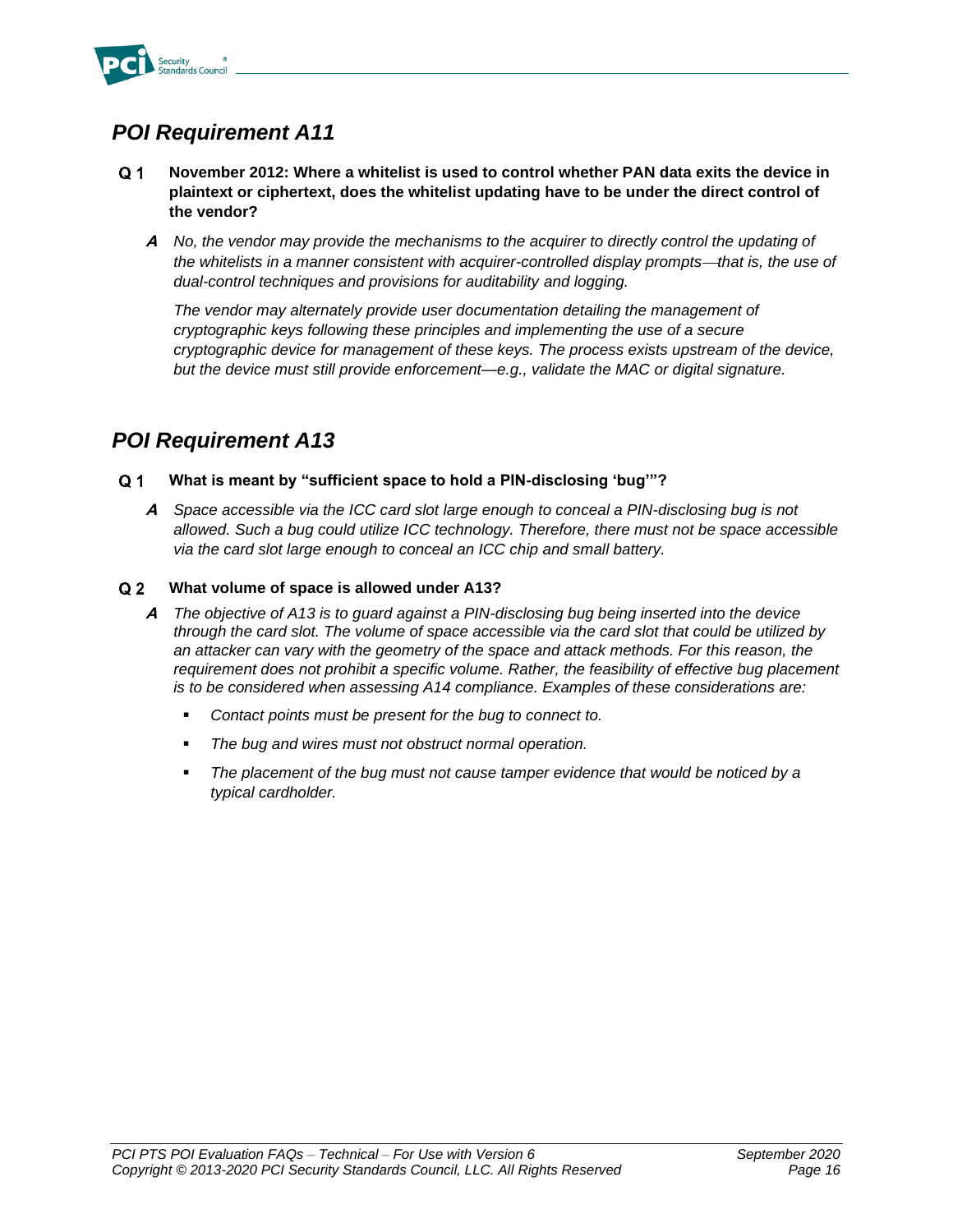

- $Q<sub>3</sub>$ **May 2018: The new SCRP approval class increases the level of protection required for the ICC I/O interface to 26 points. Why is this required when other approval classes continue to allow for a device meeting a level of 20 points of protection to be considered compliant?**
	- **A** *The intent behind the SCRP approval class is to ensure that the customer card data is protected and strongly encrypted before it is sent through the passed into the COTS environment device onto the backend systems for payment processing. This is an important part of the overall security of the Software Based PIN Entry on COTS (SPoC) PIN on COTS system solution, and*  helps to prevent correlation attacks and reduce the threat of the compromise of the PIN on the *COTS device. Because protection of the ICC I/O signal requires protection from the physical*  interface to the customer card through to the security processor that performs the encryption of *this data, requiring an increase in the attack point minimums for this therefore has the effect of increasing the overall protections required in the SCRP as a whole—which in turn has a carry-on effect to reducing the risk of PIN theft on the COTS device.*

*Other approval classes where ICC cards are accepted may not process PINs at all, or are required to conform to other attack costing calculations and minimums within the PCI PTS requirements, and therefore do not rely so strongly on the separation of customer card data and PIN data. This is why the attack points can remain at 20 points for those other use cases.*

### <span id="page-18-0"></span>*POI Requirement A14*

- **Q 1 Is D2 intended to address the opening of the ICC reader, or the entire reader?** 
	- **A** *D2 is written with the understanding that the opening (slot) is a potential point of attack for the insertion of a tapping mechanism.*
- **Q 2 Some device designs include components (e.g., privacy shield) that are near the IC card slot, which could be used to conceal a wire. What criteria are used to determine compliance when such components are present?** 
	- **A** *The design is considered compliant with A14 if a portion of the wire is visible between the slot and the concealing component.*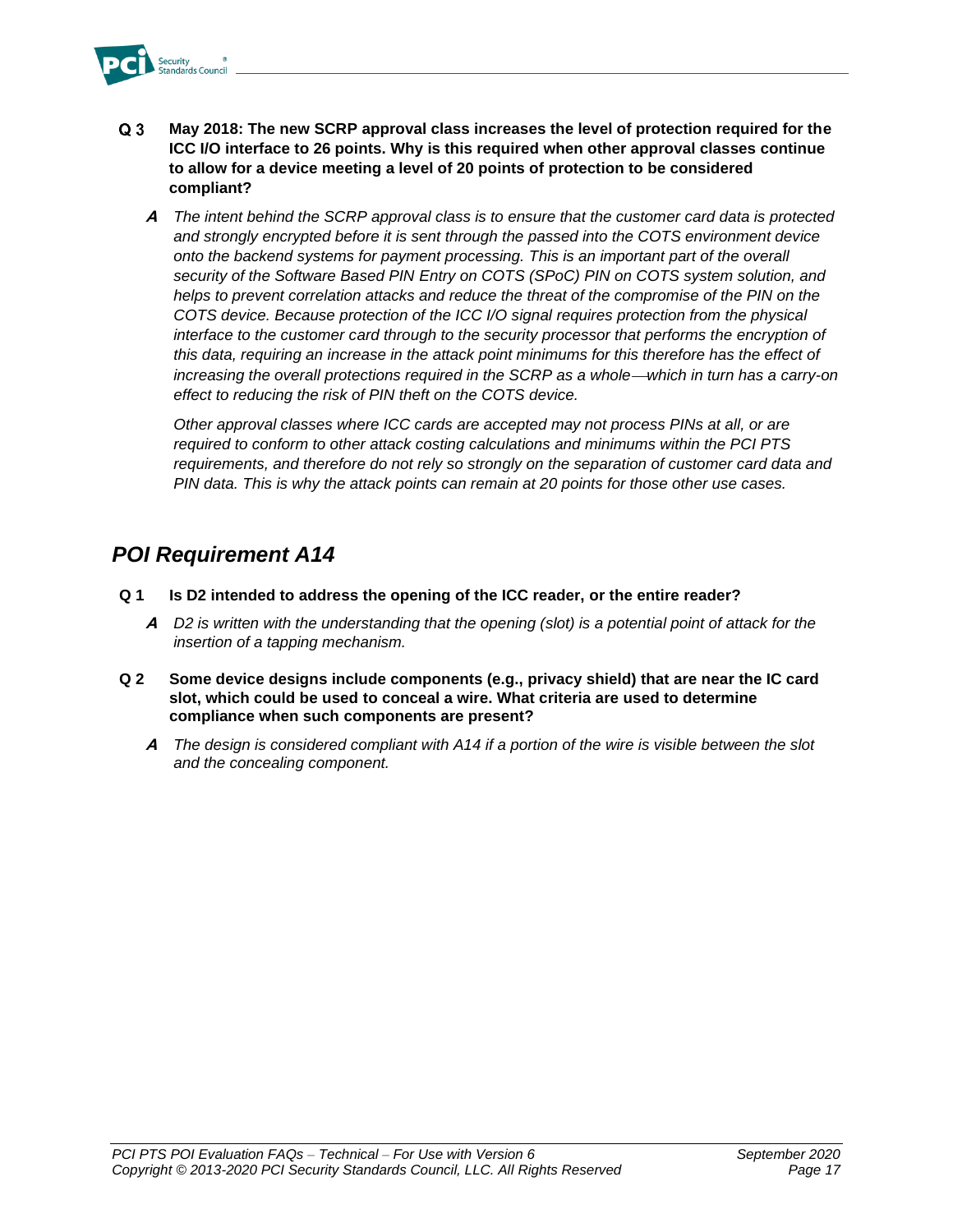

#### <span id="page-19-0"></span> $Q<sub>1</sub>$ **If a device employs firmware on the MSR's read head to encrypt account data, is that firmware subject to authenticity checking as defined in Requirement B1?**

**A** *No. Authenticity checking as defined in Requirement B1 is for the management of firmware that is directly or indirectly involved in the protection of cardholder PINs as defined in the various*  security requirements. However, the firmware on the read head must be designed such that it *cannot be updated.*

#### $Q<sub>2</sub>$ **Under what circumstances can a device not use authenticity checking when self-testing its firmware?**

- **A** *A device does not require authenticity checking when self-testing its firmware if (all apply):*
	- *The authenticity checking of firmware—either internally and according to B2 or externally using appropriate procedures within a secured environment under the vendor's control—is performed whenever the firmware is established in that secure area; and*
	- The effort to deliberately modify or replace the firmware or parts of it in order to get access *to sensitive information (access to the memory device) must be addressed as an attack scenario under Requirements A1, A4, and A6 and meet the respective attack potentials; and*
	- *A periodic integrity check according to Requirement B1 is performed for the firmware, ensuring that random changes will be detected; and if cryptographic authenticity is not performed, the integrity check must be cryptographically based. Although an algorithm using a secret key, such as a keyed hash, can be used, it is not necessary for meeting the integrity criteria.*

*These conditions apply regardless of any non-reconfigurable property of the device memory.*

*When firmware is externally authenticated, the level of security shall be of the same level as for key-injection facilities.*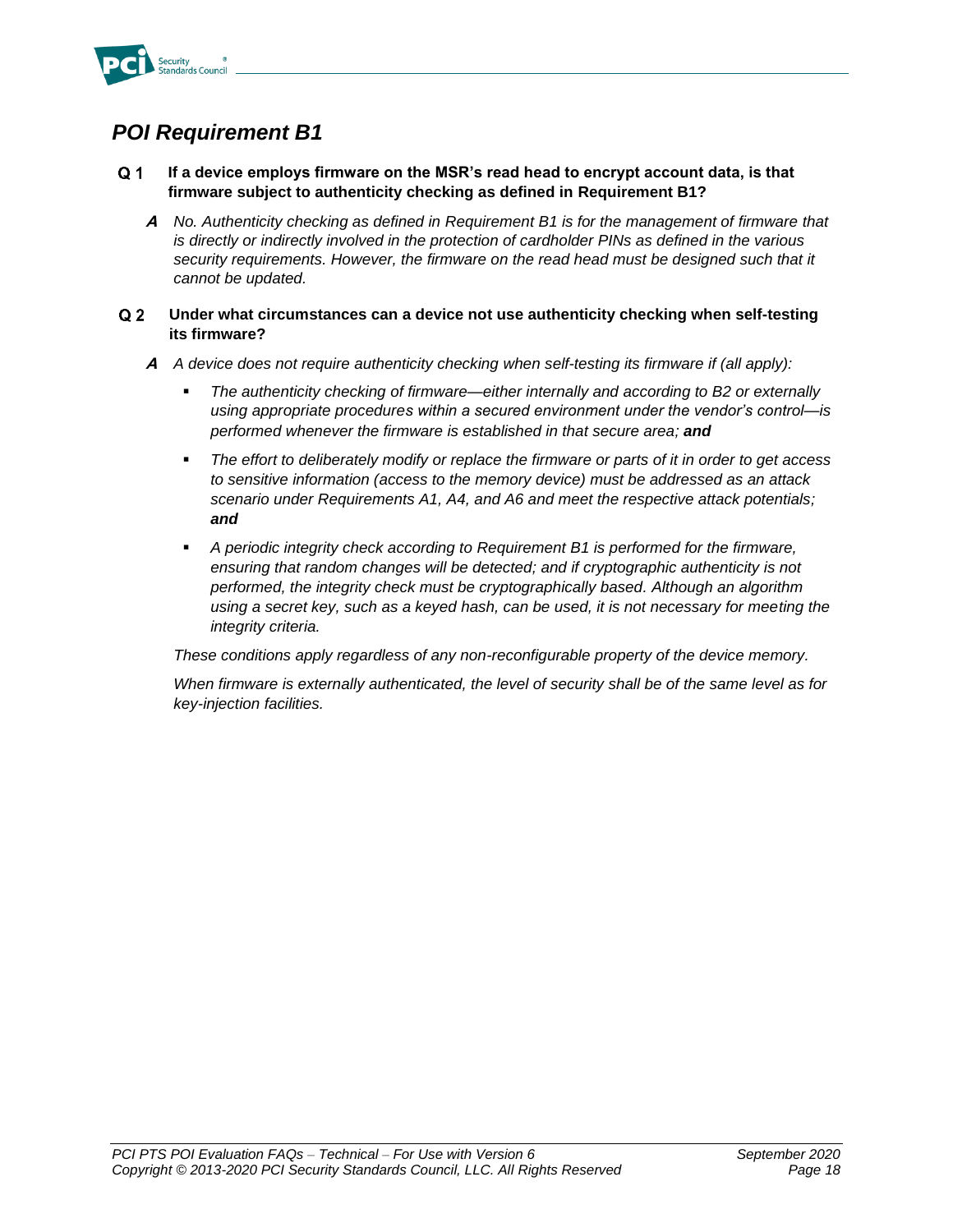

- <span id="page-20-0"></span>**Q 1 What parties may possess keys used for the cryptographic authentication of firmware updates?**
	- **A** *The firmware is the responsibility of the device vendor, and as such the cryptographic keys that authenticate it within the device must be held solely by the vendor or their designated agent.*
- **Q 2 Firmware updates must be cryptographically authenticated, and if the authentication fails, the update is rejected and deleted. Are there any circumstances where firmware can be updated without authentication?**
	- **A** *Some chipsets are not designed for firmware updates, but only to support firmware replacement. The deletion of the existing firmware and cryptographic keys during the replacement does not allow for the authentication of the new firmware to occur.*

*In such cases it is acceptable to update the firmware without authentication if the process requires that the device be returned to the vendor's facilities and results in the secure zeroization of all secret and private keys contained within the device.*

- $Q<sub>3</sub>$ **December 2011: If a device supports firmware updates, the device must cryptographically authenticate the firmware, and if the firmware is not confirmed, the firmware update must be rejected and deleted. Can a device completely load new firmware before checking its authenticity and overwrite its primary copy of existing authenticated code if it retains a secure backup copy of the existing authenticated code?**
	- **A** *Yes, provided the following is true:*
		- *The new code is cryptographically authenticated prior to execution.*

*If the new code fails authentication, the backup copy of code is cryptographically authenticated, and if the backup copy is successfully authenticated, the device boots from the backup copy and the backup is then used to overwrite the new code that failed authentication.*

▪ *If both firmware versions fail authentication, the device fails in a secure manner.*

#### $Q_4$ **February 2017: If the device uses digital signatures for authenticating firmware updates (compliant with B2), does it need to use a secure protocol to meet B22?**

**A** *B2 stipulates that firmware loaded into the device must be authenticated regardless of how the file is delivered to the device.* 

*B2 ensures that the management platform delivers the files to the device securely and that the interface cannot be used as an attack vector into the device.* 

- For remote access—*i.e., the files are delivered to the device across a private or public network*⎯*the use of a security protocol is required and must be validated.*
- For manual access—i.e., where the operator has physical control of the terminal and the files, and the files are not delivered across a network—the device must ensure that the *interface cannot be exploited (e.g., by restricting access/functionality on the interface, requiring administrative rights, using cryptographic authentication techniques, etc.).*

*B22 states it is for remote access only and does not include a manual element, a security protocol would be required to ensure the interface cannot be exploited.*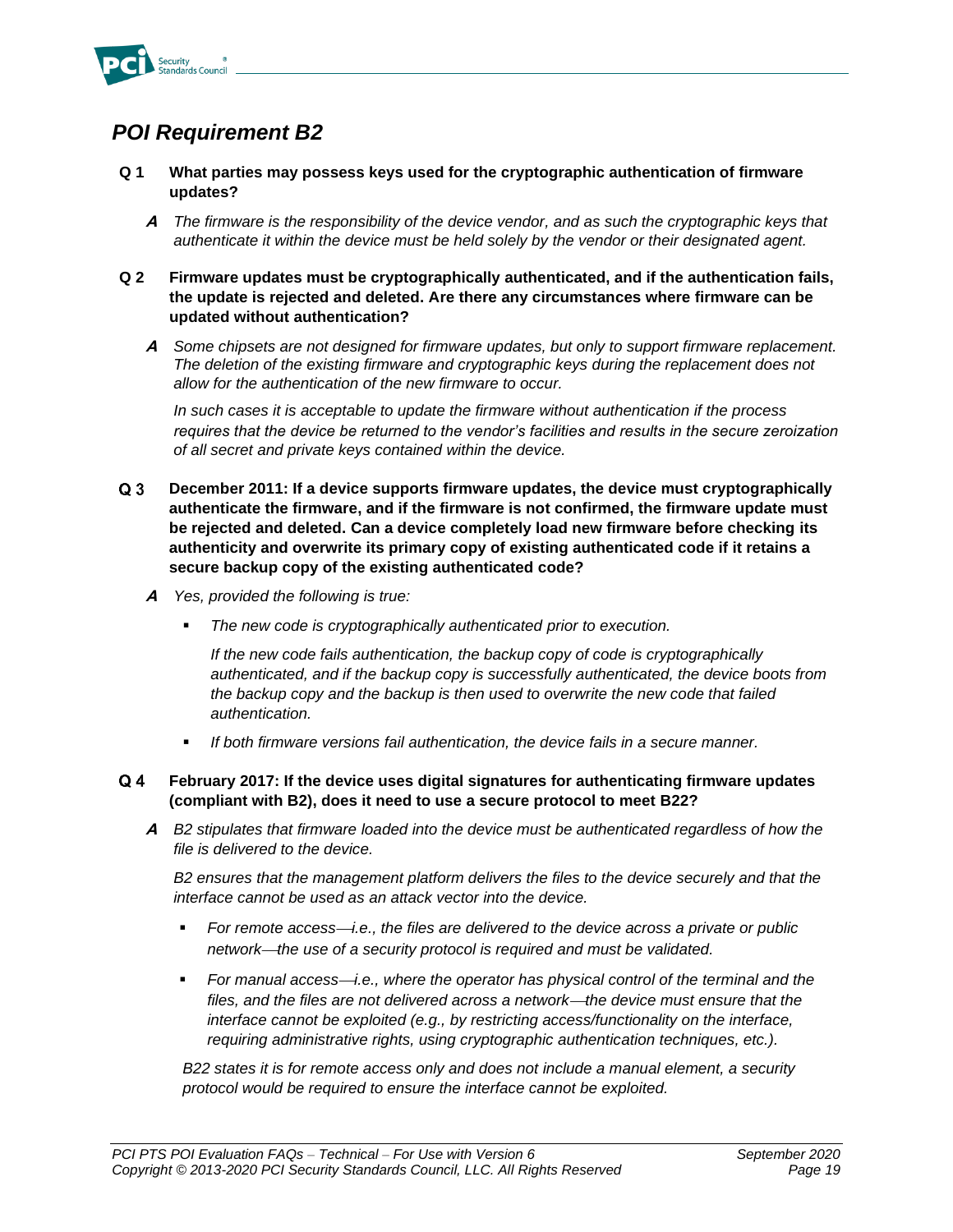

## <span id="page-21-0"></span>*POI Requirement B2.2*

- **Q 1 March 2011: Authenticated applications may be developed by the POI vendor or by other third parties. The applications are to be developed using techniques consistent with PA-DSS and must be cryptographically authenticated by the POI. Are there any other considerations?**
	- **A** *Yes. The technique used to manage the authentication mechanism (e.g., digital signatures) must use an SCD and dual-control techniques. For third parties, the device vendor must either provide the SCD to the third parties or describe how an SCD must be used to comply with B7. The description must include an example of a specific, existing SCD that can be purchased and used to comply with B5. The POI must have an API that is compatible with the SCD. The complete solution must be fully developed. It is not acceptable to provide detailed instructions that require users to develop part of the solution.*

## <span id="page-21-1"></span>*POI Requirement B4*

- $Q<sub>1</sub>$ **Requirement B4 requires that a PIN be encrypted immediately. Typically, this means that the secure processor forms and encrypts the PIN block before performing any other operation. However, some device designs place a microprocessor between the keypad and the secure processor. Under what conditions, if any, would such a design be allowed?** 
	- **A** *Such a design is considered compliant if the microprocessor, the secure processor, and the path*  between them are completely within the protective boundary of the device. This boundary is *established by the method chosen to meet A1.*

*An alternate method of meeting the requirement would be for the microprocessor to immediately*  encrypt the PIN before passing it to the secure processor, which would then decrypt it and create *the encrypted PIN block. Note that in this type of design, the microprocessor software used to encrypt the PIN data is being used to meet PCI requirements. Therefore, this software must be considered "firmware" as addressed by PCI requirements. As such Requirements B3 and B4 would apply to this firmware.* 

#### $Q<sub>2</sub>$ **It is common practice for encrypting PIN pads used in ATMs to support the use of one command to initiate PIN entry and another command to encrypt the PIN. Is this acceptable under B4?**

**A** *Yes. It is acceptable for an EPP to allow one command to initiate PIN entry and a second command to initiate PIN encryption. However, it must not be possible for the encryption command to be used to encrypt the PIN multiple times to output the encrypted PIN from the EPP under different cryptographic keys or to output the PIN in plain-text. Also, the plain-text PIN value must only exist in tamper protected memory or equivalent.*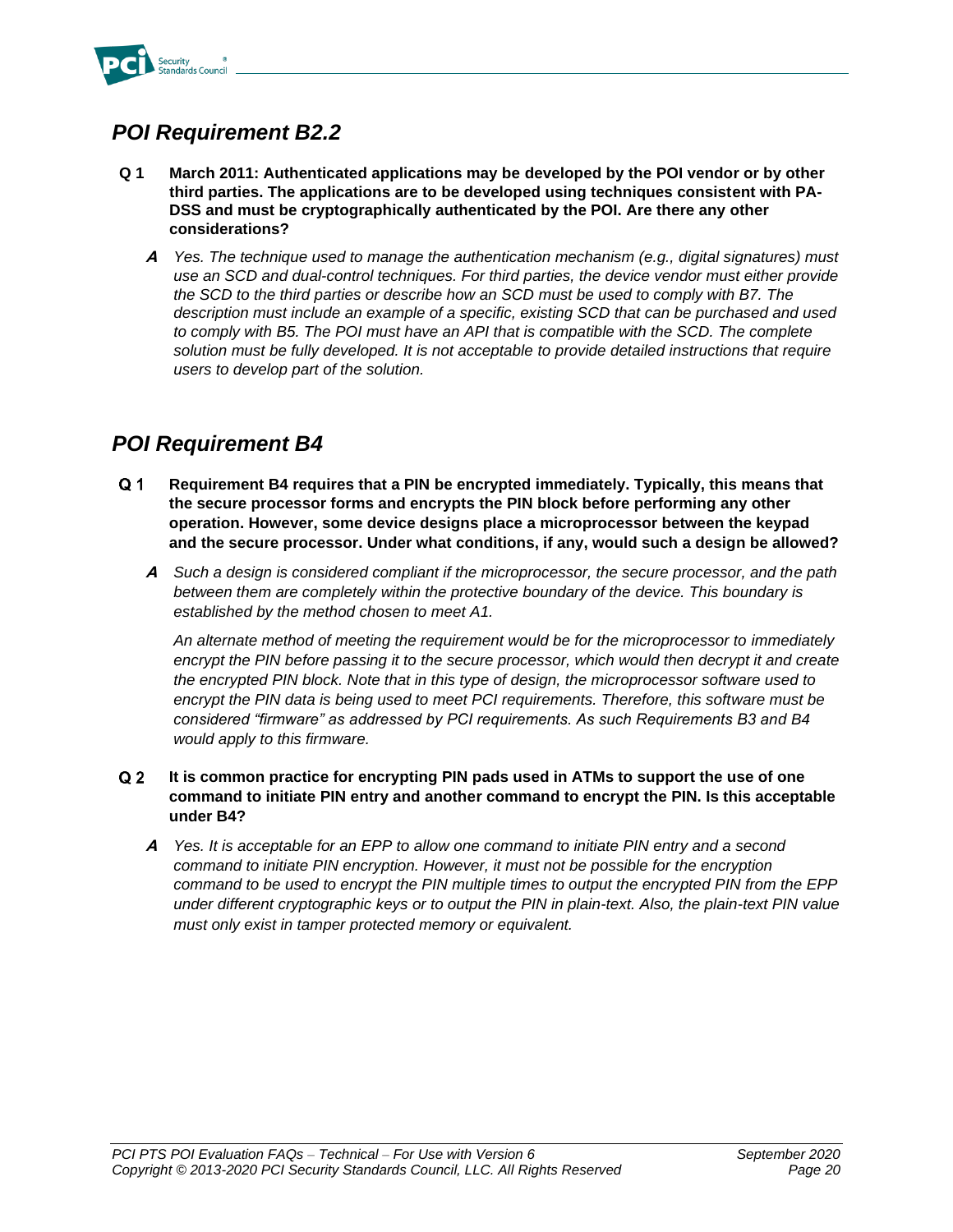

- $Q<sub>3</sub>$ **September 2012: Devices may support the encipherment of the PIN multiple times as part of a transaction series. B4 stipulates that the encipherments must use the same encryption key for this series. Can the transaction series be encrypted by a series of keys if the current key is a derivation of a predecessor key?**
	- **A** *The purpose of the requirement is to prevent an adversary from using the authorized key to send the transaction online for authorization and another key to log the transaction for later recovery. In that regard a UKPT methodology may be used for the transaction series, whereby the keys are part of the same series and the entire hierarchy is secured in the same manner and it is infeasible in the design to insert a rogue key.*
- $Q_4$ **April 2013: B4 requires that online PINs must be encrypted immediately after PIN entry is complete. It is further stipulated that plaintext PINs must not exist for more than one minute from the completion of the cardholder's PIN entry. In all cases, erasure of the plaintext PIN must occur before the tamper-detection mechanisms can be disabled using attack methods described in A1. Are there any circumstances where a plaintext PIN can exist for more than one minute?**
	- **A** *Some ATMs have implemented intelligent deposit technologies to enhance the customer experience. As a result, some deposit transactions take longer than one minute and result in the PIN being cleared from the buffer after one minute and the cardholder then needing to start the transaction over, and in some cases, unable to complete the transaction at all. In those cases, the ATM applications require modification to prompt for PIN re-entry if a transaction goes over the time out period, rather than requiring the entire transaction to be re-started.*

*In order to allow a sufficient time for the modification of those applications, PCI will allow three years from the publication of this FAQ for those applications to be modified. During this threeyear abeyance, the unenciphered PIN may remain in the buffer for up to five minutes. However, the PIN must remain protected from compromise using attack methods described in A1, and the*  test laboratory shall take into consideration the lack of timely encipherment when designing *attacks.*

*This abeyance only applies to encrypting PIN Pads designed and used for ATMs.*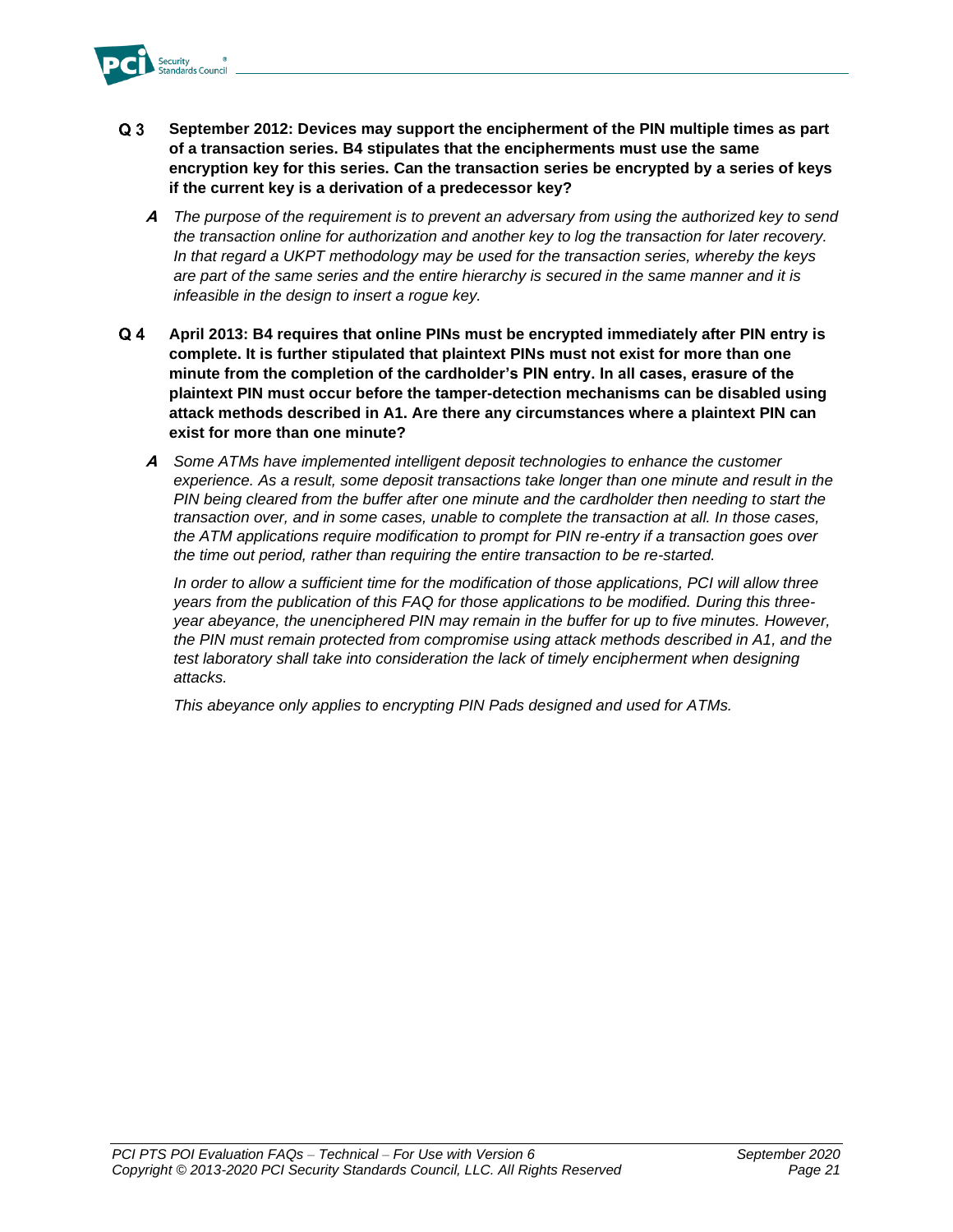

- <span id="page-23-0"></span>**Q 1 Is it acceptable to XOR key components during key loading to satisfy the authentication requirements of B5?**
	- **A** *The XOR of key components alone is not enough to constitute authentication. Some type of authentication of the users that use the key loading function, or authentication of the key-loading command is required.*

#### $Q<sub>2</sub>$ **May (update) 2018: Under what circumstances is key entry via the device keypad permitted?**

**A** *Plain-text single component secret keys cannot be entered into the device using the keypad. Plain-text key components may be entered via the keypad in accordance with ISO 11568-2. Encrypted keys may also be entered via the keypad. Entry of key components or encrypted keys must be restricted to authorized individuals. Functions used to enter keys must only be available when the device is in a sensitive state. Access to sensitive functions must be restricted through the use of passwords/authentication codes or other secret knowledge.* 

#### $Q<sub>3</sub>$ **Do maintenance menus that provide services such as LCD Contract Adjustment, Selftests, Printer Maintenance, and Key Tests constitute a "sensitive service?"**

**A** *If the services provided in these normally non-permitted functions do not affect the security of the terminal or the cardholder data, they are not considered sensitive services. Only services that could compromise the security of the terminal are sensitive services.*

#### $Q_4$ **For devices that require the use of authentication data to access sensitive functions, and the authentication data are static, can the authentication data be sent with the device?**

**A** *The authentication data can be sent with the device only when the authentication data is in tamper-evident packaging, such as the use of PIN mailers. Otherwise separate communication channels must be used with pre-designated recipients.* 

#### $Q<sub>5</sub>$ **March 2011: Plain-text secret or private keys and their components may be injected into a PIN pad using a key loader (which has to be some type of secure cryptographic device). Are there any restrictions on loading keys via this methodology?**

**A** *Yes, the loading of plain-text secret or private keys and their components using a key-loader*  device is restricted to secure key-loading facilities. Unattended devices deployed in the field shall *have plain-text secret or private key loading restricted to key components entered via the keypad of the PIN pad. If encrypted, those keys can be loaded over another interface, such as a serial or USB port.* 

#### $Q6$ **December 2011: Devices may have functions for zeroizing secret and private keys in the device. Are these functions considered sensitive services that require authentication?**

**A** *Yes, the intentional zeroization of secret or private keys in a non-tamper event is the execution of functions that are not available during normal use. This requires authentication consistent with the implementations of other sensitive services, such as the use of PINs/passphrases. If implemented, the device must force the authentication values to be changed from default values upon configuration of the device. The authentication mechanism may optionally employ dual control techniques.*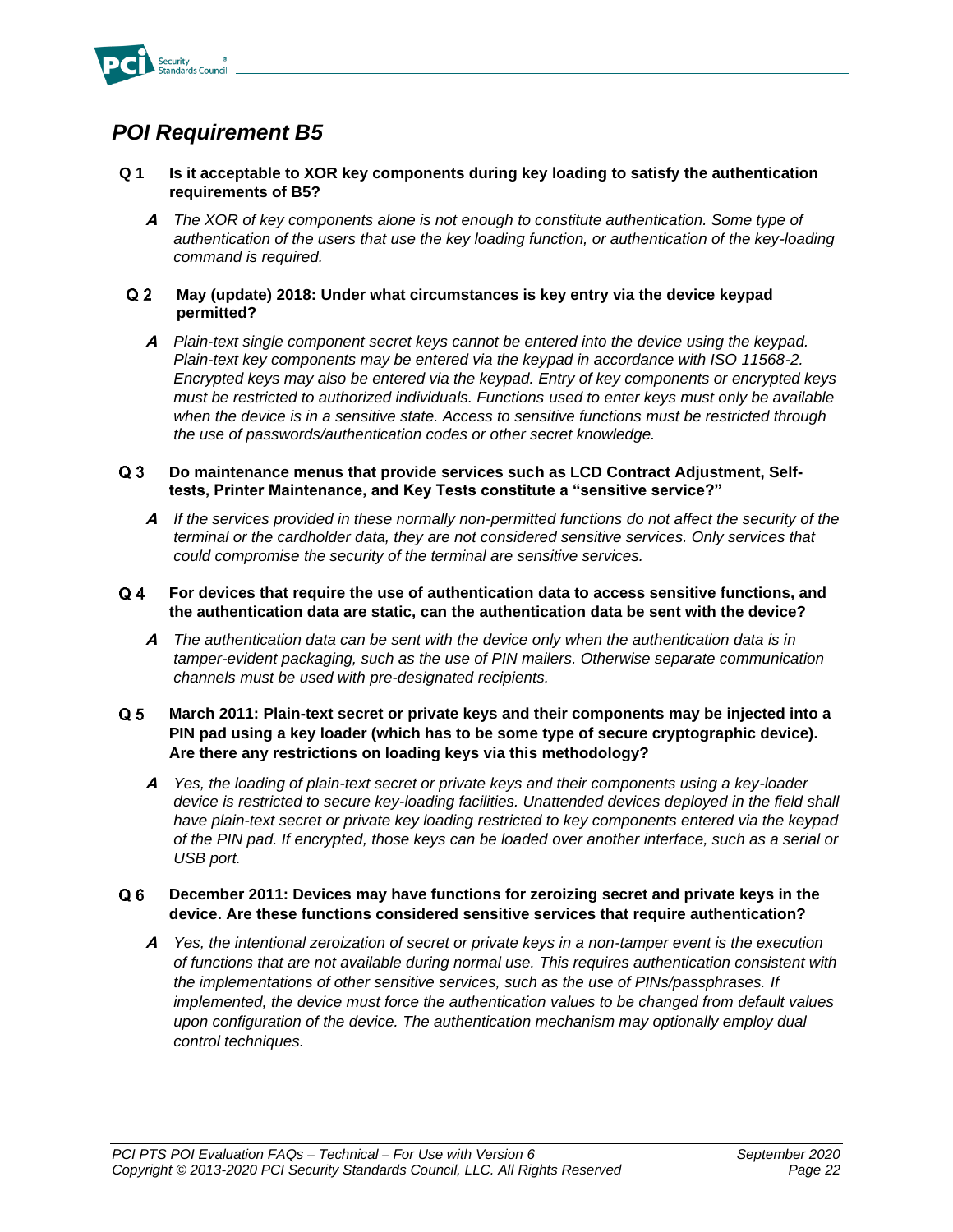

- $Q<sub>7</sub>$ **June (update) 2015: Devices may have functions for zeroizing secret and private keys in the device. This functionality is regarded as a sensitive service that requires authentication. In some cases there is an upstream effect where software changes must occur on interfaces points, such as ATM platforms, applications, switches and hosts that interface with EPPs. Is there any dispensation from this requirement?**
	- **A** *All devices implementing this functionality must meet the requirement. However, the device may do so by implementing a new authenticated deletion command to the EPP command set, in addition to the existing commands. This must be coded as an either/or option such that both methods would not be available at the same time. Once the authenticated option is chosen, this would permanently lock out the non-authenticated commands.*

*In all cases a time bound validity period must exist to force the upstream software changes to be implemented within a set timeframe. PCI will allow three years from the publication of this FAQ for those applications to be modified. This abeyance only applies to encrypting PIN Pads designed and used for ATMs.*

*Effective 1 January 2017, all newly approved EPPS must only support authenticated deletion capability. EPPs approved prior to January 2017 with non-authenticated deletion capability are not required to be upgraded to authenticated deletion capability to maintain PCI compliance.*

### <span id="page-24-0"></span>*POI Requirement B7*

 $Q<sub>1</sub>$ **January 2015: It is a requirement of DTR B21 that a POI generate the EMV Unpredictable Number (UN) for any PIN based transaction using the internal RNG, as tested under requirement B7. Are non-PIN based transactions also required to generate the UN from the RNG of the POI?**

*Yes, the RNG of the POI must be used to generate all random and unpredictable values that are used for the security of card data and PIN transactions. When the POI is used to generate the EMV UN, the RNG of the POI must be used to generate EMV UN values, regardless of the Cardholder Verification Method implemented for that transaction. Note that the EMV UN generation process may incorporate other data such as internal registers and transaction data (see for example the EMV UN Generation algorithm at [http://www.emvco.com.](http://www.emvco.com/)*

## <span id="page-24-1"></span>*POI Requirement B9*

- $Q<sub>1</sub>$ **Is it acceptable for a device to have the ability to use Master Keys as both key-encryption keys for session key and as fixed keys—i.e., the Master Key could be used to encrypt PIN blocks and to decrypt session keys?**
	- **A** *No. A key must be used for one purpose only as required in ANSI X9.24 and ISO 11568.*
- **Is it acceptable to use the same authentication technique for loading both cryptographic keys and firmware?**
	- **A** *The technique may be the same, but the secrets used for authentication must be different. Example: If RSA signatures are used, the RSA private key used to sign cryptographic keys for loading must be different from the private key used to sign firmware.*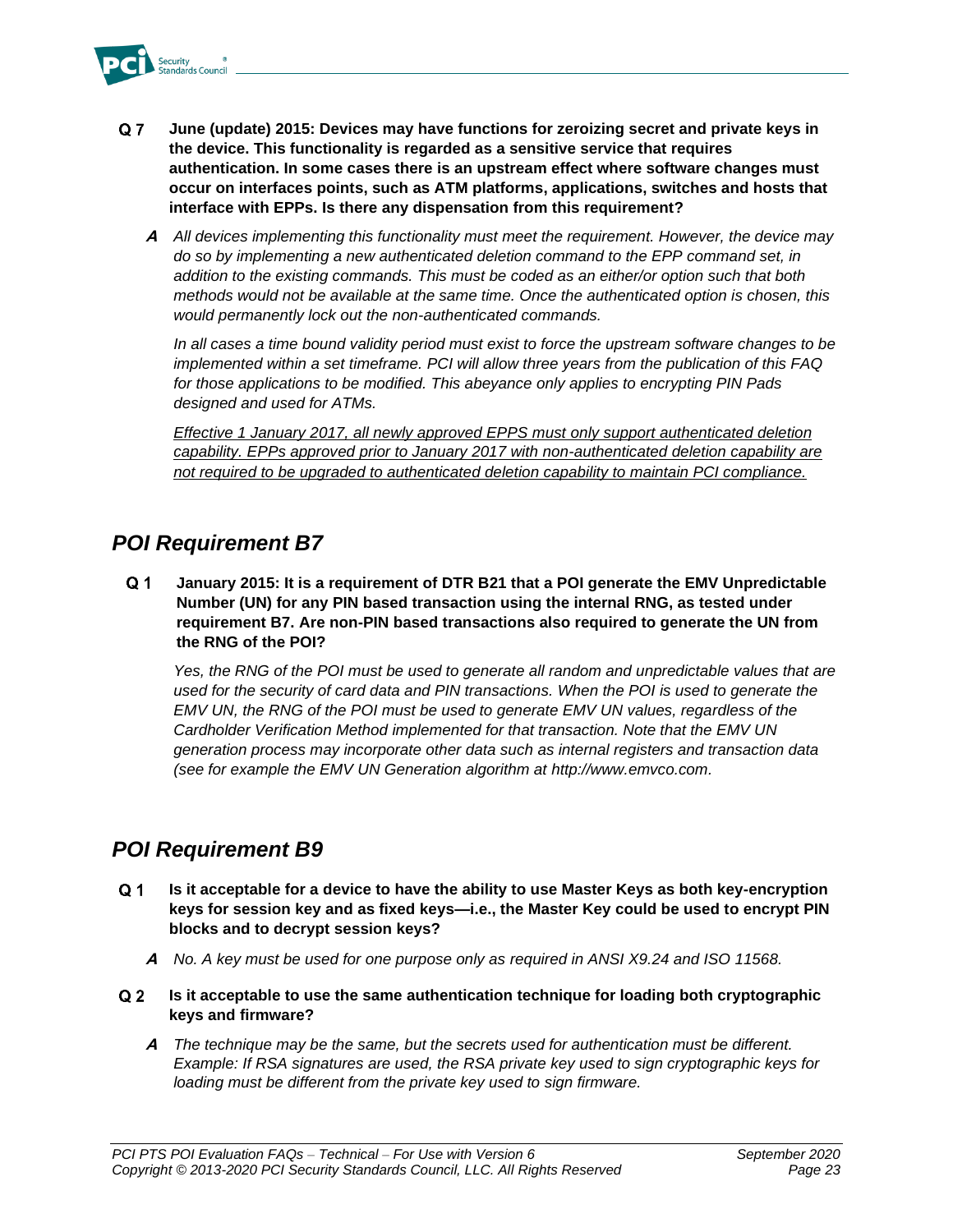

#### $Q<sub>3</sub>$ **Is it acceptable to use TDES ECB mode encryption for session keys when using the Master Key/session key technique?**

- **A** *Yes. TDES ECB mode can be used to encrypt session keys.*
- $Q_4$ **Is it acceptable to load double-length 128-bit TDES key components into a device in smaller bit-values (e.g., two 64-bit parts held by key custodian 1 and two 64-bit parts held by key custodian 2)?**
	- **A** *Yes, provided the 128-bit cryptographic TDES keys (and key components) are generated and managed as full double-length 128-bit TDES keys during their entire life cycle in accordance with ANSI X9.24 and ISO 11568.*

For example, it would be acceptable to generate a full-length 128-bit TDES key component, but *load it into the device as two 64-bit component halves.*

*It would not be acceptable to generate 64-bit keys or key components separately, and then concatenate them for use as a double length key after generation.*

*If key-check values are used to ensure key integrity, they must be calculated over the entire 128 bit key component or the resultant 128-bit key, but never on a portion of the key or key component. In addition, the resultant key inside the device must be recombined in accordance with PCI requirements and ANSI/ISO standards. Similarly for triple-length keys, the entire 192-bit key component or the resultant 192-bit key must be used to calculate the key-check values.*

#### $Q<sub>5</sub>$ **Under what conditions is it acceptable for a device to allow single component plain-text cryptographic keys to be loaded via the keypad?**

- **A** *None. A device must not accept entry of single component plain-text cryptographic keys via the keypad. Full-length key components and encrypted keys may be loaded via the keypad if the requirements for sensitive functions are met (PCI B5, B6).*
- $Q<sub>6</sub>$ **ISO 11568-2** *Symmetric ciphers, their key management and life cycle* **and ANSI X9.24-1**  *Retail Financial Services Symmetric Key Management Part 1: Using Symmetric Techniques* **stipulate that any key that exists in a transaction-originating device shall not exist in any other such device. Does that apply to all secret and private keys contained in a device?**
	- **A** *The intent of the requirement is that the compromise of a key in one transaction-originating device (e.g., an EPP or POS device) does not impact the security of another similar device. In that regard, any private or secret key present or otherwise used in a transaction originating device must be unique to that device except by chance. This includes keys used for PIN encipherment, firmware validation, display prompt control or the protection of any of those same keys during loading to the device or storage within the device. Note that each of these functions requires its own unique key.*

*This requirement applies to both vendor and acquirer-originated or controlled keys. This does not include public keys present or used by the device.*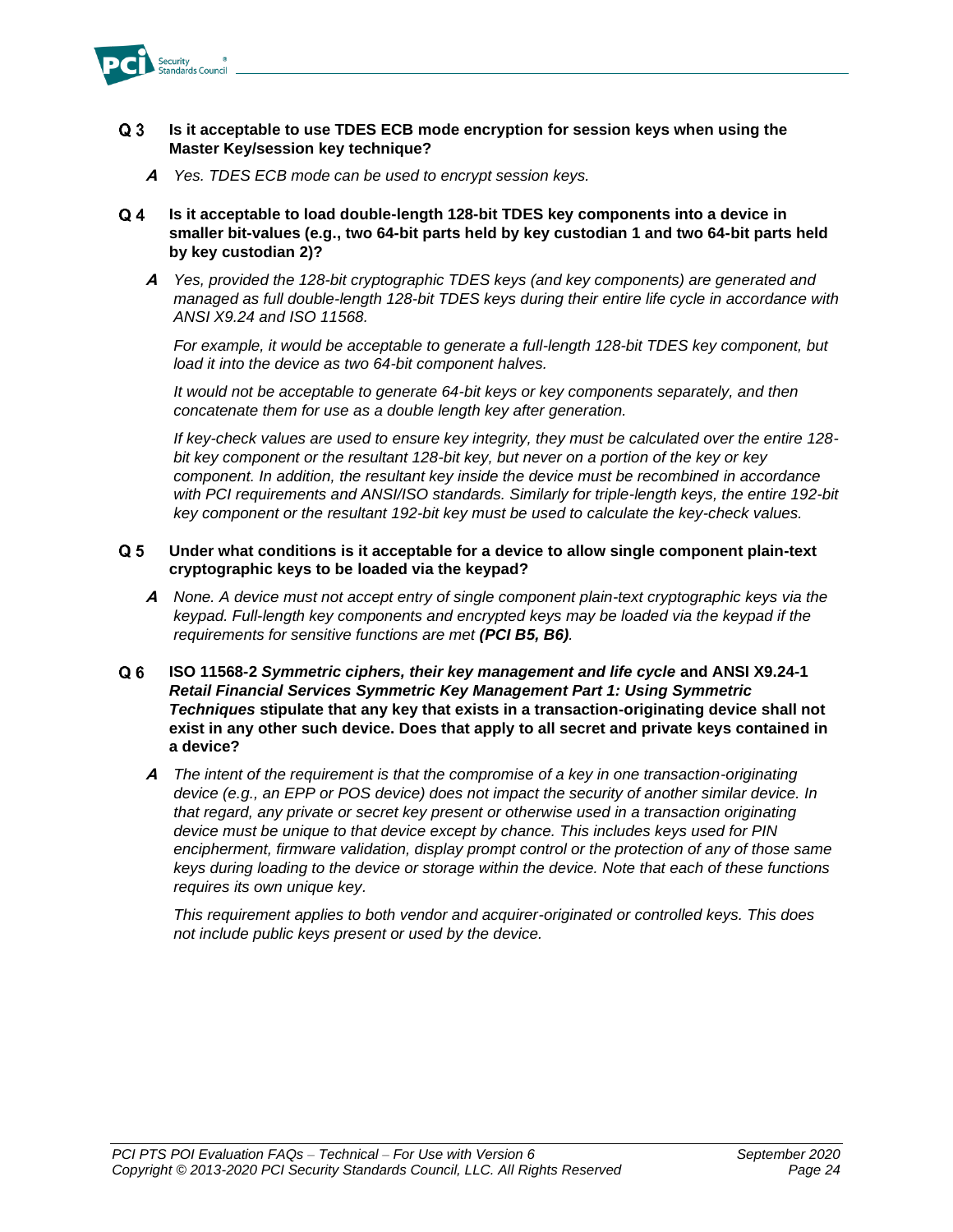

- $Q<sub>7</sub>$ **Devices may support the remote loading of secret acquirer keys using asymmetric techniques. Any such remote key-loading protocol must provide for a mechanism to minimize the probability of man-in-the-middle attacks where a device may be spoofed into communicating with a non-legitimate host. One common mechanism is to "bind" the host to the device such that the device will not accept communications that are not digitally signed by the legitimate host and authenticated by the device. Different scenarios exist where it may become necessary to change hosts and/or host asymmetric key pairs. When unbinding a host's key pairs from a device, which may be done manually at the device, or remotely using a digitally signed and authenticated command, are there any special provisions that must be made?**
	- **A** *Upon receipt of a valid instruction to unbind a host key pair from a device, the device must zeroize any existing acquiring entity's secret keys. Most scenarios involving a need to unbind a host are due to a change in the acquiring entity. In all cases though, the device must be initialized with new secret keys for the acquiring entity before placing the device back into service.*
- $Q8$ **TR-31 defines three keys. A key-block protection key (KBPK), a key-block encryption key (KBEK) and a key-block MAC key (KBMK). The KBPK is used to calculate the KBEK and the KBMK. Can the KBPK be used for any other purpose?**
	- **A** *No, in order to meet the requirement that a key is used only for a single purpose as defined in ANSI X9.24, the key block protection key is only used to calculate the KBEK and the KBMK, and is not used for any other purpose. Only the KBPK is used to generate the KBEK and the KBMK key; no other key is used for this purpose.*
- $Q<sub>9</sub>$ **TR-31 or an equivalent methodology must be used whenever a symmetric key is downloaded from a remote host enciphered by a shared symmetric key. Are there other circumstances where TR-31 or an equivalent methodology applies or does not apply?** 
	- **A** *Devices must support TR-31 or an equivalent methodology for key loading whenever a symmetric key is loaded encrypted by another symmetric key. This applies whether symmetric keys are loaded manually (i.e., through the keypad), using a key-injection device, or from a remote host. It does not apply when clear-text symmetric keys or their components are loaded using standard dual-control techniques.*
- **In support of the conversion of deployed devices to the use of TR-31, can a key previously loaded for another purpose, such as a KEK, be re-statused as a TR-31 Key Block Protection Key.**
	- **A** *No, loading of a key into a slot (register) must set the slot to its given function. If the slot's function is changed - or if a new clear-text key is loaded into the slot without authentication using dual control - all other keys in the device (or at least all keys that were previously protected under the key that was previously in the slot) must be erased. This mechanism helps ensure that a device cannot be maliciously taken over.*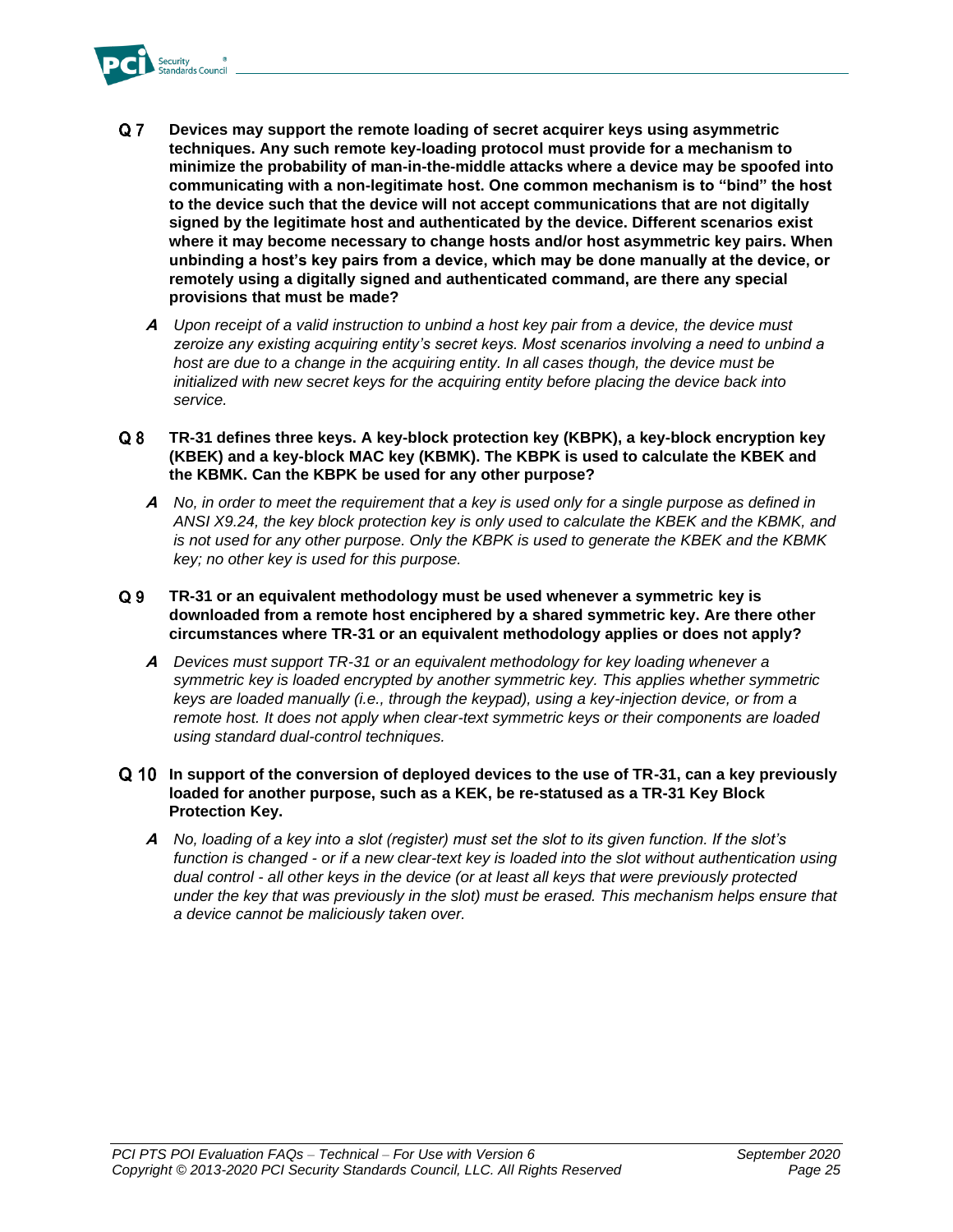

- **May (update) 2018: TR-31 or equivalent support is required as an option for any device that allows the loading of symmetric keys that are encrypted by another symmetric key as a configuration option. To implement TR-31 or equivalent for devices that are currently implementing a non-TR-31 symmetric methodology, what characteristics must the device have to support this migration?**
	- **A** *The device must enforce the following where applicable:*
		- The conversion from a less secure methodology (non-TR-31 or non-TR-31 equivalent) to a *more secure (TR-31 or equivalent) methodology must be nonreversible.*
		- When entering the plain-text KBPK (or equivalent) through the keypad, it must be entered *as two or more components and require the use of at least two passwords/authentication codes. The passwords/authentication codes must be entered through the keypad or else conveyed encrypted into the device.*

*These passwords/authentication codes must either be unique per device (and per custodian), except by chance, or if vendor default, they are pre-expired and force a change upon initial use. Passwords/authentication codes that are unique per device can be made optionally changeable by the acquirer, but this is not required. Passwords/authentication codes are at least seven characters.*

*Entry of key components without the use of at least two separate passwords/authentication codes results in the zeroization of pre-existing acquirer secret keys—i.e., the invoking of the key loading function/command causes the zeroization prior to the actual loading of the new key. For devices supporting multiple-acquirer key hierarchies (e.g., multi-acquirer devices), only the hierarchy (e.g., specific TMK and working keys) associated with the key being loaded must be zeroized. In all cases, the authentication values (passwords, authentication codes or similar) for each user on a given device must be different for each user.* 

Loading of a plaintext KBPK (or equivalent) using a key loader must be done using dual *control and require the use of two or more passwords/authentication codes before injection of the key. These passwords/authentication codes are entered directly through the keypad of the applicable device or are conveyed encrypted into the device and must be at least seven characters in length. These passwords/authentication codes must either be unique per device (and per custodian), except by chance, or if vendor default, they are pre-expired and force a change upon initial use. Plain-text keys or their components are never permitted over a network connection.*

*Injection of plain-text secret keys or their components where the receiving device does not itself require the use of at least two passwords/authentication codes for injection results in the zeroization of pre-existing acquirer secret keys. For devices supporting multipleacquirer key hierarchies (e.g., multi-acquirer devices), only the hierarchy (e.g., specific TMK and working keys) associated with the key being loaded must be zeroized. In all cases, the authentication values (passwords, authentication codes or similar) for each user on a given device must be different for each user.* 

▪ *It is not permitted to load the KBPK to the device encrypted by a non-TR-31 or non-TR-31 equivalent symmetric key. However, the KBPK may be loaded using asymmetric techniques.*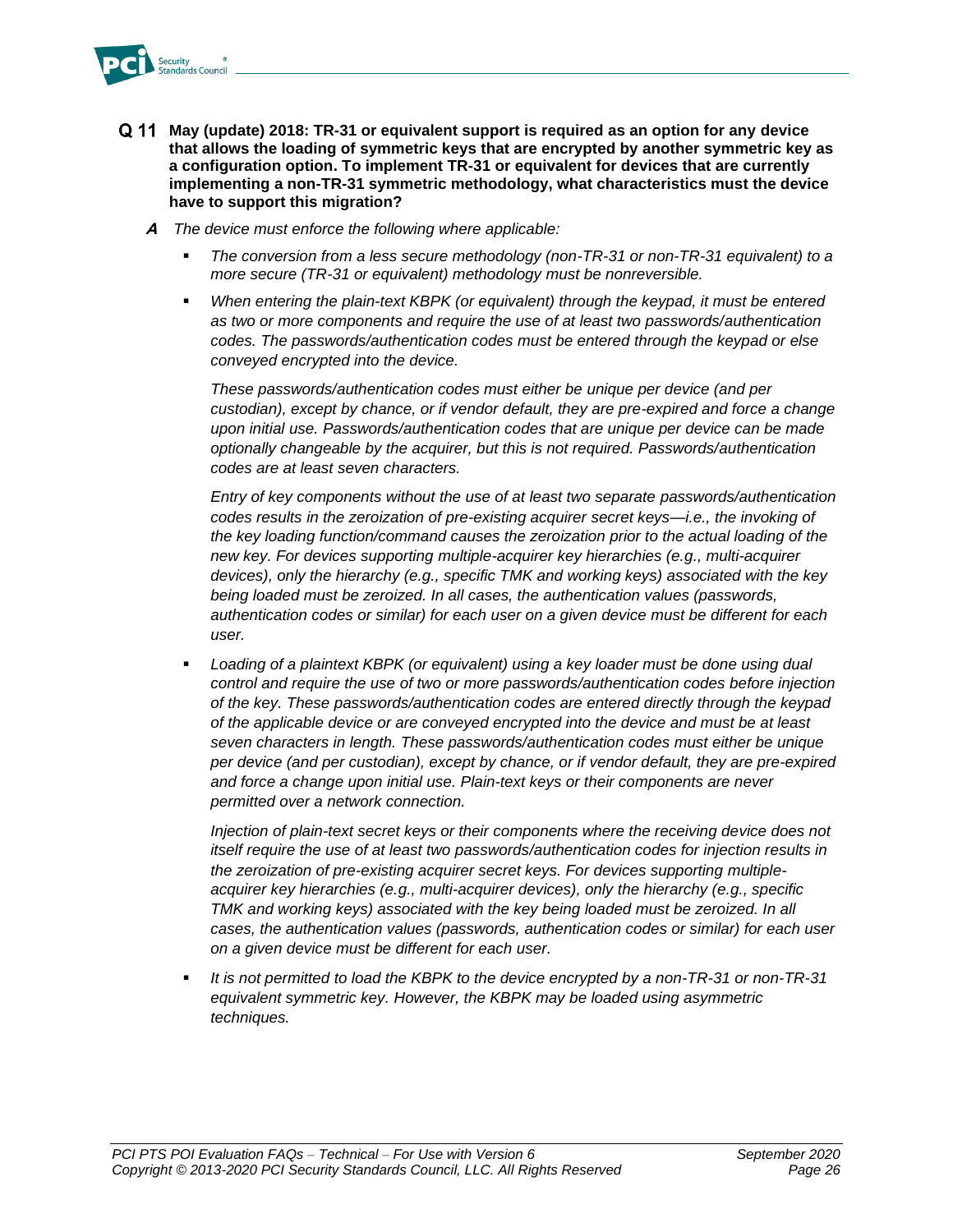

- **The Guidance for DTR B9 states, "A device may include more than one compliant keyexchange and storage scheme. This does not imply that the device must enforce TR-31 or an equivalent scheme, but it must be capable of implementing such a scheme as a configuration option." If the use of TR-31 as the key-exchange mechanism is optional, must there be an explicit device configuration change to enable/disable TR-31 as the "active" key-exchange scheme?**
	- **A** *Yes, an explicit configuration change is required. The change is considered a sensitive service and must meet the requirements of B5, protection of sensitive services.*
- **August 2011: When a device is converted to or otherwise implements TR-31, the conversion must be one way. On a device supporting multiple independent key hierarchies, such as one designed to support multiple acquirers, does the implementation apply to all key hierarchies on the device?**
	- **A** *No, a device supporting multiple independent hierarchies may implement TR-31 (or equivalent) on a hierarchy-by-hierarchy basis.*
- **Are there any restrictions on how the terminal master key is loaded into the device?**
	- **A** *The initial terminal master key (TMK) must be loaded to the device using either asymmetric keyloading techniques or manual techniques—e.g., the device keypad, IC cards, key-loading device, etc. Subsequent loading of the terminal master key may use asymmetric techniques, manual techniques, or the existing TMK to encrypt the replacement TMK for download. Keys are not allowed to be reloaded by any methodology in the event of a compromised device, which must be withdrawn from use.*
- **Some devices allow the use of a decrypt data function that if not controlled may allow sensitive information—e.g., keys or PINs—to be output in the clear. How must a device protect against the outputting of sensitive data?**
	- **A** *It must be managed using at least one of five techniques:*
		- The key-usage information of any downloaded key must be cryptographically bound to the *key value using accepted methods, and the device must enforce that the key is only used for the intended use.*
		- *The addition of a new key type (slot) subsequent to the initial configuration of the device causes the zeroization of all other secret keys, Devices supporting remote key-distribution techniques using asymmetric techniques shall only support the use of such techniques for the loading of TMKs. Support shall not exist to use remote key-distribution techniques for working keys (e.g., PIN, data, MAC, etc.) unless the key-usage information is cryptographically bound to each individual key.*
		- *Downloaded data key types must not be accepted by the device unless enciphered by a different terminal master key than sensitive keys such as the PEK or MAC key types.*
		- The device does not provide any support for a decrypt data or similar function.
		- *The device must ensure that keys with different purposes can never have the same value; this requirement must be maintained until the device is decommissioned (or until the applicable TMK(s) changes).*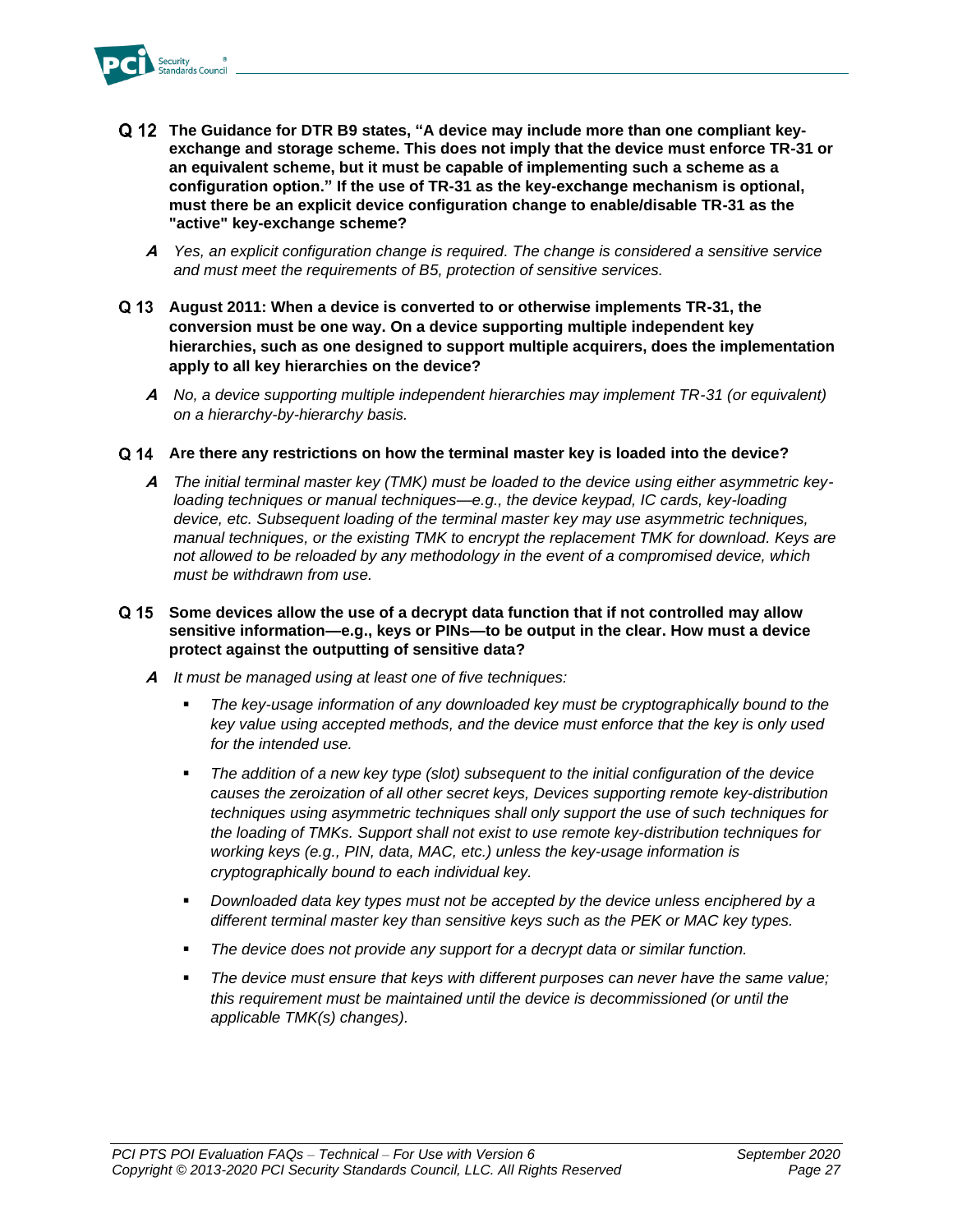

### **May (update) 2018: Can secret keys or their components be used for other purposes such as passwords/authentication codes to enable the use of sensitive services?**

- **A** *No. The use of secret keys or their components for other purposes violates the requirement that keys be used for their sole intended purpose, e.g., key encipherment or PIN encipherment, etc.*
- **September (update) 2016: The PCI PIN Security Requirements stipulate that any cryptographic device used in connection with the acquisition of PIN data that is removed from service must have all keys stored within the device destroyed that have been used (or potentially could be) for any cryptographic purpose. If necessary to comply with the above, the device must be physically destroyed so that it cannot be placed into service again, or allow the disclosure of any secret data or keys. Does this apply only to symmetric keys?**
	- **A** *No, this applies to any secret or private key used by the device for PIN encipherment, firmware validation, display prompt control or the protection of any of those same keys during loading to the device or storage within the device, including private keys used in connection with remote key distribution using asymmetric techniques. This requirement applies to both vendor and acquirer-originated or controlled keys. This does not include public keys present or used by the device.*

*The vendor must provide decommissioning instructions and associated mechanisms for rendering all such keys non-recoverable to an adversary that are verifiable by the evaluation laboratory. These techniques include, but are not limited to:*

- *Specific menu commands to zeroize stored keys*
- *Inducement of a tamper event to zeroize those keys*
- *Encryption by a key of equal or greater strength that is itself zeroized, i.e., only cryptograms of the protected keys are recoverable.*
- **May 2018: ANSI TR-34 describes two protocols for implementing the distribution of symmetric keys using asymmetric techniques. The two techniques are described as the Two Pass method and the One Pass method and should be used as follows:**
	- The Two Pass method is appropriate for where the POI and KDH can communicate in **real time. It uses random nonces for the prevention of replay attacks.**
	- The One Pass method is appropriate for environments where the POI and KDH will not be able to communicate in real-time—i.e., the POI cannot initiate the sequence of **cryptographic protocol messages. In these environments, the KDH will generate the cryptographic message that can be transported to the POI over untrusted channels in non-real time. It includes the use of time-stamps in lieu of random nonces to prevent replay attacks.**

**The malicious keying of a POI device by a second KDH under the same PKI is possible where the POI has already exchanged credentials with a first KDH. In order to prevent this attack, binding (or an equivalent method as noted in the DTR B9 guidance) is necessary for all POI devices, and is a pre-requisite for both the Two Pass and One Pass key exchange protocols.** 

### **Are POI devices required to support both methods?**

**A** *No, a device may support only one. Whether the device supports only one or both, the vendor must describe in the device's security policy that is posted to the PCI website the environments and circumstances under which it is appropriate to implement the supported method(s).*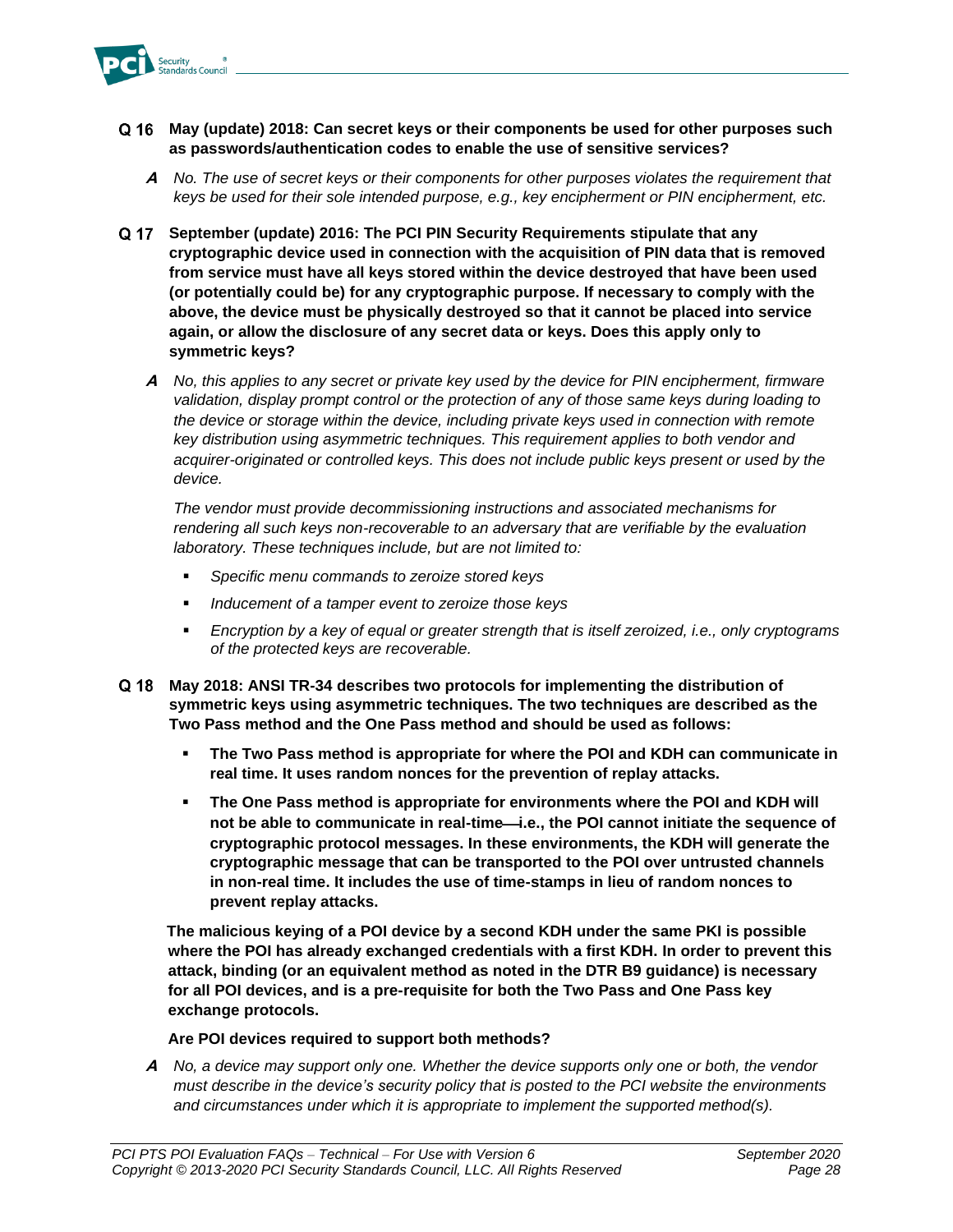

- **September 2020: PIN Security Requirement 18-3 requires the implementation of key blocks. Interoperable methods include those defined in ASC X9 TR-31 and ISO 20038. The requirement also allows for any equivalent method whereby the equivalent method includes the cryptographic binding of the key-usage information to the key value using accepted methods. How are equivalent methods determined?**
	- **A** *Equivalent methods must be subject to an independent expert review and said review is publicly available for peer review:*
		- *The review by the independent expert must include proof that in the equivalent method the encrypted key and its attributes in the Key Block have integrity protection such that it is computationally infeasible for the key to be used if the key or its attributes have been modified. Modification includes, but is not limited to:*
			- *o Changing or replacing any bit(s) in the attributes or encrypted key*
			- *o Interchanging any bits of the protected Key Block with bits from another part of the block*
		- *The independent expert must be qualified via a combination of education, training and experience in cryptology to provide objective technical evaluations that are independent of any ties to vendors and special interests. Independent expert is further defined below.*
		- *The PTS laboratory will validate that any device vendors implementing this methodology have done so following all guidelines of said evaluation and peer review, including any recommendations for associated key management.*

*An Independent Expert possesses the following qualifications:*

- *Holds one or more professional credentials applicable to the field, e.g., doctoral-level qualifications in a relevant discipline or government certification in cryptography by an authoritative body (e.g., NSA, CES, or GCHQ) and*
- *Has ten or more years of experience in the relevant subject and*
- *Subscribes to an ethical code of conduct and would be subject to an ethics compliance process if warranted and* 
	- *o Has published at least two articles in peer-reviewed publications on the relevant subject or*
	- *o Is recognized by his/her peers in the field (e.g., awarded the Fellow or Distinguished Fellow or similar professional recognition by an appropriate body, e.g., ACM, BCS, IEEE, IET, IACR).*

*Independence requires that the entity is not subject to control, restriction, modification, or limitation from a given outside source. Specifically, independence requires that a person, firm or corporation who holds itself out for employment as a cryptologist or similar expert to more than one client company is not a regular employee of that company, does not work exclusively for one company and where paid, is paid in each case assigned for time consumed and expenses incurred.*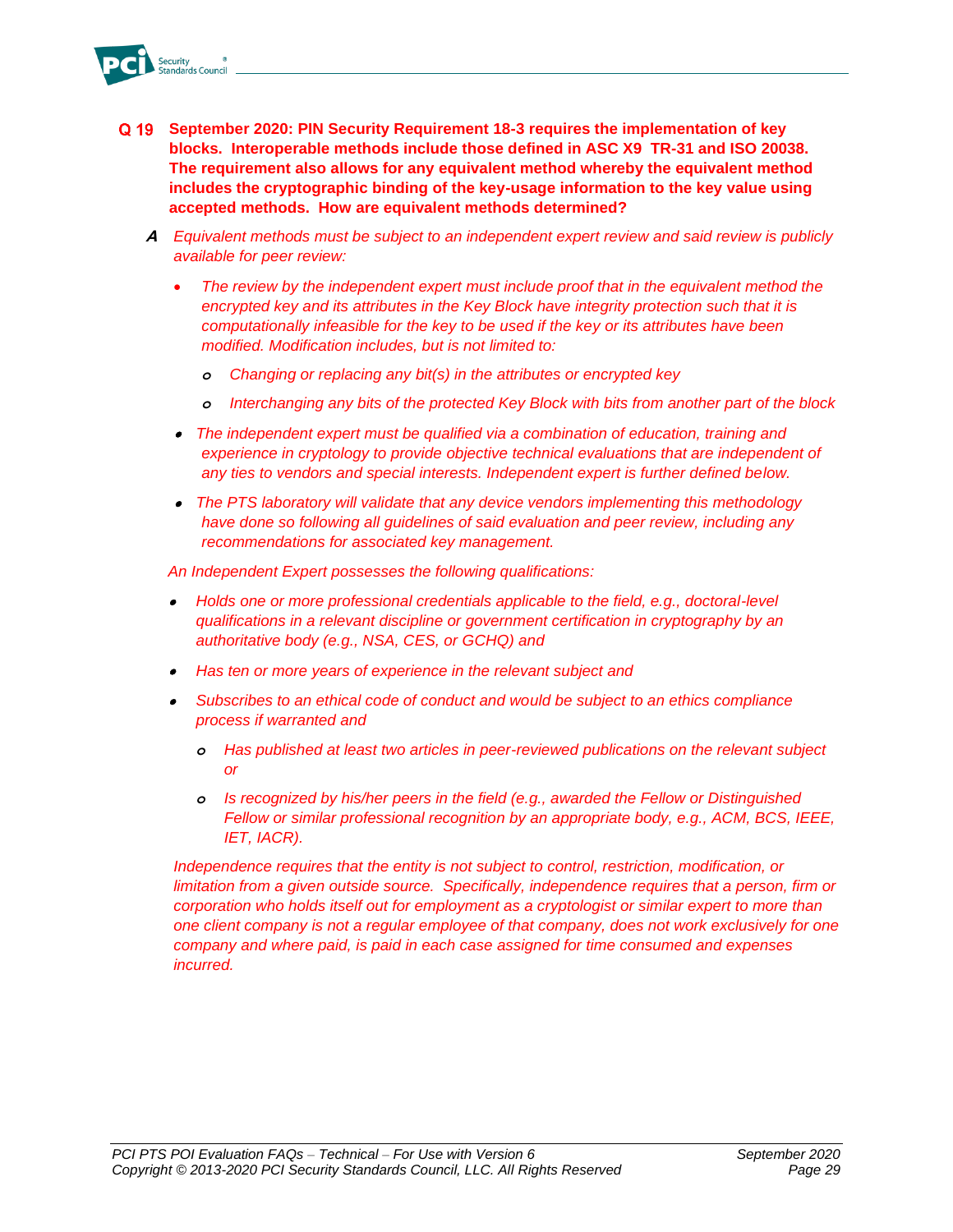- **September 2020: Devices must support the ANSI TR-31 key-derivation methodology for TDES keys, and for AES keys must support either the TR-31 methodology or the ISO 20038 methodology. In either case, equivalent methods can be used where subject to an independent expert review and said review is publicly available as described. What characteristics enforced in TR-31 and ISO 20038 must be considered in determining equivalence?** 
	- **A** *"Equivalency" must be demonstrated in the context of security proofs. The equivalent method must provably accomplish the functions of key integrity, restricting key usage, preventing key reuse, and the secrecy of keys. Specifically, an equivalent key block scheme must minimally offer the following properties:*
		- a) *It must prevent the loading of PIN, MAC, and/or Data keys - or any keys used to manage these within the key hierarchy - from being used for another purpose. IPEK, KEKs, and derivation keys must be uniquely identified where supported.*
		- b) *It must prevent the determination of key length for variable length keys.*
		- c) *It must ensure that the key can only be used for a specific algorithm (such as TDES or AES, but not both).*
		- d) *It must ensure a modified key or key block can be rejected prior to use, regardless of the utility of the key after modification. Modification includes changing any bits of the key, as well as the reordering or manipulation of individual single DES keys within a TDES key block.*
		- e) *Where different key block formats are supported, with some providing the above protections and some not, it must be humanly readable from the key block prior to loading/use which format is implemented. E.g., by looking at the commands sent to the device.*
		- f) *It must support all symmetric algorithms implemented by the device(s) that are to use the key blocks.*
		- g) *Where asymmetric algorithms are supported, the algorithm type, padding and signature formats must be identified in the key block.*
		- h) *It must use NIST approved modes of operation, with separate keys used for confidentially and authenticity. Any keys used must not be related in a reversible way.*

*The equivalent key block may optionally support other characteristics such as:*

- *i. A key version number that prevents the use of older or expired keys.*
- *ii. Support for key 'direction' (uni-directional keys) so that a MAC key may be identified as 'verify only', or a data key as 'encrypt only'.*
- *iii. Support for key purposes other than PIN, MAC, and Data.*
- *iv. Support for both TDES and AES (where devices implementing the key blocks only support one of these algorithms – transitional only – new devices must support AES).*
- *v. To implement confidentiality controls over any key metadata other than the key length.*
- *vi. Support for asymmetric algorithms.*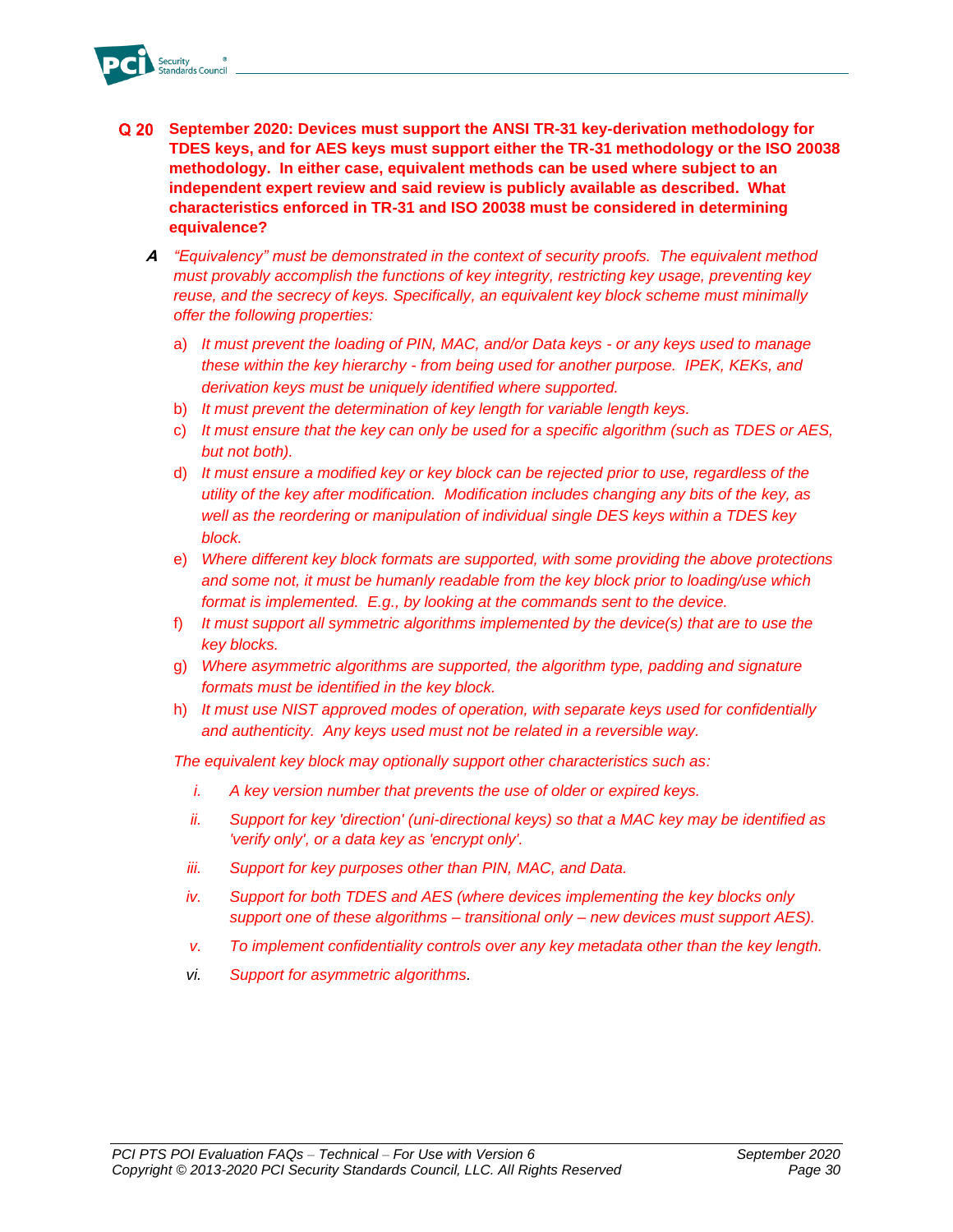

- **September 2020: POI devices are required to support key blocks using the ASC X9 TR-31**  Q 21 **key-derivation methodology for TDES keys, and for AES keys must support either the TR-31 methodology and/or the ISO 20038 methodology. TR-31 and ISO 20038 are methods to package keys (the key blocks) for conveyance or storage, but they use symmetric mechanisms for that and for key conveyance require a symmetric key exchange key that is pre-shared for use as the key block protection key. Where a symmetric key is not previously established with a POI device for remote key distribution, and asymmetric methods will be used, is it required to support a key block methodology?**
	- **A** *Yes. A method such as ASC X9 TR 34: Interoperable Method for Distribution of Symmetric Keys using Asymmetric Techniques: Part 1 – Using Factoring-Based Public Key Cryptography Unilateral Key Transport must be used. Under TR-34, similar to TR-31 and ISO 20038, the Key Block consists of three parts:*
		- • *The Key Block Header (KBH) which contains attribute information about the Key and the Key Block*
		- •*The confidential data that is being exchanged/stored*
		- •*The Key Block Binding Method.*

*However, TR-34 uses asymmetric methods for the Key Block Binding Method, instead of the symmetric methods used in TR-31 or ISO 20038 which require that a symmetric key was previously exchanged between the POI device and the KDH.*

### <span id="page-32-0"></span>*POI Requirement B10*

- $Q<sub>1</sub>$ **June (update) 2016: Requirement B10 states that any method used to produce encrypted text that relies on "non-standard" modes of operations (for example, format-preserving Feistel-based Encryption Mode (FFX)) shall be approved by at least one independent security-evaluation organization (for example, a standards body) and subjected to independent expert review. How is this requirement met if the method is not included in a published standard?**
	- **A** *All account data shall be encrypted using only ANSI X9 or ISO approved encryption algorithms (for example, AES, TDES). Additionally, the mode of operation that is used shall be either:* 
		- *1. One that is described in ISO/IEC 10116:2006 (or equivalent) and follows secure padding guidelines.*

*OR*

*2. Exist on a draft standard from a standards body applicable to the financial payments industry i.e., ANSI, ISO or NIST*

*AND*

*3. Be subject to an independent expert review and said review is publicly available and is reviewed by the PCI PTS evaluation laboratory.* 

*The review by the independent expert must include proof that this FPE secures against "Message Recovery" as defined in Bellare, M., Ristenpart, T., Rogaway, P., & Stegers, T. (2009, August). Format-preserving encryption. In Selected Areas in Cryptography (pp. 295-312). Springer Berlin Heidelberg (https://eprint.iacr.org/2009/251.pdf).*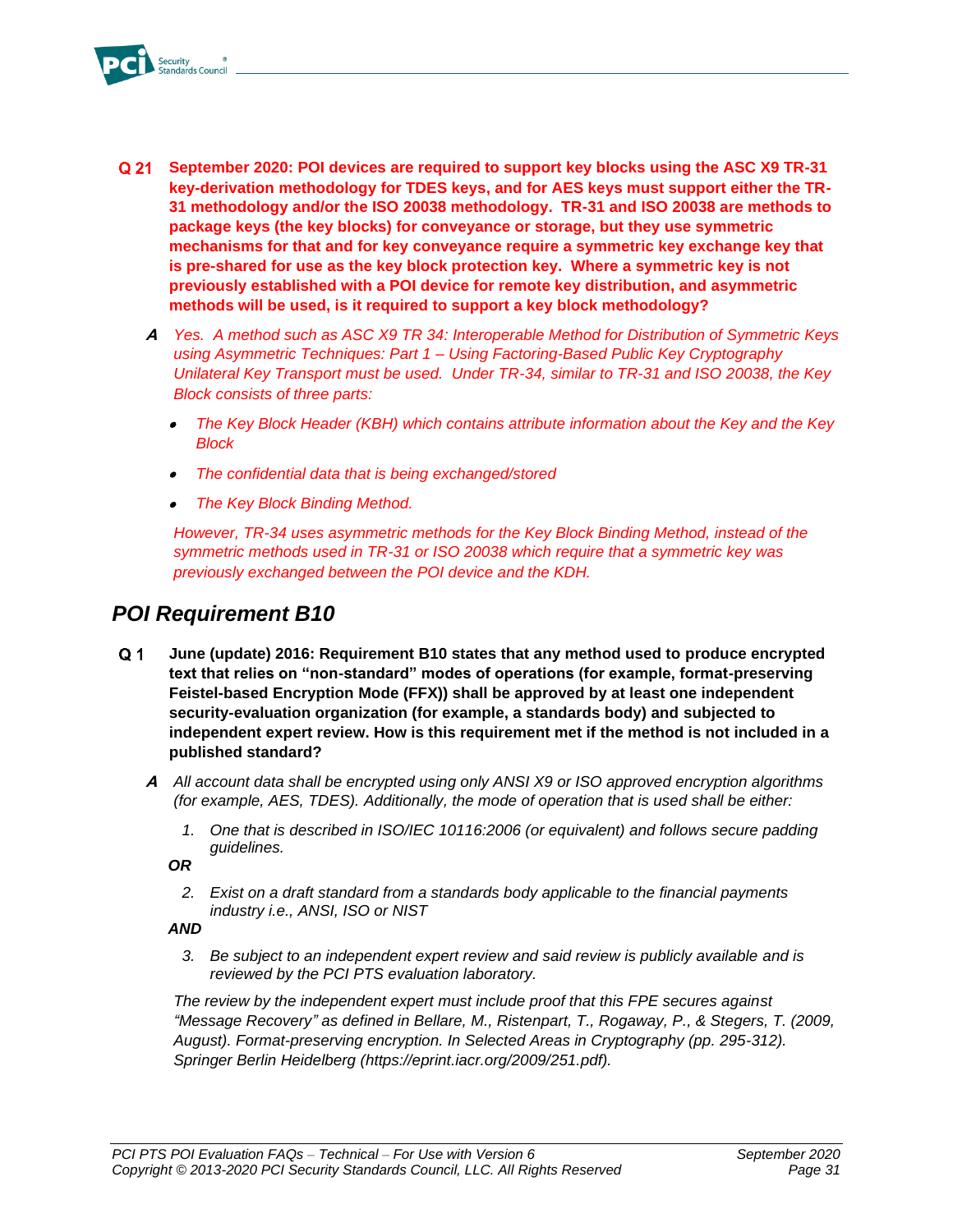

*The independent expert must be qualified via a combination of education, training and experience in cryptology to provide objective technical evaluations that are independent of any ties to vendors and special interests. Independent expert is further defined in the glossary.*

*The PTS laboratory will validate that the device vendor has implemented the FPE solution following all guidelines of said evaluation and peer review, including any recommendations for associated key management.*

## <span id="page-33-0"></span>*POI Requirement B12*

- $Q<sub>2</sub>$ **Can a device use a key-encrypting key to encrypt or decrypt key-tag information along with a key?**
	- **A** *Yes, associated key-tag information such as the algorithm, key expiration, usage, or key MAC may be encrypted or decrypted along with the key using a key-encrypting key. The key and its tag are bound together using a chaining mode of encipherment as defined in IS0 10116.*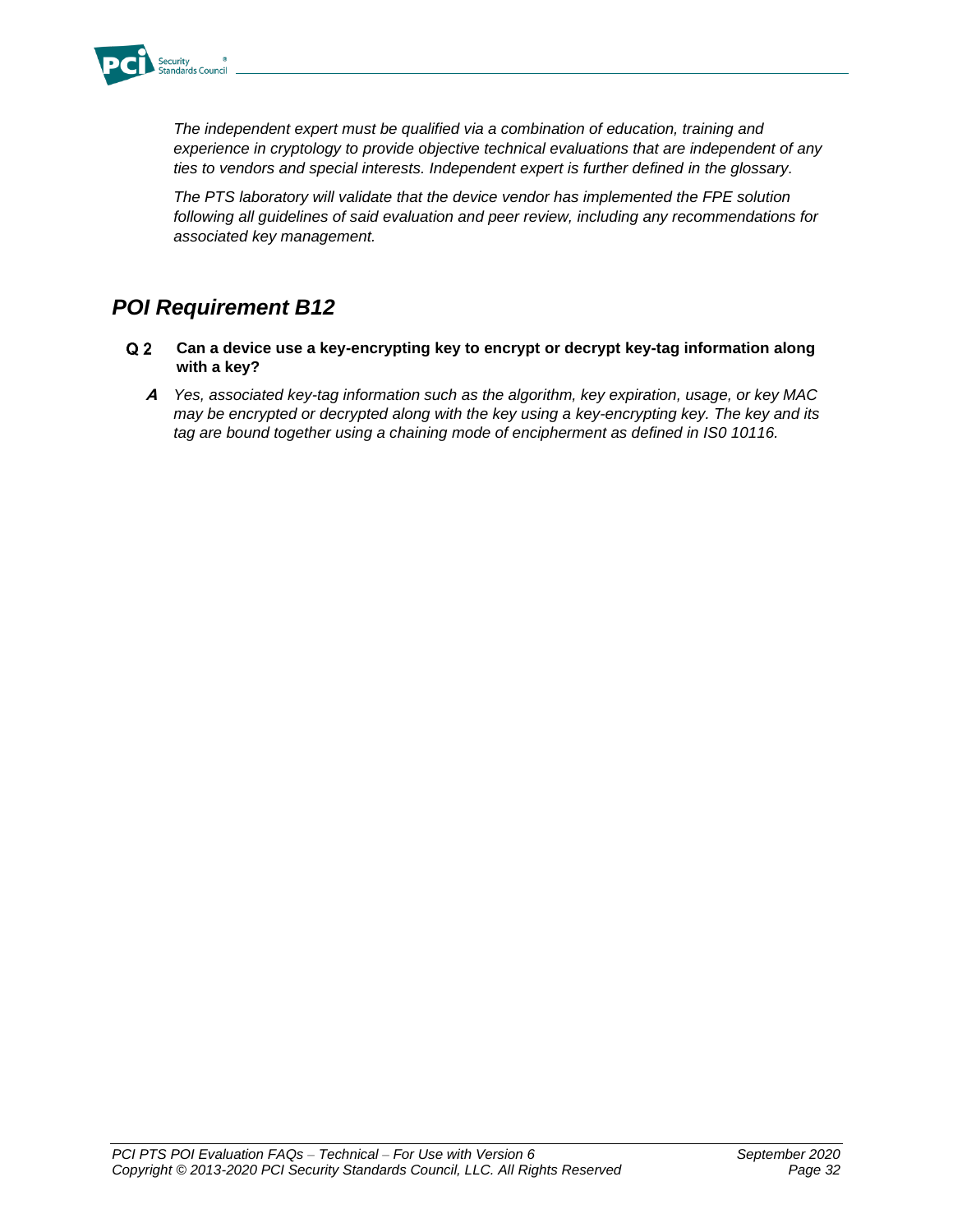

#### <span id="page-34-0"></span> $Q<sub>1</sub>$ **What is the definition of "cryptographic unit"?**

**A** *The cryptographic unit is the microprocessor that encrypts the PIN block. This processor is subject* to *PCI device requirements*, *and is therefore considered secure when within a compliant device. This means that a general-purpose micro-controller can be used as long as it is within a device that complies with PCI device requirements.*

#### $Q<sub>2</sub>$ **Is it acceptable to use an LED controlled exclusively by the crypto-processor as the prompt for PIN entry?**

- **A** *No. Cardholders expect the prompt for PIN to come from the same display as other prompts. If it does not, there is a greater possibility of cardholders being misdirected.*
- **Would the display of plain-text PIN digits by the device qualify as tamper evidence?**  $Q3$ 
	- **A** *No. The cardholder may not be familiar with the typical behavior of a given device and may not recognize that the device is violating Requirement B3.*

#### $Q_4$ **If a terminal includes a display under its control and a keypad with its own display, must the cryptographic unit of the device control both displays?**

- **A** *Yes. If a single device has two displays that could prompt the cardholder for data, then both displays would be governed under B15. This means the terminal and keypad are a single device that must meet PCI requirements.*
- **Cryptographic keys used for updating display prompts must be managed under the**   $Q<sub>5</sub>$ **principles of dual control and split knowledge, and any secret or private keys used must not appear in the clear outside of a secure cryptographic device. Can the authentication data used to enable use of a signing or MACing key travel through an unprotected environment—e.g., the unprotected RAM of a computer?**
	- **A** *The authentication data may exist in the clear outside of a secure cryptographic device. However, the vendor must provide to the lab customer instructions for using a secure room, dedicated PC, implementation of dual control techniques, equipment inspection procedures, etc.*

#### $Q_6$ **What logging requirements must be met by an SCD under B15?**

**A** *The logs must provide sufficient evidentiary matter to demonstrate to the lab that the control techniques and mechanisms specified by the vendor exist.*

#### $Q<sub>7</sub>$ **May (update) 2018: Can USB authentication tokens or smart cards be considered to be the SCD required to enforce dual control under B15?**

**A** *The use of dual tokens alone would not meet the requirement. The tokens would need to enforce the use of passwords/authentication codes, and they would need to include security to protect their contents.*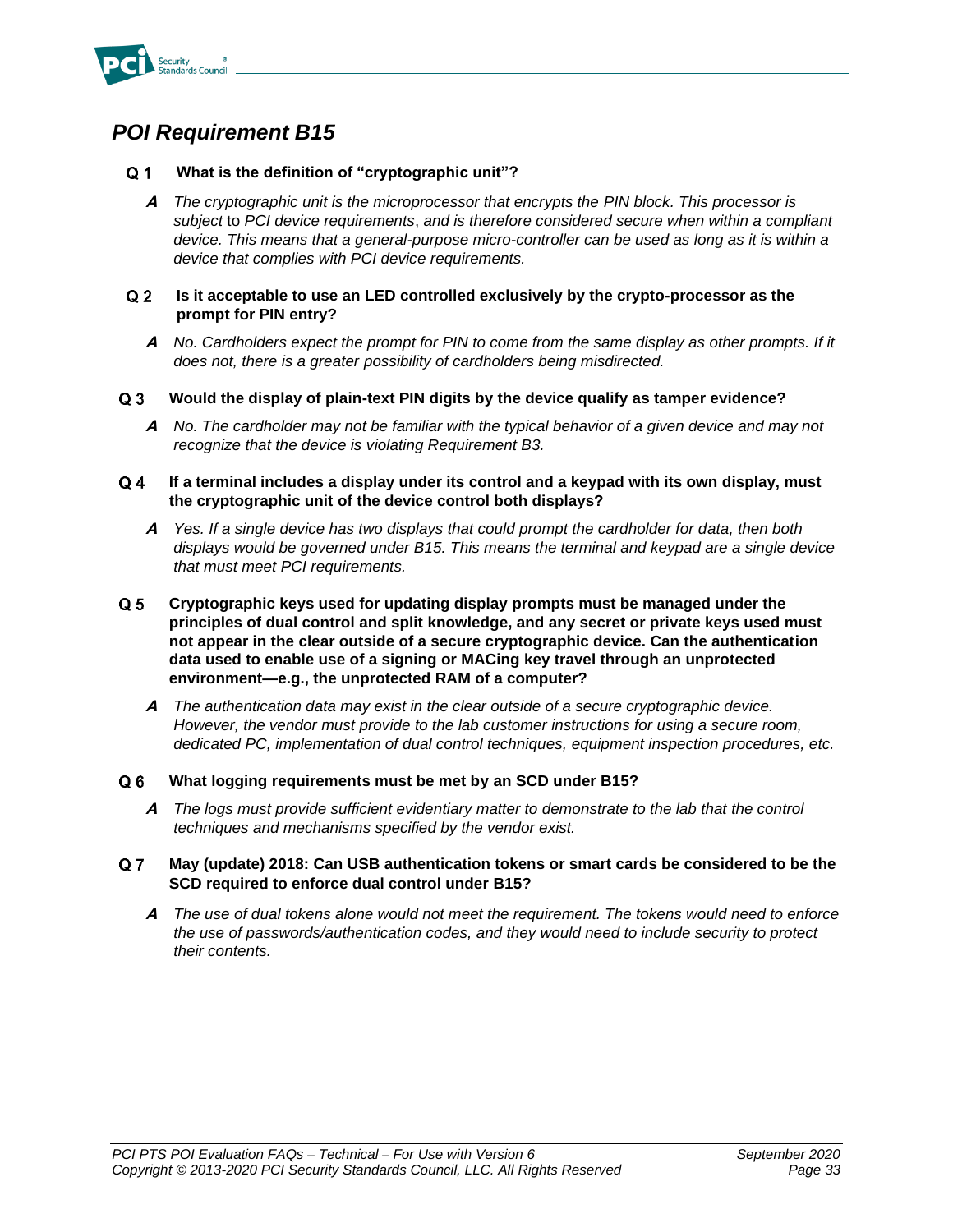

#### $Q<sub>8</sub>$ **May 2011: If a device complies with B15, what are the requirements for controlling the updates of these prompts?**

**A** *B15 is assessed when a device uses firmware updates to control the changing of display prompts. Therefore, updating of prompts for devices that comply with B15 requires the creation of a new firmware version, and a resultant change in the firmware version number of the PED.*

*It is not acceptable to have vendor-controlled prompts that are updated separately of the firmware, without the generation of a new firmware version. It is acceptable for prompt updates to use a separate cryptographic key to that used for other firmware updates—but any separate update method must be assessed by the laboratory as being compliant to Requirements E2 and B2. At all times, the cryptographic keys used to update prompts and firmware must be different than those used to update non-firmware code, such as applications.*

#### $Q<sub>9</sub>$ **May 2011: If a device complies with B15, does this mean I need to re-submit the device for lab evaluation every time I change the prompts?**

- **A** *If there are suitable wildcards in the firmware version listing to accommodate new prompt versions that have been previously reviewed and confirmed as appropriate by a PCI laboratory, the review of each change by a PCI laboratory is not necessary.*
- **May 2011: Requirement B15 does not specify any minimum attack potential. What requirements are placed on the physical security of a device that allows for display prompts to be updated by third parties using cryptographically based controls?**
	- **A** *All prompts that may be used to request plaintext data entry from the cardholder must be secured against an attack potential of at least 18 PCI points with a minimum of 9 for exploitation. This includes prompts that may be updated by third parties using cryptographically based controls.*
- **March 2015: PIN pads designed for use with ATMs typically support both a secure (encrypts the data entered) and non-secure state. Does the transition between states require authentication?**
	- **A** *Yes, cryptographic mechanisms consistent with Appendix D of the POI Derived Test Requirements must be used for the authentication. Specifically:*
		- *A secure channel is required between the PIN pad interface and the (ATM) controller to manage changes between PIN and plaintext data entry modes*
		- *For touchscreens, the management of the keypad "buttons" is done in a secure way to prevent the determination of the customer PIN through exploitation of potential differences in the displayed keypad and the organization of the numeric buttons on the touch interface.*

*This is not to imply that the device must force the implementation, but rather that it must provide support for such an implementation.*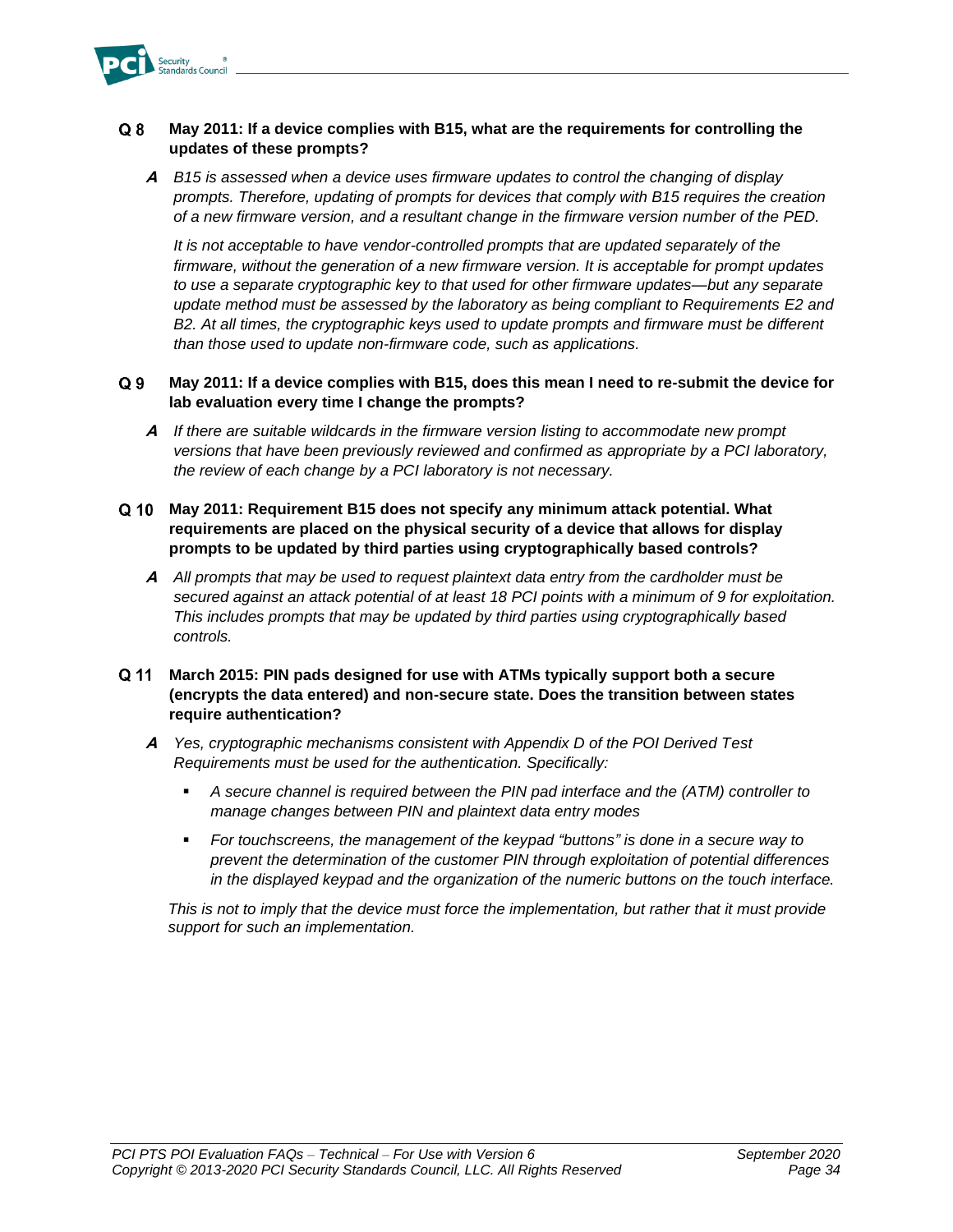

- <span id="page-36-0"></span>**Q 1 August 2011: The operating system of the device must contain only necessary components and must be configured securely and run with least privilege. What is considered an "operating system" for PCI purposes?** 
	- **A** *In the scope of PCI-PTS, any underlying software providing services for code running in the device is considered part of the operating system. Examples of such services include system initialization and boot, hardware abstraction layers, memory management, multitasking, synchronization primitives, file systems, device drivers, and networking stacks. Services that provide security or may impact security are, in addition, considered firmware. Operating systems may range from hardware abstraction layer libraries and embedded microkernels to complex, multi-user operating systems.*

### <span id="page-36-1"></span>*POI Requirement B18*

#### $Q<sub>1</sub>$ **What are acceptable methods of meeting this requirement?**

- **A** *The use of accepted key-management techniques will typically satisfy this requirement:*
	- When Master/session key-management technique is used this requirement is met because *successful key substitution requires the attacker to know the Master Key contained within the device.*
	- **■** *This requirement is satisfied when using DUKPT key-management technique because the PIN keys are derived from secret information contained within the device.*

*However, when the device is intended to support multiple acquirers and the acquirer is selected by a user (i.e., merchant pressing a button), the device must verify that the correct acquirer has been chosen.* 

#### $Q<sub>2</sub>$ **Is it acceptable for a device that supports multiple key hierarchies to meet B18 by ensuring that specific applications can only access keys that are associated with them?**

**A** *Yes. It is acceptable provided each application can only access a single key-hierarchy's keys.*

#### $Q<sub>3</sub>$ **What are acceptable means of external cryptographic keys selection?**

**A** *Keys may be selected through the device keypad, or commands sent from another device such as an electronic cash register. Any commands sent from another device must be cryptographically authenticated to protect against man-in-the-middle and replay attacks.*

#### $Q_4$ **If a key externally selected is not the encryption key used to directly encrypt the PIN block, is this selection required to be authenticated?**

**A** *If the external selection is associated with the PIN encryption, the authentication would apply. For example, externally selecting the Master Key under which a session key will be decrypted for use in PIN block encryption would need to be authenticated.*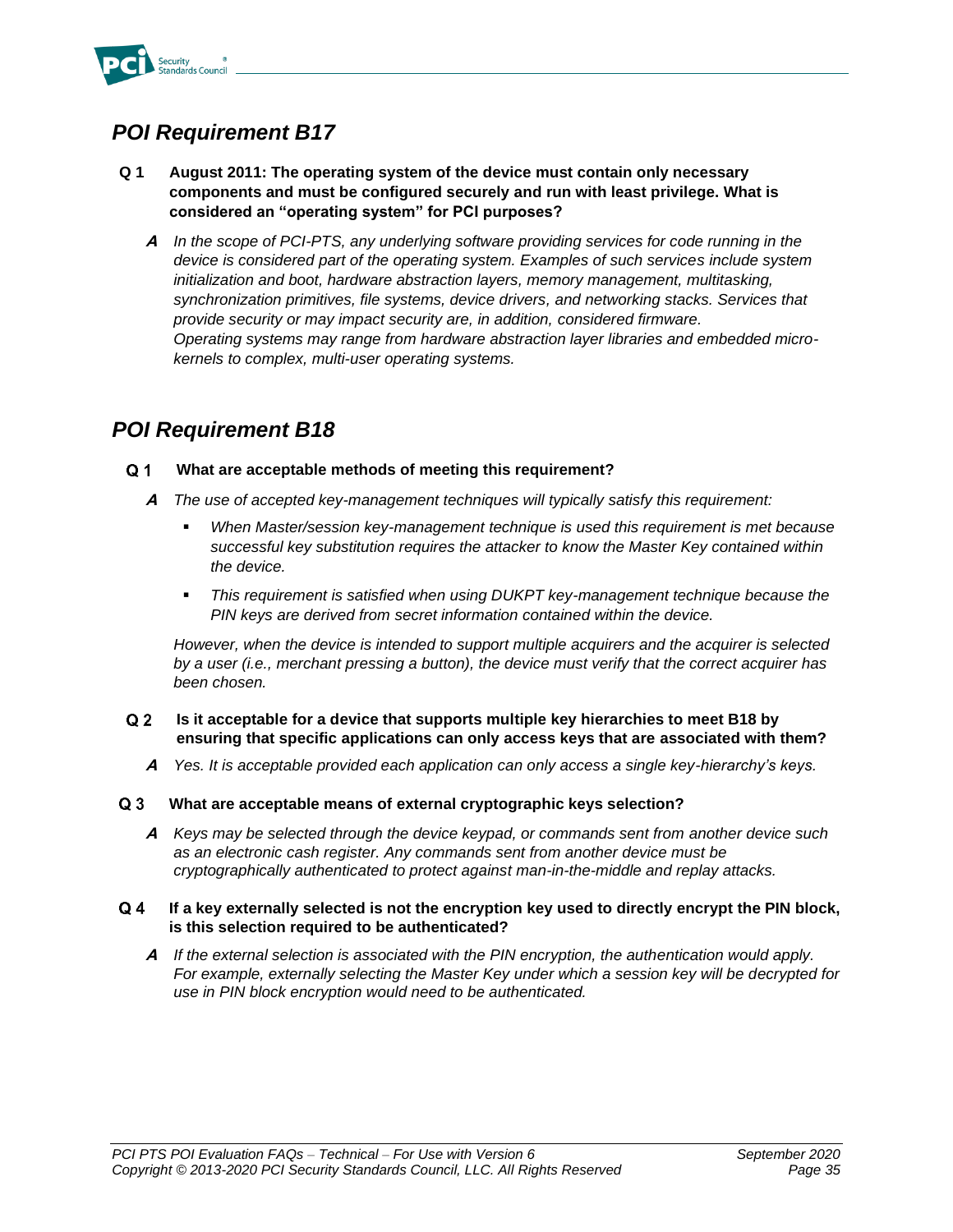

- $Q<sub>5</sub>$ **Is it acceptable for PIN keys to be externally selected indirectly by selecting the acquirer if the acquirer selection is performed with a cryptographically authenticated command? It is assumed that there are multiple key hierarchies related to PIN encryption under each acquirer.**
	- **A** *Yes, as long as there is a mechanism that ensures that keys under each acquirer are associated exclusively with that acquirer.*
- $Q<sub>6</sub>$ **May (update) 2018: External key selection includes selection performed by either a local or remote host. Under what circumstances is a device supporting multiple key hierarchies not required to enforce authentication for each external key-selection command?** 
	- **A** *If an application can select keys from multiple key hierarchies, the device must enforce authentication of commands used for external key selection. If the device only allows an application to select keys from a single hierarchy, then command authentication is not required.*

*Alternatively, authentication is not required under either of the following two circumstances:*

- *Key hierarchies for PIN encryption are only established directly by the vendor at its secure facility or at an authorized facility operated by a third party that regularly performs key* loading on behalf of the vendor and is registered to do so under applicable payment brand *rules; and subsequent to leaving the facility it is physically and/or logically impossible to load additional key hierarchies without returning to the facility.*
- Key hierarchies can only be established in accordance with Requirement B7. New key *hierarchies must be authenticated using dual control (passwords/authentication codes) either via the key loader or directly via the EPP or POS PED. Existing key hierarchies may be replaced without using authentication if the loading results in the zeroization of pre*existing secret keys—*i.e., the invoking of the key-loading function/command causes the zeroization prior to the actual loading of the new key. In addition, existing key hierarchies may be replaced or new key hierarchies may be established through the use of remote key distribution using asymmetric techniques that are in compliance with the PCI PIN Security Requirements, Annex A.*

#### $Q<sub>7</sub>$ **When is B18 not applicable to acquirer-controlled display prompt devices?**

**A** *B18 is not applicable to acquirer-controlled display prompt B devices that do not include commands for external key selection, or cannot hold multiple keys related to PIN encryption.*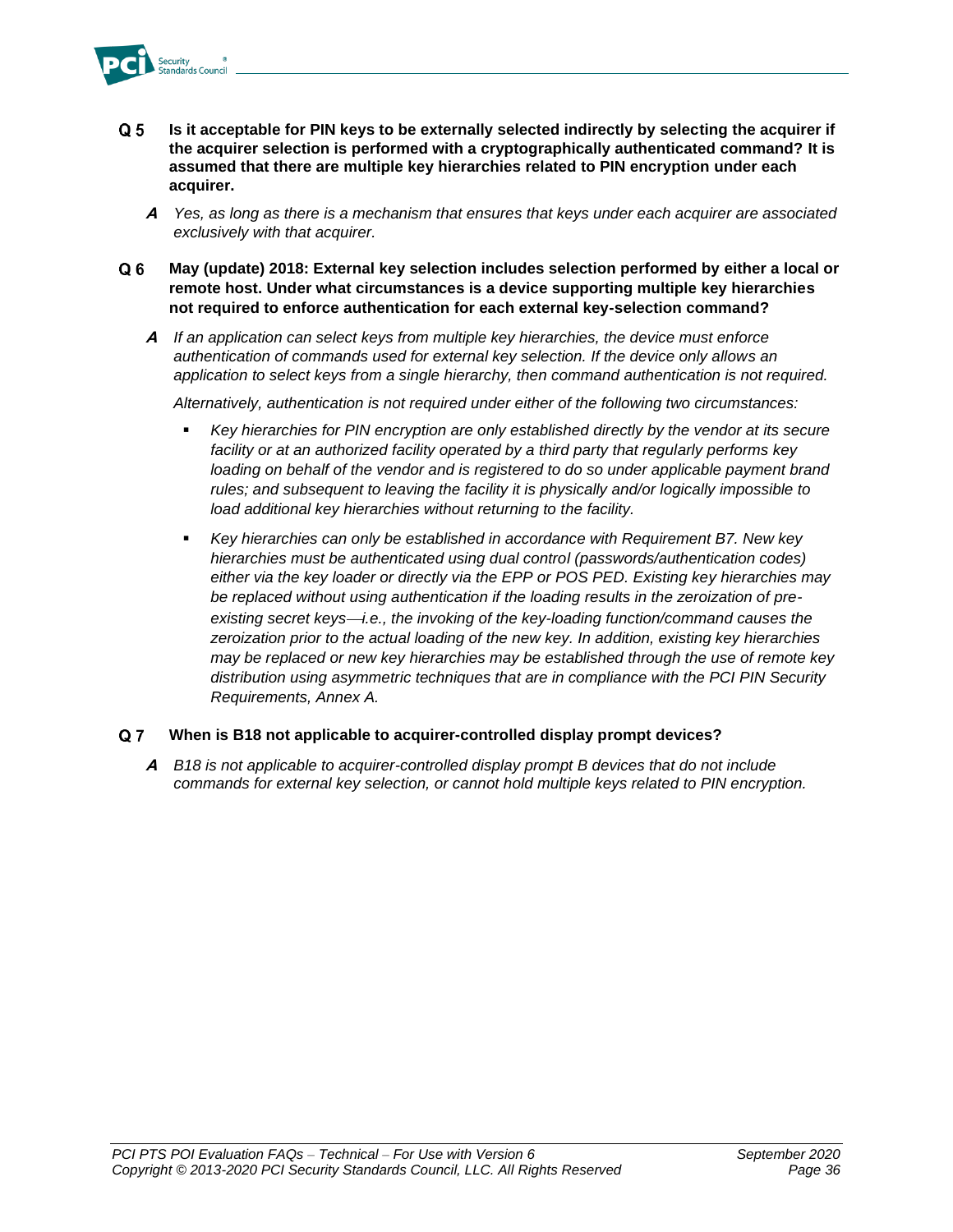

### <span id="page-38-0"></span>**Q 1 June 2015: Is there any impact on the device's approval if the laboratory evaluated security policy is changed by the vendor?**

**A** *Beginning with V4, the content of the security policy is part of the evaluation of a device by the laboratory and is an integral input upon which the approval of a device is based. Deployers rely on the security policy in order to ensure that they do not breach the conditions of a device's approval. Any change to the security policy which impacts on the security requirements of the device must be evaluated in order for the device to remain approved. Additionally, any change to the functionality offered by the device impacting information required to be contained in the security policy must be reflected in an update to the listed security policy document.*

*Depending on the nature of the changes, this may be reflected in updates (e.g., appendices) to an existing security policy, or as additional security policies posted to the website. In all cases, all approved product versions must be addressed in security policies posted to the PCI website.*

### **Q 2 October (update) 2018: The PCI PTS Lab Requirements prohibit a PTS lab from creating any vendor documentation. Are there any scenarios where a PTS lab may assist a vendor in creating documentation?**

- **A** *In some cases, a PTS lab may revise a Security Policy for grammar, formatting, or spelling edits for a device under evaluation. This may be done to assist the vendor in creating a document sufficient to be submitted to PCI. In this case, the PTS lab will provide the following as part of the evaluation report submission:* 
	- *A track-changed/redlined version of the edited Security Policy, showing the original text created by the vendor as well as the updated text.*
	- *A clean copy of the edited Security Policy for posting.*

### <span id="page-38-1"></span>*POI Requirement B21*

- **Q 1 ISO 9564 stipulates that if the PIN is to be submitted to the IC card in enciphered form, then the device shall encipher the PIN using the authenticated encipherment key of the IC card and submit the enciphered PIN to the IC card. Are there any restrictions on where the authentication must occur?**
	- **A** *The device must protect the integrity of all public keys (ICC, applicable issuer, and payment brand) using techniques defined in ISO 11568. In all cases the authentication must occur in a secure component of the device, such as the PIN pad or ICCR. This includes the authentication of the ICC public key(s) as well as the associated issuer public key in the certificate chain up to the applicable payment brand key.*